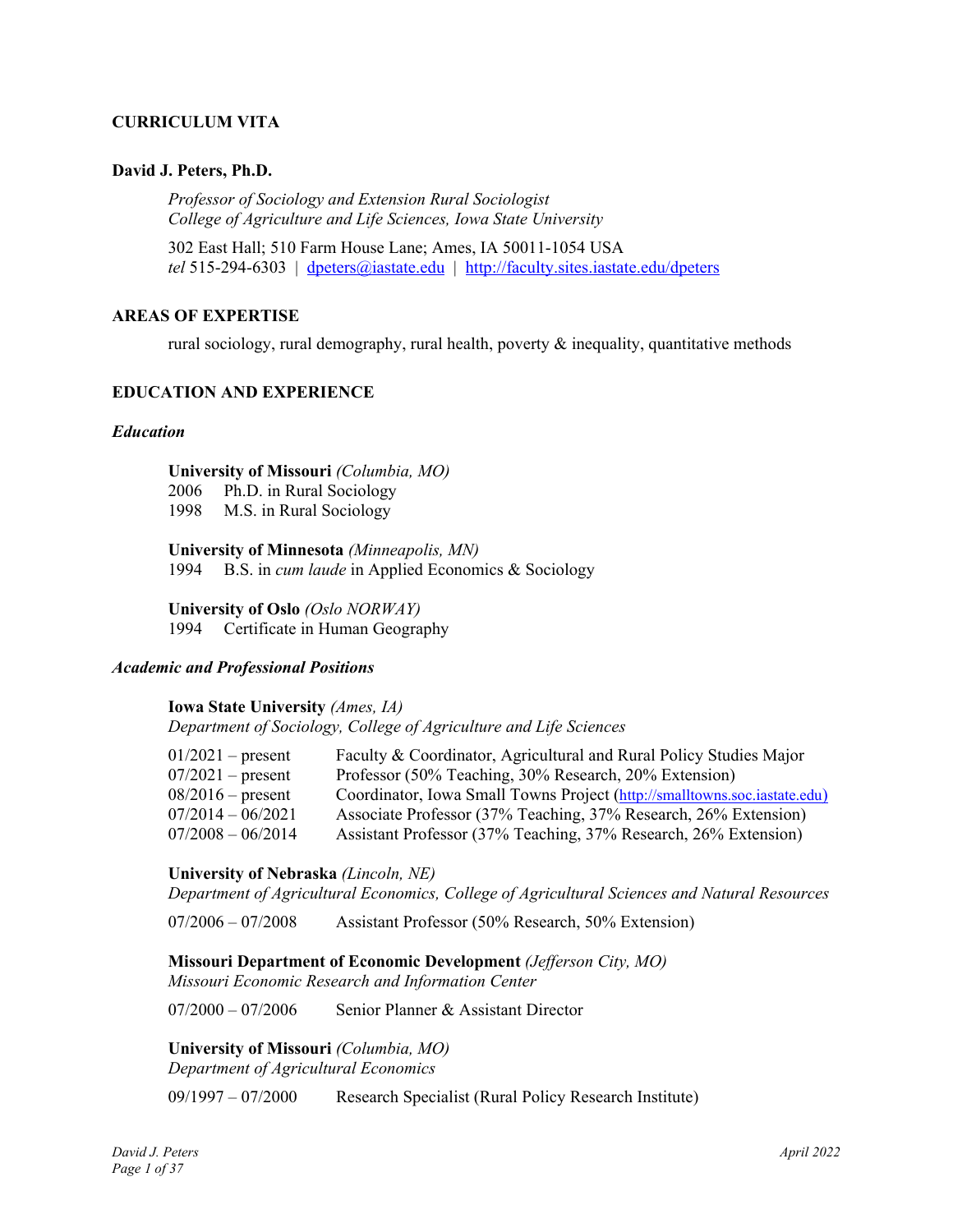# **GRANTS AND CONTRACTS**

*\* denotes Principal Investigator.* 

#### *Funded Competitive Grants*

#### *External*

- 2021- Shafei, B., **Peters, D.**, Winer, E., Gleason, B., & Alipour, A. "Tapping the Potential:
- 2022 Contribution of Non-Expert Citizens to Expediting the Functional Recovery of Civil Infrastructures Damaged by Extreme Events." *Smart and Connected Communities (Planning Grant), National Science Foundation*. \$150,000.
- 2020- **Peters, D.**\*, Berg, M., & Novak, N. "Resiliency and Vulnerability to COVID-19 in Rural
- 2022 Communities: Health and Socioeconomic Well-Being in the Context of Ethnic Diversity." *Sociology (Rapid Response), National Science Foundation*. \$199,954. https://smalltowns.soc.iastate.edu/covid19
- 2020- Zarecor, K., Das, B., **Peters, D.**, Vanderplas, S., & Zhu, Z. "Overcoming the Rural Data Deficit
- 2024 to Improve Quality of Life and Community Services in Smart and Connected Small Communities." *Smart and Connected Communities (Integrative Research Grant Track 2), National Science Foundation*. \$1,500,000. https://ruralshrinksmart.org
- 2019- Hochstetler, A., **Peters, D.**, Bouffard, J., Burgason, K., Sterner, G., & Monnat, S. "Building
- 2022 Drug Intelligence Networks to Combat the Opioid Crisis in Rural Communities: A Collaborative Intelligence-Led Policing Strategy." *Research and Evaluation on Drugs and Crime, National Institute of Justice, U.S. Dept. of Justice*. \$725,018.
- 2018- **Peters, D.**\*, Hochstetler, A., Monnat, S., Rozier, E., & Berg, M. "Understanding Opioid Risks in 2023 Rural and Micropolitan Communities: Economic Restructuring, Social Disorganization, and Local Responses." *Agricultural Economics and Rural Communities (Innovations for Rural Communities), Agriculture and Food Research Initiative, USDA NIFA*. \$498,401. http://ruralopioids.soc.iastate.edu
- 2018- Ryan, S., Brown, R., Kaleita-Forbes, A., Lence, S., & Soupir, M. [**Peters, D.** as Faculty Mentor].
- 2022 "The DataFEWSion Traineeship Program for Innovations at the Nexus of Food Production, Renewable Energy and Water Quality." *National Research Traineeship Program (Innovations at the Nexus of Food, Energy and Water Systems), National Science Foundation*. \$2,907,236.
- 2018- Bain, C., **Peters, D.**, Dahlstrom, M., & Wolf, C. "Research Conference on Public Trust and
- 2021 Governance Recommendations for Gene-Edited Foods." *Supplemental Grant, Agriculture and Food Research Initiative, USDA NIFA*. \$74,900.
- 2018- Bain, C., Dahlstrom, M., **Peters, D.**, Selfa, T., Wolf, C., & Wolt, J. "Identifying Gaps in Public
- 2021 Trust and Governance Recommendations for Gene-Edited Foods." *Agricultural Economics and Rural Communities (Social Implications of Emerging Technologies), Agriculture and Food Research Initiative, USDA NIFA*. \$494,500. http://geneeditedfoods.soc.iastate.edu
- 2017- Zarecor, K., **Peters, D.**, Ghandour, M., Rozier, E. & Hamideh, S. "A Data-Driven Framework for
- 2019 Smart Decision-Making in Small and Shrinking Communities." *Smart and Connected Communities (Planning Grant), National Science Foundation*. \$100,000.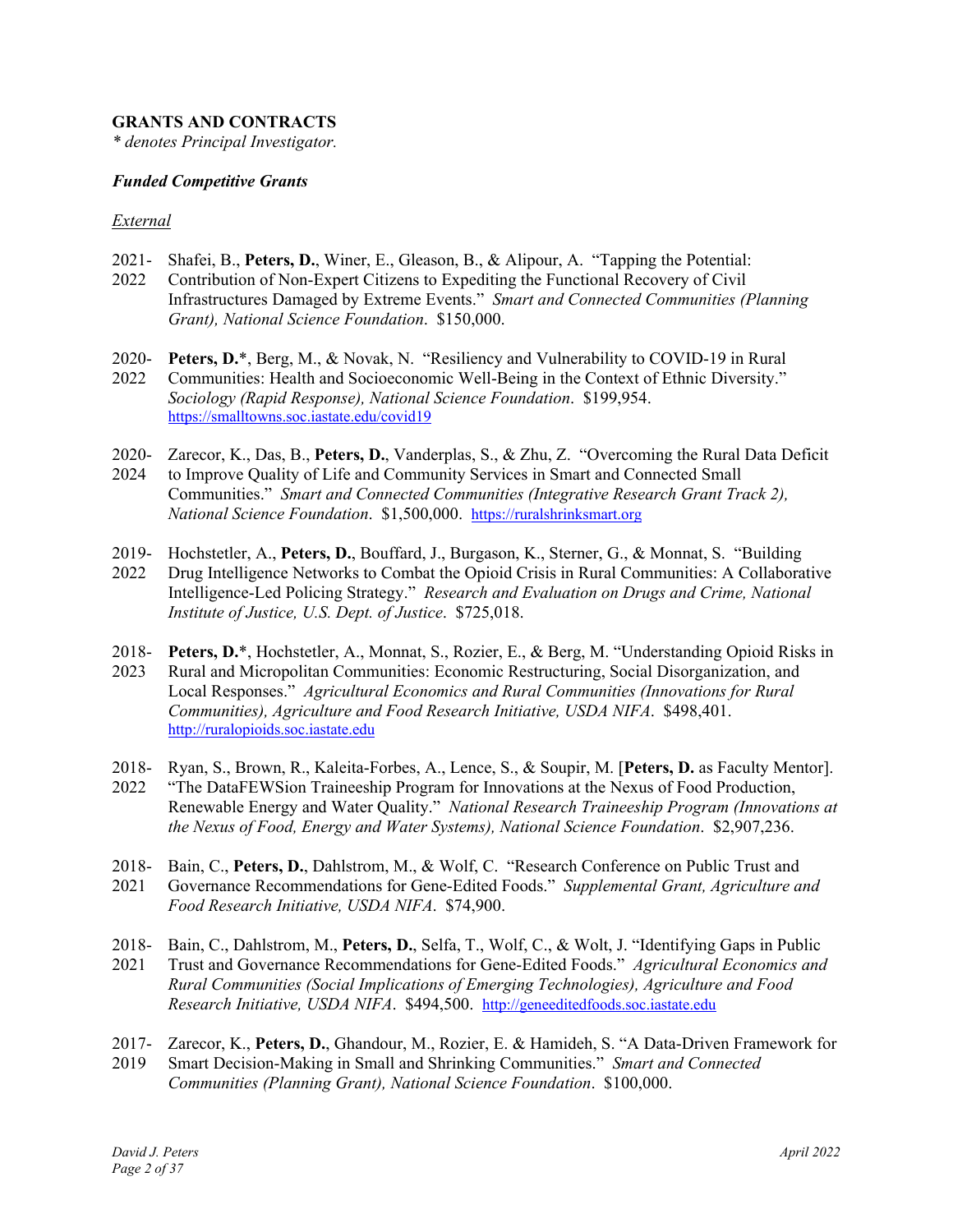- 2016- Besser, T., Sapp, S., Tootle, D., & Artz, G. [**Peters, D.**\* as PI 2016-2017]. "A Longitudinal Study
- 2017 of Rural Community Social Capital, Amenities and Quality of Life." *Agricultural Economics and Rural Communities (Innovations for Rural Communities), Agriculture and Food Research Initiative, USDA NIFA*. \$488,800.
- 2012- **Peters, D.**\* & Hochstetler, A. "Evaluating Reentry in Iowa: Context, Treatment Provision,
- 2014 Individual Propensity and Recidivism." *Building and Enhancing Criminal Justice Researcher-Practitioner Partnerships, National Institute of Justice, U.S. Dept. of Justice*. \$225,428.
- 2010- **Peters, D.**\*, Eathington, L. & Swenson, D. "Measuring the Economic Impact of Green Jobs in
- 2012 Rural America: Green Careers." *Office of Energy Policy and New Uses, Office of the Chief Economist, USDA*. \$153,846.
- 2009 **Peters, D.**\*, Eathington, L. & Swenson, D. "Measuring the Economic Impact of Green Jobs in Rural America: Definitions and Procedures." *Office of Energy Policy and New Uses, Office of the Chief Economist, USDA*. \$64,179.
- 2008- Cantrell, R., Burkhart-Kreisel, C., Leistritz, L., Tweeten, K., McCurry, M. [**Peters, D.** as
- 2012 consultant] "Marketing Rural Communities to Attract and Retain Workers." *Rural Development, National Research Initiative, USDA CSREES*. \$498,558.
- 2006 **Peters, D.**\* & Romitti, M. "Business Climate Census for the US Interstate 64 Corridor in St. Louis." *Missouri Department of Transportation*. \$20,000.
- 2006 **Peters, D.**\* & Romitti, M. "Economic and Fiscal Impact of the Tourism Industry in Missouri's Counties." *Missouri Division of Tourism*. \$12,500.
- 2006 **Peters, D.**\* & Romitti, M. "Economic Impact of the Mississippi River Bridge Project in Missouri." *Missouri Department of Transportation*. \$12,500.

# *Internal*

- 2021- Shafei, B., Gleason, B., **Peters, D.**, Alipour, A., & Winer, E. "Community Involvement for
- 2022 Responding to Extreme Events on Top of a Pandemic." *Bridging the Divide Seed Grant, Iowa State University*. \$50,000.
- 2020 **Peters, D.**\*, Burgason, K., & Dake, D. "Sociology Data Analytics Laboratory." *LAS Computer Advisory Committee, Iowa State University*. \$21,677 (ISU \$21,677).
- 2018- Poleacovschi, C., Haddad, M., **Peters, D.**, & Rozier, E. "Resilient Micropolitan Areas:
- 2019 Evaluating Coping Mechanisms After Economic Shocks." *Presidential Interdisciplinary Research Seed Grant Program, Iowa State University*. \$44,351.
- 2016 **Peters, D.**\* "Sociology Mobile Analytics Laboratory MPLUS Software." *Computer Advisory Committee, Iowa State University*. \$11,635.
- 2014- **Peters, D.**\* & Jaynes, D. "Trends Over Two Decades in Stream Nitrate as Affected by Farming
- 2016 Practices in the Walnut Creek Watershed." *Iowa Nutrient Research Center*. \$31,816.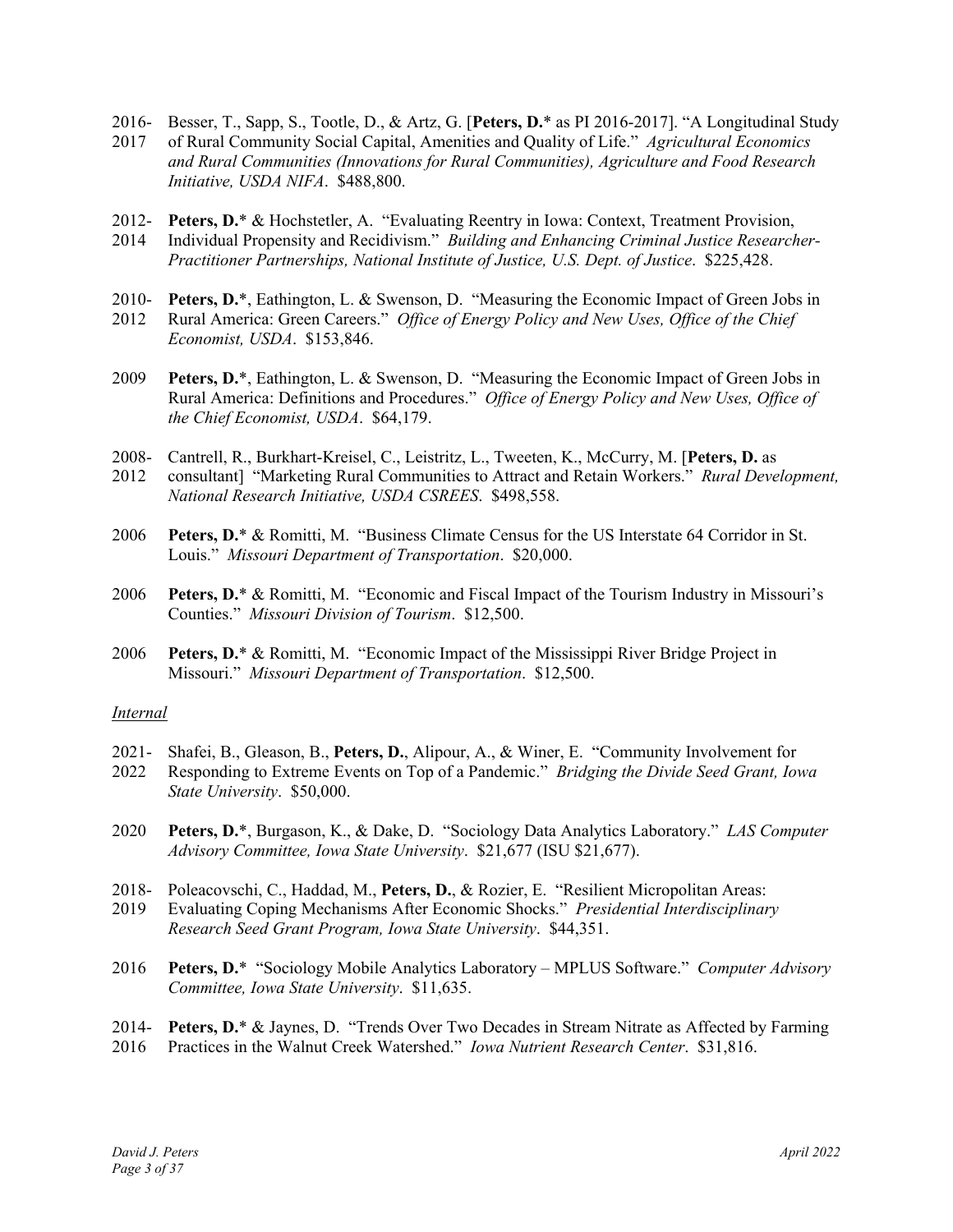- 2013- Swenson, D., Kane, K., Schneider, M., Eathington, L., Burke, S., **Peters, D.**, Gaffey, A., Grevig,
- 2015 S., Seeger, C. & McNeely, R. "Improved Decision Making: Integrated Indicators for Extension Program Development and Local Strategic Planning Efforts." *Iowa State University Extension*. \$400,582.
- 2008 Teel, D., Hay, J. & **Peters, D.** "Community Impacts of Ethanol Production: Obstacles and Opportunities." *University of Nebraska Extension*. \$6,000.
- 2006- **Peters, D.**\* "Rural Economic Development in Nebraska." *University of Nebraska*  2007 *Research Council*. \$8,600.

### *Funded Non-Competitive Grants*

- 2013 Borich, T., Das, B., Erickson, M., Ladjahasan, N. & **Peters, D.** "Ottumwa C2C Housing Needs Assessment." *Ottumwa Regional Legacy Foundation*. \$25,920.
- 2010 Borich, T. & **Peters, D.** "Managing Issues: Needs Assessment for ISU Extension." *Iowa State University Extension*. \$66,169.
- 2008- **Peters, D.**\* "Making Connections Des Moines: Statistical Report". *United Way of*  2009 *Central Iowa*. \$16,026.
- 2007- **Peters, D.**\*, Vogt, R. & Hancock, C. "Cheyenne County Consumer Preference Survey." 2008 *Sidney/Cheyenne County (Nebraska) Chamber of Commerce*. \$5,730.

#### *Competitive Proposals Pending*

- 2022- Pandey, S., **Peters, D.**, Stalder, K., Somani, A., Wolf, C., & Yoon. K-J. "Understanding the
- 2026 Need, Perceptions, Value, and Risks of a Deployable Sensor-Based Data-Driven Swine-Health Monitoring and Prediction System." *Economic and Social Implications of Food and Agricultural Technologies, Agriculture and Food Research Initiative, USDA NIFA.* \$649,812.

#### *Unfunded Competitive Proposals*

- 2021 Liu, Z., Casey, K., Gu, M., Spencer, J., Pineiro, J., Wiegert, J., Coufal, C., Smith, J., Worthy, D., Zhang, Y., Rising, H., Stillisano, J., Du, E., Gilber, S., **Peters, D.**, Jones, B., Zhang, R., Mullin, J., Stock, M., & Bonhotal, S. "Intuitive Waste Management and Farm Design Powered by Virtual Reality: Thriving "Community Friendly" Animal Feeding Operation." *Sustainable Agricultural Systems, Agriculture and Food Research Initiative, USDA NIFA*. \$940,217.
- 2021 Madson, K., MacKenzie, C., Baker, S., Lather J., & Eisel, J. [**Peters, D.** as Senior Personnel] "Planning for the Midwest's Regional Resilience for Disruptive Events on an Inland Waterway." *Sustainable Regional Systems Research Network (Planning Grant), National Science Foundation*. \$150,000.
- 2021 Nilsen-Hamilton, M., et al. (14 co-PIs including **Peters, D.**). "Convergence of Sensing, Simulation, and Social Interconnection Strategies to Transform the Maintenance of One-Health in Dispersed Communities." *Presidential Interdisciplinary Research Initiative, Iowa State University.* \$750,000.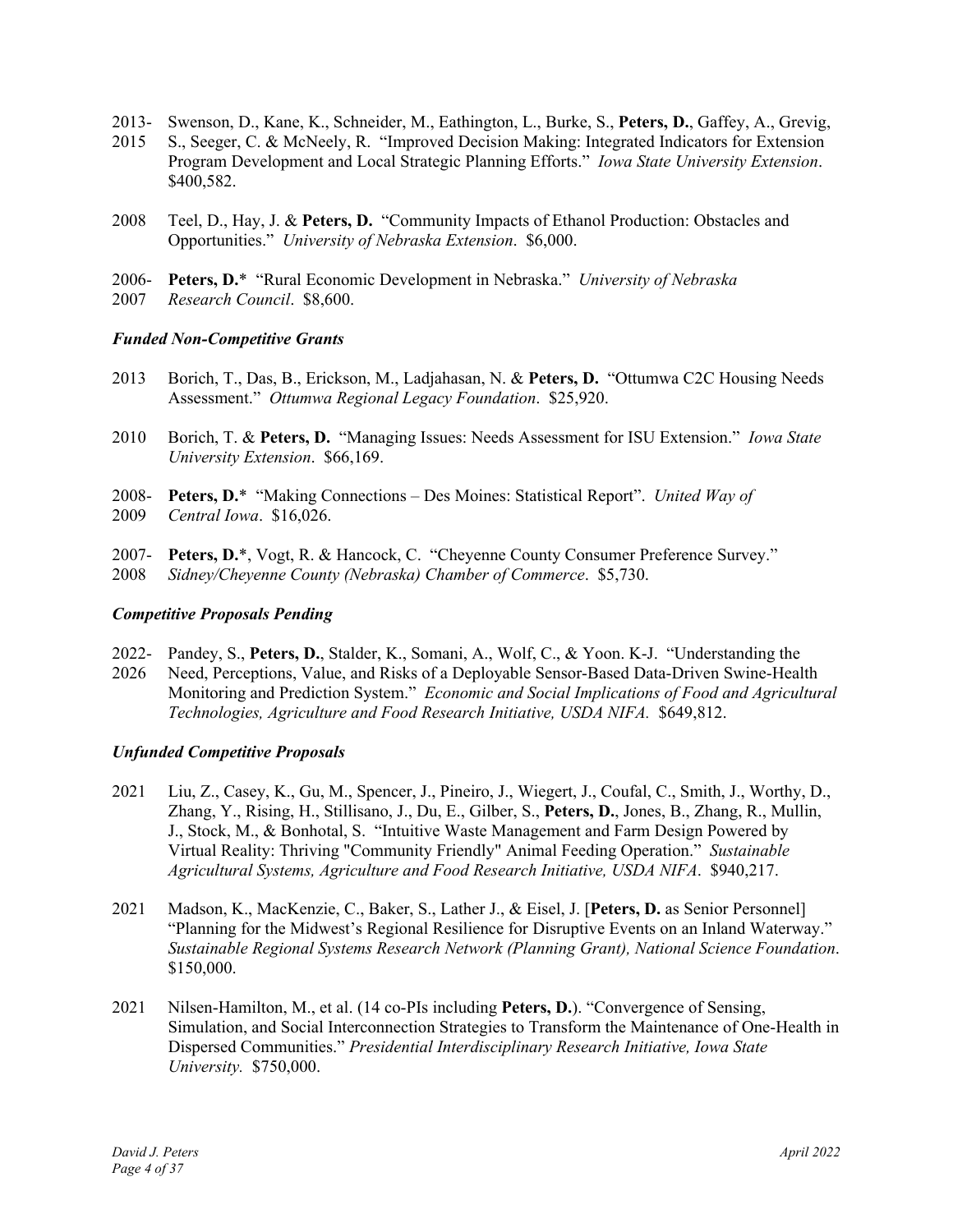- 2020 Sritharan, S., Ganapathysubramanian, B., Jenkins-Smith, H., Nance, E., & Xue, M. [**Peters, D.** as Senior Personnel] "NSF Engineering Research Center for Building TRanscendent Adaptive Capacity for Communities Vulnerable to Changing Climate and Weather Disasters (BTRAC)." Pre-proposal submitted to *Gen-4 Engineering Research Centers, National Science Foundation*.  $~526,000,000.$
- 2020 Shafei, B., Gleason, B., **Peters, D.**, Alipour, A., & Winer, E. "Leveraging Hidden Capacity of Non-Expert Citizens for Rapid Resilience Assessment of Civil Infrastructure Components Impacted by Natural Disasters." *Civic Innovation Challenge SCC (Planning Grant Track B), National Science Foundation*. \$50,000.
- 2019 Pandey, S., **Peters, D.**, Wolf, C. & Yoon, K-J. "Farmer Adoption and Public Trust of Wearable Health Monitoring Systems: Inducements and Impediments." *Social Implications of Food and Agricultural Technologies, Agriculture and Food Research Initiative, USDA NIFA*. \$500,000.
- 2019 **Peters, D.**\* & Bain, C. "Resiliency in Shrinking Small Towns: 2019 Wave of the Iowa Small Towns Project." *Agricultural Economics and Rural Communities (Innovations for Rural Communities), Agriculture and Food Research Initiative, USDA NIFA.* \$283,285.
- 2018 Dorneich, M., S. Gilbert, D. **Peters, D.**, and P. Wei. "FW-HTW Theme 2: Evidence-Based Guidelines for Operator Interaction with Semi-Autonomous Air and Ground Transport e-ICAs." *Future of Work at the Human-Technology Frontier (FW-HTF), National Science Foundation*. \$763,719.
- 2018 Burgason, K., Rozier, E., **Peters, D.**, & Hochstetler, A. "Linking Criminology and Data Science in Rural Communities: National Rural Crime and Justice Survey Pilot Project." *Signature Research Incubator, College of Liberal Arts & Sciences, Iowa State University*. \$147,300.
- 2016 Starkweather, K., **Peters, D.**, Fraas, W., Keim, B., & Rus, D. "Tile Drainage and Surface Water Nitrates in Nebraska: Farmer Education, Engagement, and Research to Address an Emerging Challenge." *North Central Region, Sustainable Research & Education (NCR-SARE)*. \$200,000.
- 2016 Burgason. K., Hochstetler, A., & **Peters, D.** "The Probationer-Officer Therapeutic Alliance: Trust, Treatment Completion and Success." *National Institute of Justice, U.S. Dept. of Justice*. \$149,729.
- 2015 Miller, J., Boone, R., Fink, D, Fraterrigo, J., Galvin, K., La Sorte, F., **Peters, D.**, Swenson, D., & Wright, C. "Grassland Conversion to Row-Crop Agriculture – Path to Prosperity or Social-Ecological Trap?" *Dynamics of Coupled Natural and Human Systems (CNH-L), National Science Foundation*. \$1,798,435.
- 2015 Hochstetler, A. & **Peters, D.** "Risk Assessment Implementation in Iowa's Corrections System: Adoption and Use Across Community Corrections Districts." *National Institute of Justice, U.S. Dept. of Justice*. \$206,700.
- 2014 Miller, J., Boone, R., Kumar, S., **Peters, D.** & Wright, C. "Grassland Conversion to Cropland Path to Prosperity or Social-ecological Trap." *Dynamics of Coupled Natural and Human Systems (CNH-L), National Science Foundation*. \$1,800,000.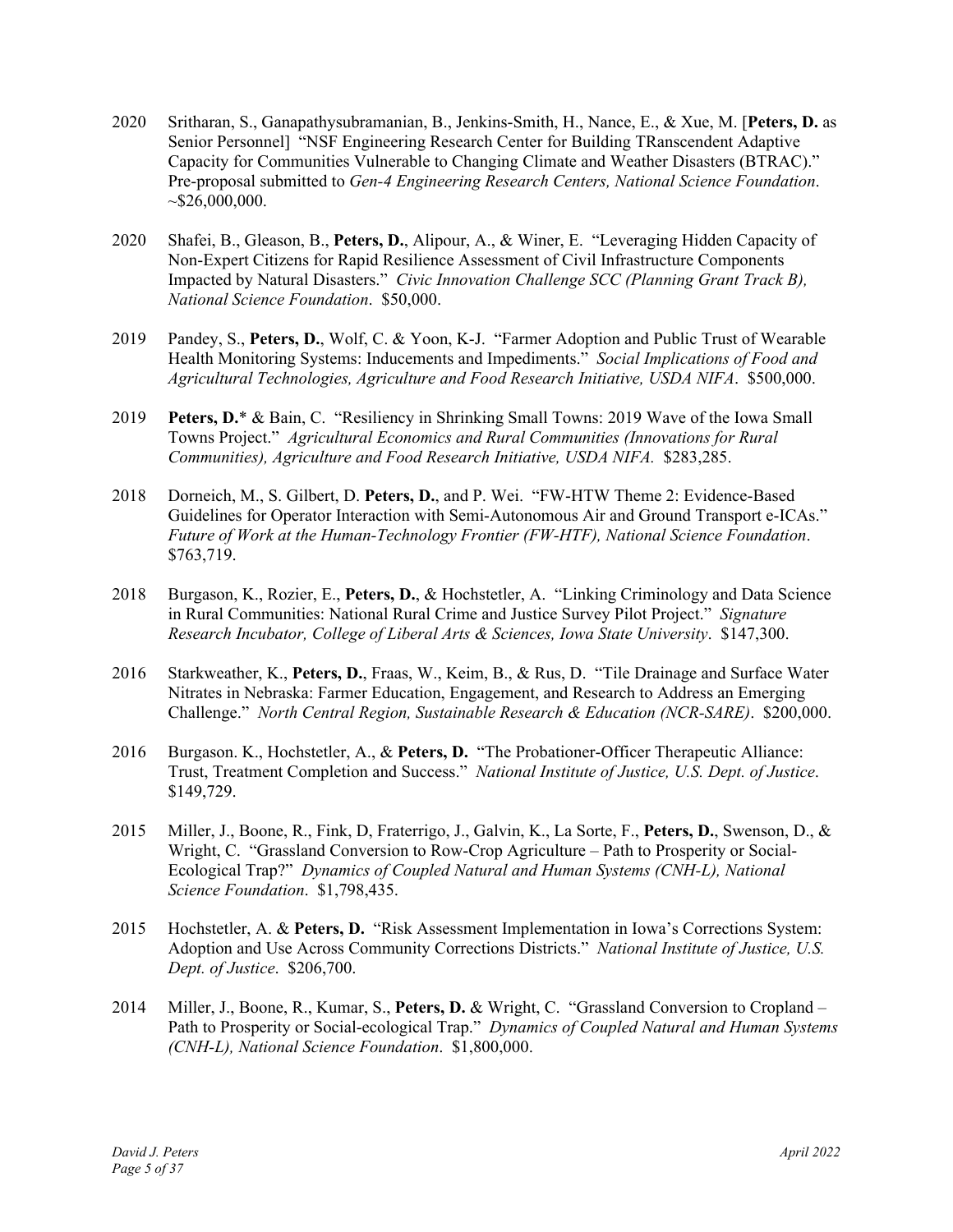- 2014 Papanicolaou, T., Andsager, J., Bennett, D., Clark, C. & Lambert, D. [**Peters, D.** as Senior Personnel]. "Adopt to Sustain: The Effect of Biophysical and Socioeconomic Context on the Ability of Two Contrasting US Agro-Ecosystems to Respond to Changes." *Dynamics of Coupled Natural and Human Systems (CNH-L), National Science Foundation*. \$1,800,000.
- 2013 Papanicolaou, T., Andsager, J., Bennett, D., de la Torre Ugarte, D. & **Peters, D.** "Interactions Among Changing Climate, Agricultural Markets, and Bioenergy: Implications for Environmental Quality, Farm Production Structure, and Rural Well-Being." *Dynamics of Coupled Natural and Human Systems (CNH-L), National Science Foundation*. \$1,500,000.
- 2012 Grewell, D., Johnson, L., Lamsal, B., Babcock, B., Rosentrater, K., **Peters, D.**, van Leeuwen, H., Wen, Z. & Kessler, M. "Multi-Product Closed Loop Biorefinery." *Biomass Research and Development Initiative, USDA NIFA*. \$7,500,000.
- 2010 Shaver, T., Funston, R., Klein, R., Kruger, G., Melvin, S., **Peters, D.**, Potter, S., Stalker, A., Stockton, M., Van Donk, S., Volesky, J. & Young, S. "Corn Residue Removal Impacts on the Carbon, Water, and Nitrogen Footprint of Agricultural Production Systems." *Climate Change Mitigation and Adaptation in Agriculture, USDA NIFA*. \$4,328,428.
- 2010 **Peters, D.**\* & Cantrell, R. "Understanding Effective Rural Economic Development: A Systems Approach Using Farm Prosperity and Community Capitals." *Agricultural Economics and Rural Communities, Agriculture and Food Research Initiative, USDA NIFA*. \$493,068.
- 2010 Miller, J., Morton, L.W., Engle, D., Debinski, D. & Harr, R. [**Peters, D.** as Consultant]. "Using Fire and Grazing to Promote Grassland Biodiversity in Working Landscapes." *Managed Ecosystems, Agriculture and Food Research Initiative, USDA NIFA*. \$500,000.
- 2009 **Peters, D.** "Understanding Effective Rural Economic Development." *North Central Regional Center for Rural Development*. \$19,931.
- 2006 **Peters, D.** "Energy-Related Careers: An Analysis of Employment Outlook, Skills, and Wages." *University of Nebraska Center for Energy Sciences Research*. \$9,500.

# **PUBLICATIONS**

*Current impact factors from JCR and SJR. † denotes student co-author.* 

# *Peer-Reviewed Journal Publications*

- 2022 Lindberg, S.† , **Peters, D.**, & Cummings, C. "Gene Edited Food Adoption Intentions in the United States: Direct Benefits, Acceptance, Willingness to Eat, and Labeling." Under review in *Food Policy*.
- 2022 Hochstetler, A., **Peters, D.**, & Monnat, S. "Prescription Opioid Resiliency and Vulnerability: A Mixed-Methods Comparative Case Study." Under review in *American Journal of Criminal Justice*.
- 2022 Cummings, C. & **Peters, D.** "Who Trusts in Gene Edited Foods? A Representative Survey Study of the United States Public's Willingness to Eat and Purposeful Avoidance of Gene Edited Foods." Accepted in *Frontiers in Plant Science*. (JCR=4.41)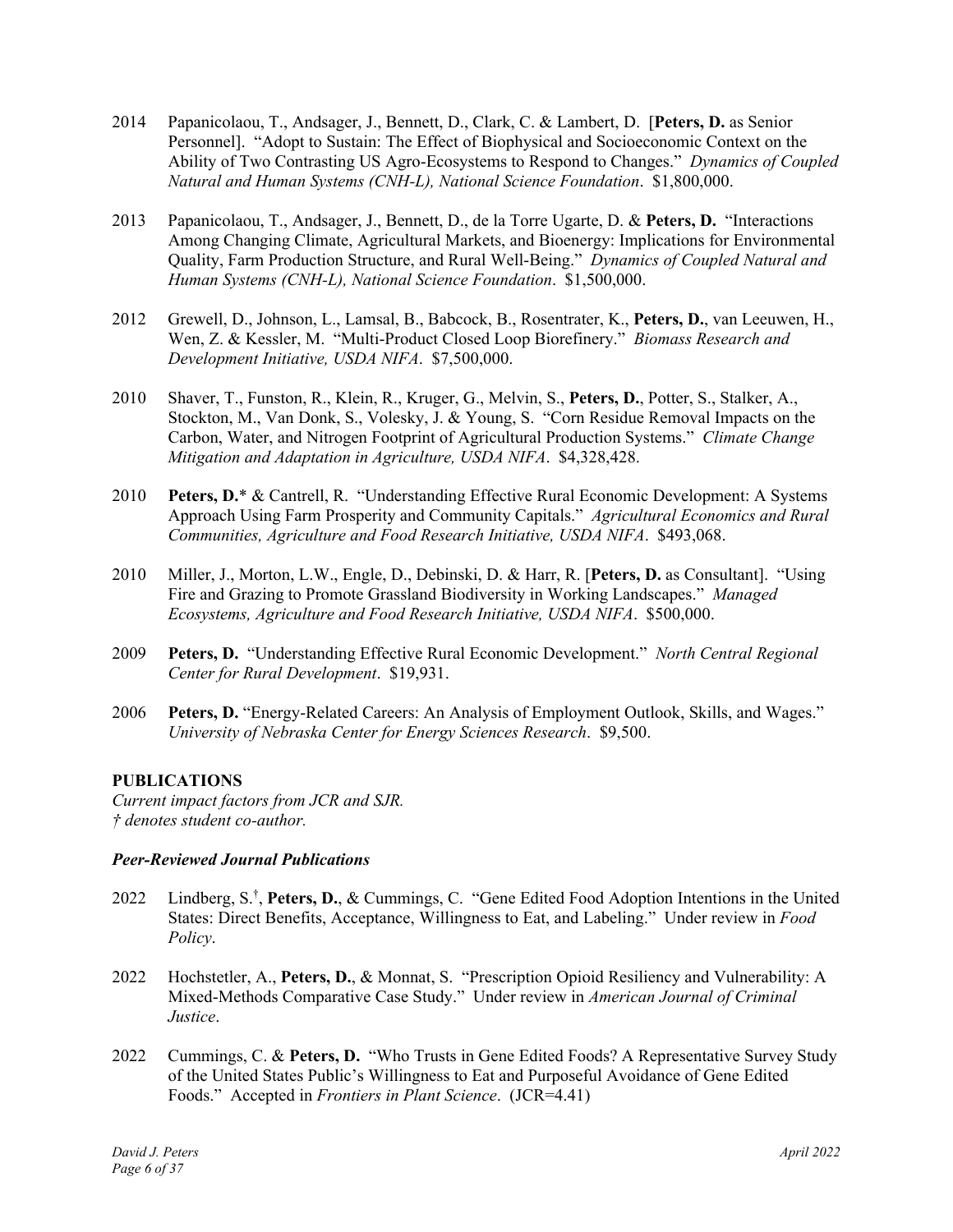- 2022 Cummings, C. & **Peters, D.** "Gene Edited Foods and the Public: The First Representative Survey Study of the United States." Accepted in *Environmental Communication*. (JCR=2.85)
- 2021 Pandey, S., Kalwa, U., Kong, T., Guo, B., Gauger, P., **Peters, D.** & Yoon, K-J. "Behavioral Monitoring Tool for Pig Farmers: Ear Tag Sensors, Machine Intelligence, and Technology Adoption Roadmap." *Animals*, 11, 2665. *Special Issue on Animal Welfare Assessment: Novel Approaches and Technologies.* (JCR=2.75) https://doi.org/10.3390/ani11092665
- 2021 Poleacovschi, C., True-Funk, A.† , Haddad, M., & **Peters, D.** "Resilient Micropolitan Areas in the Face of Economic Shocks: A Stakeholder Collaborative Agency Perspective." *Engineering Project Organization Journal* (February 2021), vol. 10. (SJR=n.a.) https://doi.org/10.25219/epoj.2021.00103
- 2020 Cushing, B., Erfanian, E. & **Peters, D.** "The National Drug Crisis What Have We Learned from the Regional Science Disciplines." *Review of Regional Studies* 50:353-382. (JCR=0.28) https://rrs.scholasticahq.com/article/18236
- 2020 **Peters, D.** "Community Susceptibility and Resiliency to COVID-19 Across the Rural-Urban Continuum in the U.S." *Journal of Rural Health* 36:446-456. (JCR=4.33) https://doi.org/10.1111/jrh.12477
- 2020 **Peters, D.**, Monnat. S., Hochstetler, A., & Berg, M. "The Opioid Hydra: Understanding Mortality Epidemics and Syndemics Across the Rural-Urban Continuum." *Rural Sociology* 85:589-622. (JCR=4.08) \*Top 10% Downloaded Paper in 2018-2019. https://doi.org/10.1111/ruso.12307
- 2019 **Peters, D.** "Community Resiliency in Declining Small Towns: Impact of Population Loss on Quality of Life Over 20 Years." *Rural Sociology* 84:635-668. (JCR=4.08) https://doi.org/10.1111/ruso.12261
- 2019 Monnat. S., **Peters, D.**, Berg, M., & Hochstetler, A. "Using Census Data to Understand County-Level Differences in Opioid Mortality Rates." *American Journal of Public Health* 109:1084- 1091. (JCR=9.31) https://doi.org/10.2105/AJPH.2019.305136
- 2018 **Peters, D.**, Hamideh, S., Zarecor, K., & Ghandour, M. "Using Entrepreneurial Social Infrastructure to Understand Smart Shrinkage in Small Towns." *Journal of Rural Studies* 64:39- 49. (JCR=4.85) https://doi.org/10.1016/j.jrurstud.2018.10.001
- 2017 Kuo, H.J.† & **Peters, D.** "Socioeconomic Geography of Organic Agriculture in the United States." *Agroecology and Sustainable Food Systems* 41:1162-1184. (JCR=3.04) https://doi.org/10.1080/21683565.2017.1359808
- 2017 Hochstetler, A., **Peters, D.**, & Copes, H. "Supervisory Experience and Data Points: Implementation Barriers, Risk Assessment and Correctional Professionals." *Criminal Justice Studies* 30:240-256. (JCR=0.28) https://doi.org/10.1080/1478601X.2017.1293535
- 2017 Park, E.† , Lee, S.J., & **Peters, D.** "Iowa Wetlands Outdoor Recreation Visitors' Decision-Making Process: An Extended Model of Goal-Directed Behavior." *Journal of Outdoor Recreation and Tourism* 17:64-76. (JCR=2.80) https://doi.org/10.1016/j.jort.2017.01.001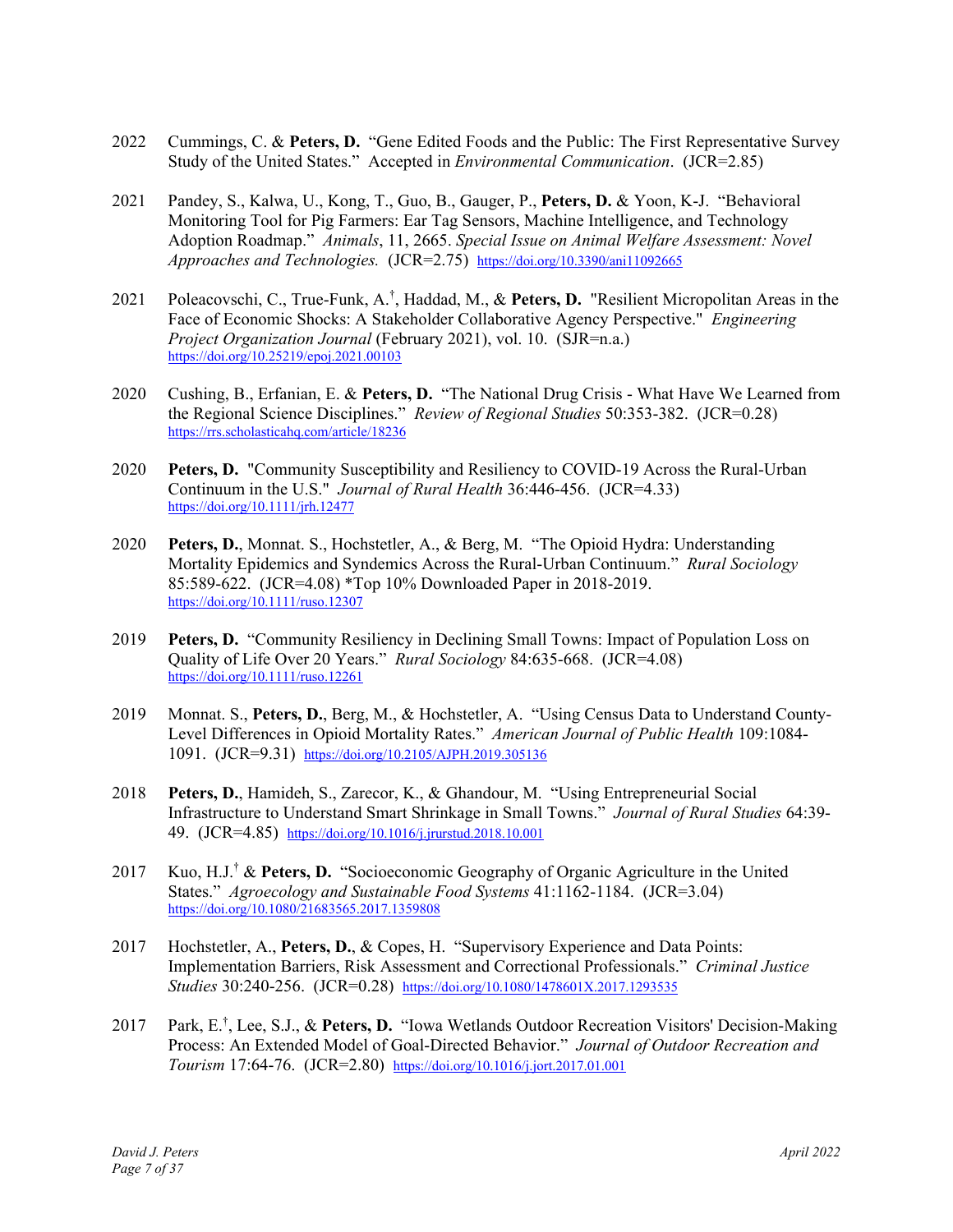- 2016 Hochstetler, A., **Peters, D.** & DeLisi, M. "Classifying Risk Development and Predicting Parolee Recidivism with Growth Mixture Models." *American Journal of Criminal Justice* 41:602-620. (JCR=2.37) https://doi.org/10.1007/s12103-015-9320-8
- 2015 **Peters, D.**, Hochstetler, A., DeLisi, M. & Kuo, H.J.† "Parolee Recidivism and Successful Treatment Completion: Comparing Hazard Models Across Propensity Methods." *Journal of Quantitative Criminology* 31:149-181. (JCR=4.24) https://doi.org/10.1007/s10940-014-9229-2
- 2014 DeLisi, M., **Peters, D.**, Dansby, T., Vaughn, M., Shook, J. & Hochstetler, A. "Dynamics of Psychopathy and Moral Disengagement in the Etiology of Crime." *Youth Violence and Juvenile Justice* 12:295-314. (JCR=4.77) https://doi.org/10.1177/1541204013506919
- 2014 DeLisi, M., Dansby, T., **Peters, D.**, Vaughn, M., Shook, J., & Hochstetler, A. "Fledgling Psychopathic Features and Pathological Delinquency: New Evidence." *American Journal of Criminal Justice* 39:411-424. (JCR=2.37) https://doi.org/10.1007/s12103-013-9218-2
- 2014 **Peters, D.** "Understanding Green Occupations from a Task-Based Approach." *Applied Economic Perspectives and Policy* 36:238-265. (JCR=4.08) https://doi.org/10.1093/aepp/ppt026
- 2013 DeLisi, M., Spruill, J., **Peters, D.**, Caudill, J. & Trulson, C. "Half In, Half Out: Gang Families, Gang Affiliation, and Gang Misconduct". *American Journal of Criminal Justice* 38:602-615. (JCR=2.37) https://doi.org/10.1007/s12103-012-9196-9
- 2013 **Peters, D.** "Understanding the Poverty U-Turn Across Geographic Scales in the American Midwest, 1980-2010." *Journal of Regional Analysis and Policy* 43:88-109. (SJR=0.24) https://jrap.scholasticahq.com/article/7907-understanding-the-poverty-u-turn-across-geographic-scales-in-theamerican-midwest-1980-2010
- 2013 **Peters, D.** "American Income Inequality Across Economic and Geographic Space, 1970-2010." *Social Science Research* 42:1490-1504. (JCR=2.32) https://doi.org/10.1016/j.ssresearch.2013.06.009
- 2012 **Peters, D.** "Understanding Micro and Meso Scale Income Inequality in the Midwestern United States, 1979-2009." *Rural Sociology* 77:171-202. (JCR=4.08) https://doi.org/10.1111/j.1549- 0831.2012.00077.x
- 2011 **Peters, D.** "Persistent Place-Based Income Inequality in Rural Nebraska". *Great Plains Research* 21:191-201. (SJR=0.17) https://digitalcommons.unl.edu/greatplainsresearch/1184/
- 2011 **Peters, D.** "Place-Based Income Inequality Clusters in the Rural North Central Region, 1979- 2009." *Applied Economic Perspectives and Policy* 33:222-240. (JCR=4.08) https://doi.org/10.1093/aepp/ppr007
- 2009 **Peters, D.** "Typology of American Poverty." *International Regional Science Review* 32:19-39. (JCR=2.48) https://doi.org/10.1177/0160017608325795
- 2005 **Peters, D.** "Using Labor-Based Industry Complexes for Workforce Development in Missouri." *Economic Development Quarterly* 19:138-156. (JCR=1.70) https://doi.org/10.1177/0891242404271962
- 2004 **Peters, D.** "Revisiting Industry Cluster Theory and Method for Use in Public Policy: An Example Identifying Supplier-Based Clusters in Missouri." *Journal of Regional Analysis and Policy* 34:107-133. (SJR=0.24) https://jrap.scholasticahq.com/article/10202-revisiting-industry-cluster-theoryand-method-for-use-in-public-policy-an-example-of-identifying-supplier-based-clusters-in-missouri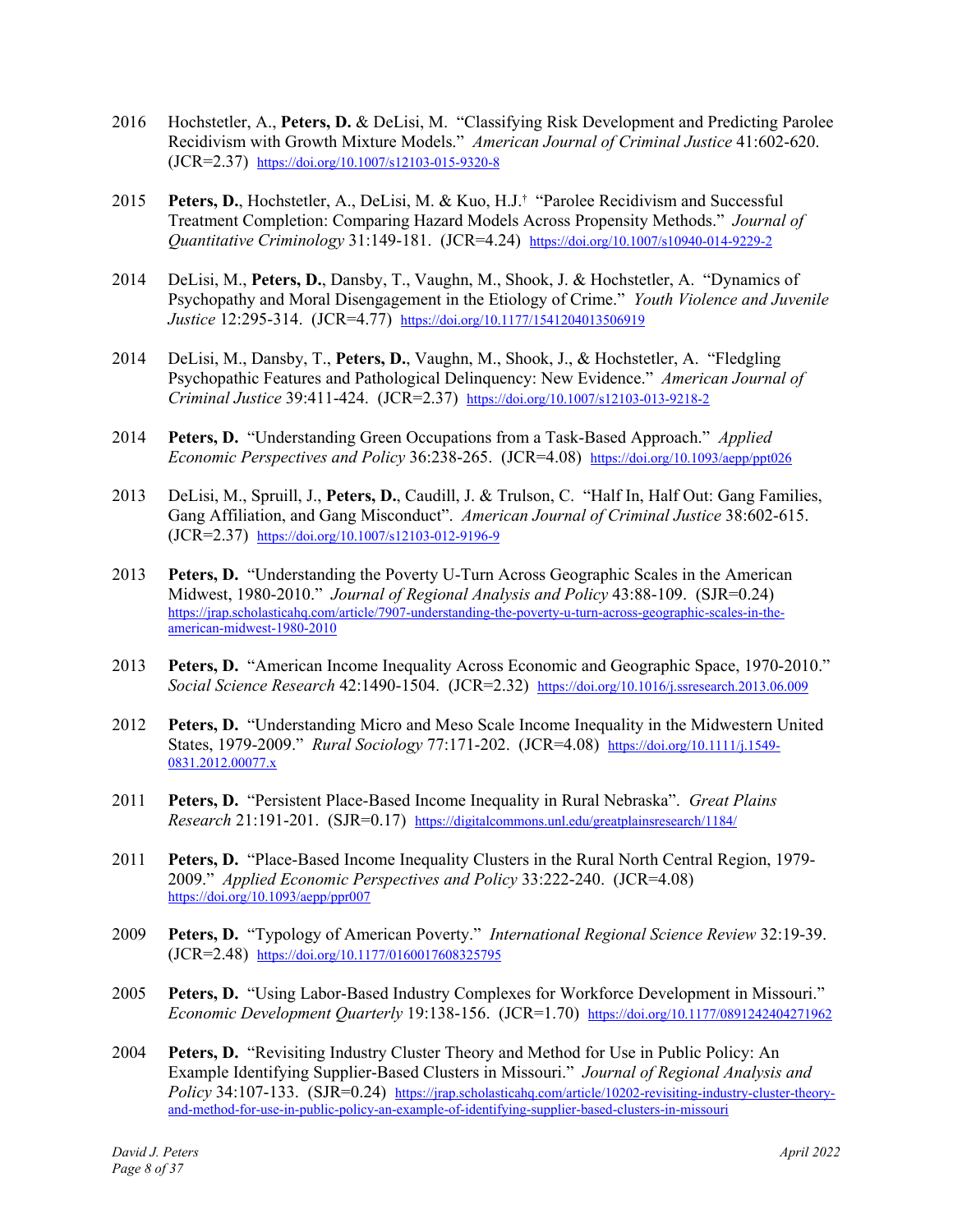### *Peer-Reviewed Book Chapters and Proceedings*

- 2021 Zarecor, K., Das, B., Drinkwater, J., Luz, A., & **Peters, D.** "Finding Resilience in Unexpected Places: Why Design Still Matters in Shrinking Rural Communities." *Proceedings of the 2021 Intersections Research Conference: COMMUNITIES*. In press.
- 2020 Zarecor, K., **Peters, D.**, & Hamideh, S. "Rural Smart Shrinkage and Perceptions of Quality of Life in the Midwest." Pp. 395-416 in *Handbook of Quality of Life and Sustainability, Sociospatial, and Multidisciplinary Perspectives*, edited by J. Martinez C. Mikkelsen, & R. Phillips. Cham, Switzerland: Springer.

### *Peer-Reviewed Extension and Research Publications (since 2006)*

*† denotes student co-author.* 

- 2021 **Peters, D.**, Novak, N., & Berg, M. *Impact of COVID-19 in Iowa's Small Towns*. SOC 3100, September. Iowa State University Extension. https://store.extension.iastate.edu/product/16333
- 2021 **Peters, D.** *Population Trends by Race and Ethnicity: Findings from the 2020 Census*. SOC 3098, August. Iowa State University Extension. https://smalltowns.soc.iastate.edu/2021/08/19/census-2020-population-by-race/
- 2021 **Peters, D.** *Public Awareness and Understanding of Gene Edited Foods in the US*. SOC 3095, January. Iowa State University Extension. https://store.extension.iastate.edu/product/16089
- 2020 **Peters, D.** *Rural Areas Face Higher and Distinct Risks of Serious COVID-19 Outcomes than Urban Areas*. STR 1059, April. Iowa State University Extension. https://iastate.app.box.com/s/qaoi5db5o1auvzycrx6nwsosu655f2dt
- 2020 **Peters, D.** *Why Leadership Matters for Rural Community Vitality in Iowa*. SOC 3093, March. Iowa State University Extension. https://store.extension.iastate.edu/product/15825
- 2020 **Peters, D.** *Volunteering in Iowa Small Towns: Fostering Participation in Local Projects*. SOC 3092, February. Iowa State University Extension. https://store.extension.iastate.edu/product/15806
- 2019 **Peters, D.** *Social Resiliency at the Meso-Scale in the Upper Mississippi River Watershed: Challenges and Opportunities*. National Science Foundation SUS-RURI: Developing a Convergence Sustainable Urban Systems Agenda for Redesigning the Urban-Rural Interface along the Mississippi River Watershed. https://sus-ruri.pubpub.org/pub/96rwjoew
- 2019 **Peters, D.** *Rural Iowa At a Glance, 2018 Edition*. SOC 3089, January. Iowa State University Extension. https://store.extension.iastate.edu/product/15545
- 2019 **Peters, D.**, Miller, P.† & Hochstetler, A. *Understanding the Rural Opioid Crisis in Rural and Urban Iowa*. SOC 3088, January. Iowa State University Extension. https://store.extension.iastate.edu/product/15554
- 2018 **Peters, D.** *Rural Iowa At a Glance, 2017 Edition*. SOC 3086, January. Iowa State University Extension. https://store.extension.iastate.edu/product/15356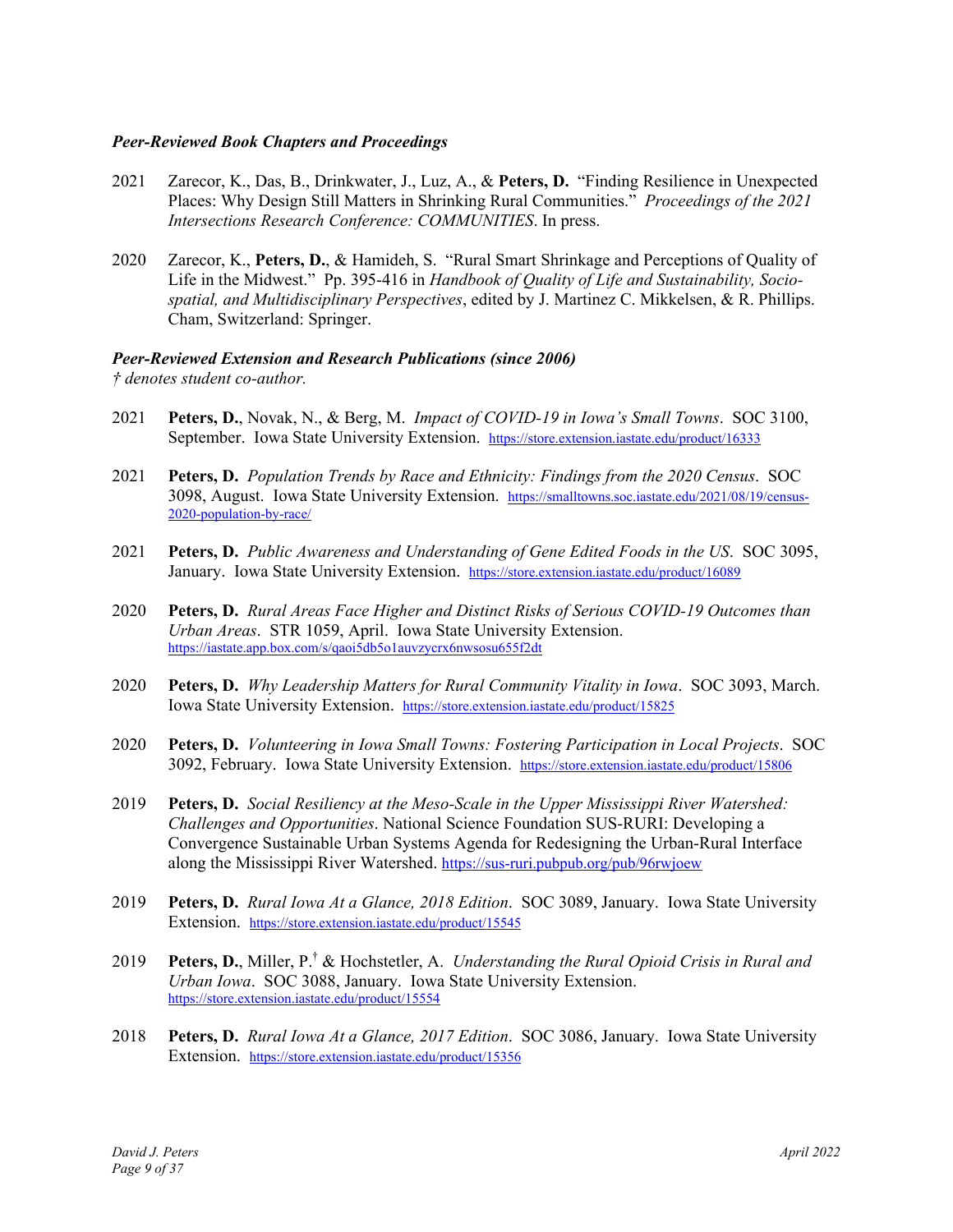- 2017 **Peters, D.**, Fisher, H.† , & Zarecor, K. *Shrink-Smart Small Towns: Communities Can Still Thrive as They Lose Population.* SOC 3083, November. Iowa State University Extension. https://store.extension.iastate.edu/product/15313
- 2017 **Peters, D.** *What Drives Quality of Life in Iowa Small Towns?* SOC 3082, May. Iowa State University Extension. https://store.extension.iastate.edu/product/15124
- 2017 **Peters, D.** *Rural Iowa At a Glance, 2016 Edition*. SOC 3079, January. Iowa State University Extension. https://store.extension.iastate.edu/product/14917
- 2017 **Peters, D.** *Knowledge of Dicamba on Tolerant Soybeans Among Commercial Applicators*. STR-1051, September. Sociology Extension, Iowa State University. https://iastate.app.box.com/s/rtnf60qjeunvg7tzsbnx0yd29d4x7ht1
- 2016 **Peters, D.** *Income Trends for Iowa Farms and Farm Families 2003*-*2015*. SOC 3076, December. Iowa State University Extension. https://store.extension.iastate.edu/product/14898
- 2016 **Peters, D.** *Household Income Trends in Iowa and the U.S. 2005-2015: Rural versus Rural Differences*. SOC 3077, October. Iowa State University Extension. https://store.extension.iastate.edu/product/14858
- 2016 **Peters, D.** *Net Farm Income in Iowa 2014*. P-2016-2, October. Iowa State University Extension.
- 2014 **Peters, D.** *From Parity to Polarization: Iowa Income Inequality 1970-2012*. PM3068, September. Iowa State University Extension. https://store.extension.iastate.edu/product/14162
- 2012 **Peters, D.** & Eathington, L. *Occupational and Workforce Characteristics of Green Jobs: A Task-Based Approach to Defining Green Jobs*. Research Report, September. Department of Economics, Iowa State University.
- 2011 **Peters, D.** *Child Poverty in Iowa 1969-2009*. PM3003, May. Iowa State University Extension. https://store.extension.iastate.edu/product/13623
- 2011 **Peters, D.** *Place-Based Poverty in Iowa 1969-2009*. PM3011, February. Iowa State University Extension. https://store.extension.iastate.edu/product/13481
- 2011 **Peters, D.** *Iowa Population Over 100 Years*. PM3010, February. Iowa State University Extension. https://store.extension.iastate.edu/product/13490
- 2010 **Peters, D.**, Eathington, L. & Swenson, D. *An Exploration of Green Job Policies, Theoretical Underpinnings, Measurement Approaches, and Job Growth Expectations*. Research Report, October. Department of Economics, Iowa State University.
- 2010 **Peters, D.**, Borich, T. & Holz-Clause, M. *ISU Extension Quantitative Needs Assessment*. SP388a, October. Iowa State University Extension. https://www.extension.iastate.edu/Documents/NeedsAssessment/QualitativeNeedsAssessment2010ExecutiveSummary. pdf
- 2007 **Peters, D.** *The Economic Impact of a Cattle Feedlot Operation in a Rural Nebraska County*. EC-856. University of Nebraska - Lincoln Extension.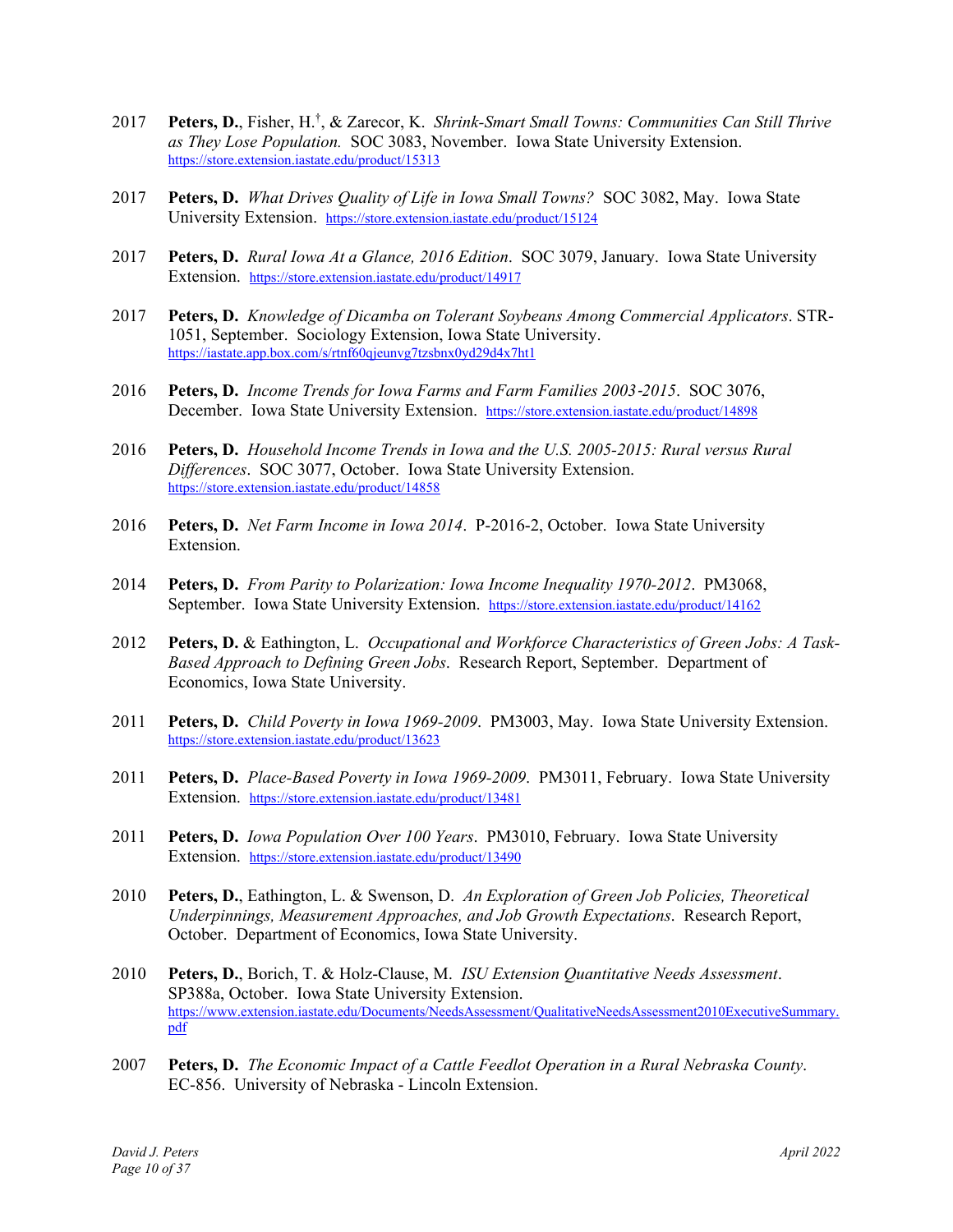- 2007 **Peters, D.** *Understanding Persistent Poverty and Income Inequality in Nebraska*. EC-853. University of Nebraska - Lincoln Extension.
- 2007 **Peters, D.** *Understanding Ethanol Plant Economics: Will Boom Turn Bust?* EC-849. University of Nebraska - Lincoln Extension.
- 2007 Small, R.† , Mark, D. & **Peters, D.** *Nebraska's Cattle Feeding Industry: Size, Structure, and Related Industries*. EC-847. University of Nebraska - Lincoln Extension.
- 2007 **Peters, D.** *Skills-Based Industrial Targeting: Matching Occupational Demand and Supply in Nebraska*. EC-843. University of Nebraska - Lincoln Extension.
- 2007 **Peters, D.** *Nebraska Retail Sales 2005: An Alternative Approach*. EC-842. University of Nebraska - Lincoln Extension.
- 2007 **Peters, D.** *Local Economic Impacts of Ethanol Production in Nebraska*. Cornhusker Economics, December 19. Agricultural Economics, University of Nebraska-Lincoln.
- 2007 **Peters, D.** *Understanding Ethanol Plant Economics: Will Boom Turn Bust?* Cornhusker Economics, November 14. Agricultural Economics, University of Nebraska-Lincoln.
- 2007 **Peters, D.** *Measuring Economic Development II Persistent Income Inequality 1980-2000*. Cornhusker Economics, February 21. Agricultural Economics, University of Nebraska-Lincoln.
- 2007 **Peters, D.** *Measuring Economic Development I Persistent Poverty 1980-2000*. Cornhusker Economics, February 28. Agricultural Economics, University of Nebraska-Lincoln.
- 2006 **Peters, D.** *Retail Sales in Nebraska 2005*. Cornhusker Economics, November 15. Agricultural Economics, University of Nebraska-Lincoln.

#### *Other Extension and Research Publications (since 2006)*

- 2020 **Peters, D.** *Rural Vitality in the 21st Century: Will Small Towns Thrive or Decline?* Research Paper for Corporation for Public Broadcasting and Iowa PBS.
- 2020 **Peters, D.** "Rural America is More Vulnerable to COVID-19 than Cities Are, and it's Starting to Show." *The Conversation*, published 6/18/2020. https://theconversation.com/rural-america-is-morevulnerable-to-covid-19-than-cities-are-and-its-starting-to-show-140532
- 2017 **Peters, D.** *Iowa Population Trends in 2016*. STR-1052, May. Sociology Extension, Iowa State University.
- 2015 **Peters, D.** *Iowa Population Estimates and Change 2010-2014: State, County, and City Summary*. Fact Sheet, May. Sociology Extension, Iowa State Univ.
- 2014 **Peters, D.** *Economic Disparities by Race in Iowa and U.S. Metros: Rankings of Family Income Gaps, 2008-2012 Averages*. Fact Sheet, October. Sociology Extension, Iowa State Univ.
- 2014 **Peters, D.** *US Census Population Estimates 2010-2013*. Fact Sheet, September. Sociology Extension, Iowa State Univ.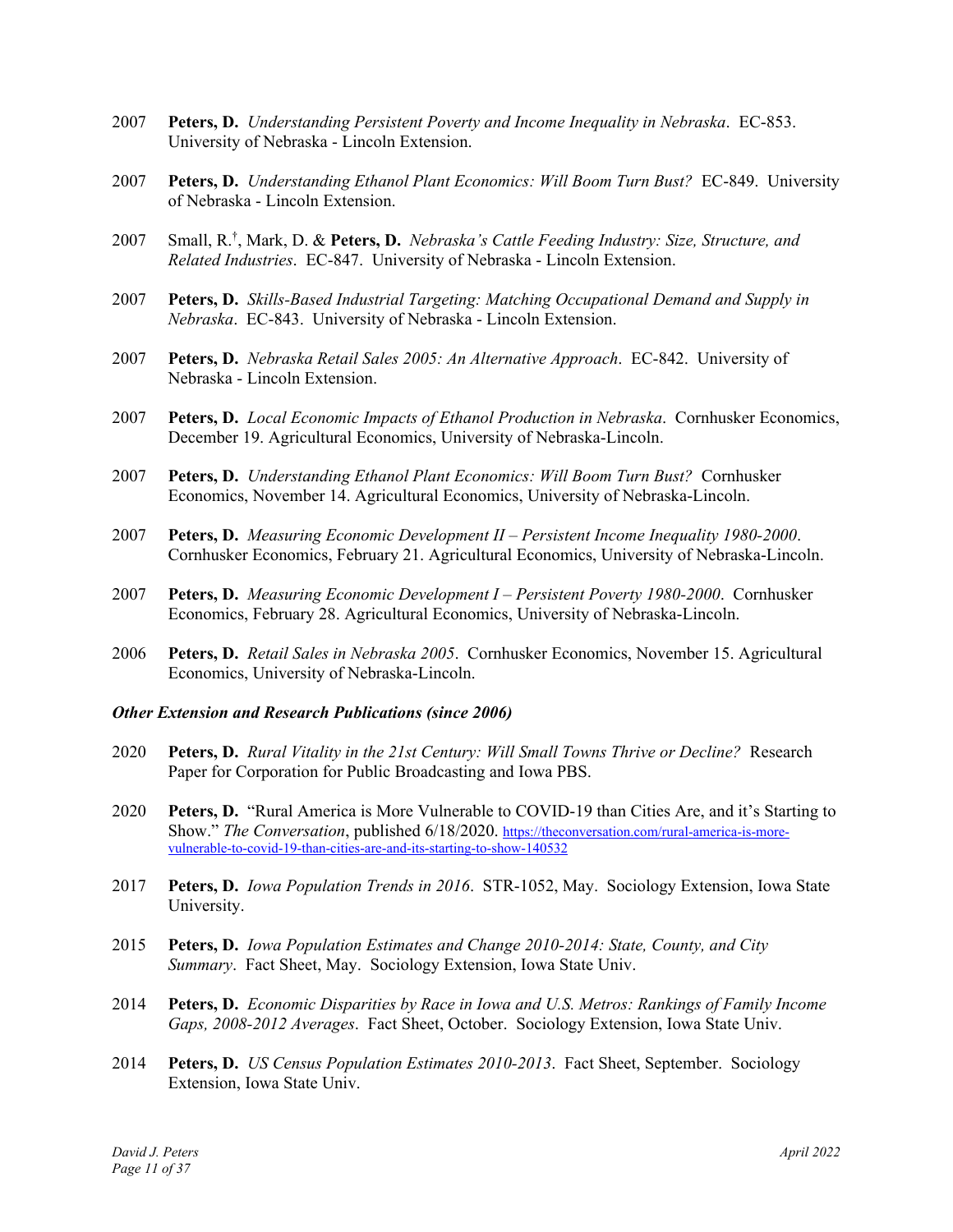- 2014 **Peters, D.** & Hochstetler, A. *Evaluating Reentry in Iowa: Context, Treatment Provision, Individual Propensity, and Recidivism*. Final Technical Report to U.S. Department of Justice, National Institute of Justice Project 2011-DJ-BX-0505. June.
- 2011 **Peters, D.** *Neighborhood Poverty in the Des Moines Metropolitan Area, 1979-2009*. Research Report, March. Iowa State University Extension.
- 2010 **Peters, D.** *Labor Vacancy Survey Results for Edgemont and Hot Springs, South Dakota*. Research Report, June. Department of Agricultural Economics, University of Nebraska – Lincoln.
- 2010 **Peters, D.** *Labor Vacancy Survey Results for Wayne, Nebraska*. Research Report, April. Department of Agricultural Economics, University of Nebraska – Lincoln.
- 2010 **Peters, D.** *Labor Vacancy Survey Results for Groton, South Dakota*. Research Report, January. Department of Agricultural Economics, University of Nebraska – Lincoln.
- 2009 **Peters, D.** "Book Review: Workforce Development Networks in Rural Areas: Building the High Road?" *Rural Sociology*: 74: 299-302.
- 2009 **Peters, D.** *Labor Vacancy Survey Results for Underwood, North Dakota*. Research Report, December. Department of Agricultural Economics, University of Nebraska – Lincoln.
- 2009 **Peters, D.** *Labor Vacancy Survey Results for Sidney, Nebraska*. Research Report, November. Department of Agricultural Economics, University of Nebraska – Lincoln.
- 2009 **Peters, D.** *Iowa State and Local Taxes: National Comparisons*. Research Bulletin, March. Department of Sociology, Iowa State University.
- 2009 **Peters, D.** & Kaplan, S.† *Iowans and Income on the Move 2007-08*. Research Bulletin, February. Department of Sociology, Iowa State University.
- 2009 **Peters, D.** *Ethanol Profit Margins January-March 2009*. Research Bulletin, January-March. Department of Sociology, Iowa State University.
- 2008 **Peters, D.** "Book Review: The Geography of American Poverty: Is There a Need for Place-Based Policies?" *Great Plains Research* 18(1):125.
- 2008 **Peters, D.** *Making Connection Des Moines: Statistical Report 2005*. CD-DIAL Report 197. Sociology, Iowa State University.
- 2008 **Peters, D.** *The Economic Impact of Feeder Cattle Production in Cherry County*. RD-2008-04-1. Agricultural Economics, University of Nebraska-Lincoln.
- 2008 **Peters, D.** and R. Vogt. *Cheyenne County Consumer Preference Analysis*. RD-2008-01-1. Agricultural Economics, University of Nebraska-Lincoln.
- 2008 Vogt, R., Cantrell, R., Johnson, B., Carranza, M. & **Peters, D.** *Views of Community Life in Rural Nebraska*. Research Report 08-4, November. Center for Applied Rural Innovation, University of Nebraska - Lincoln.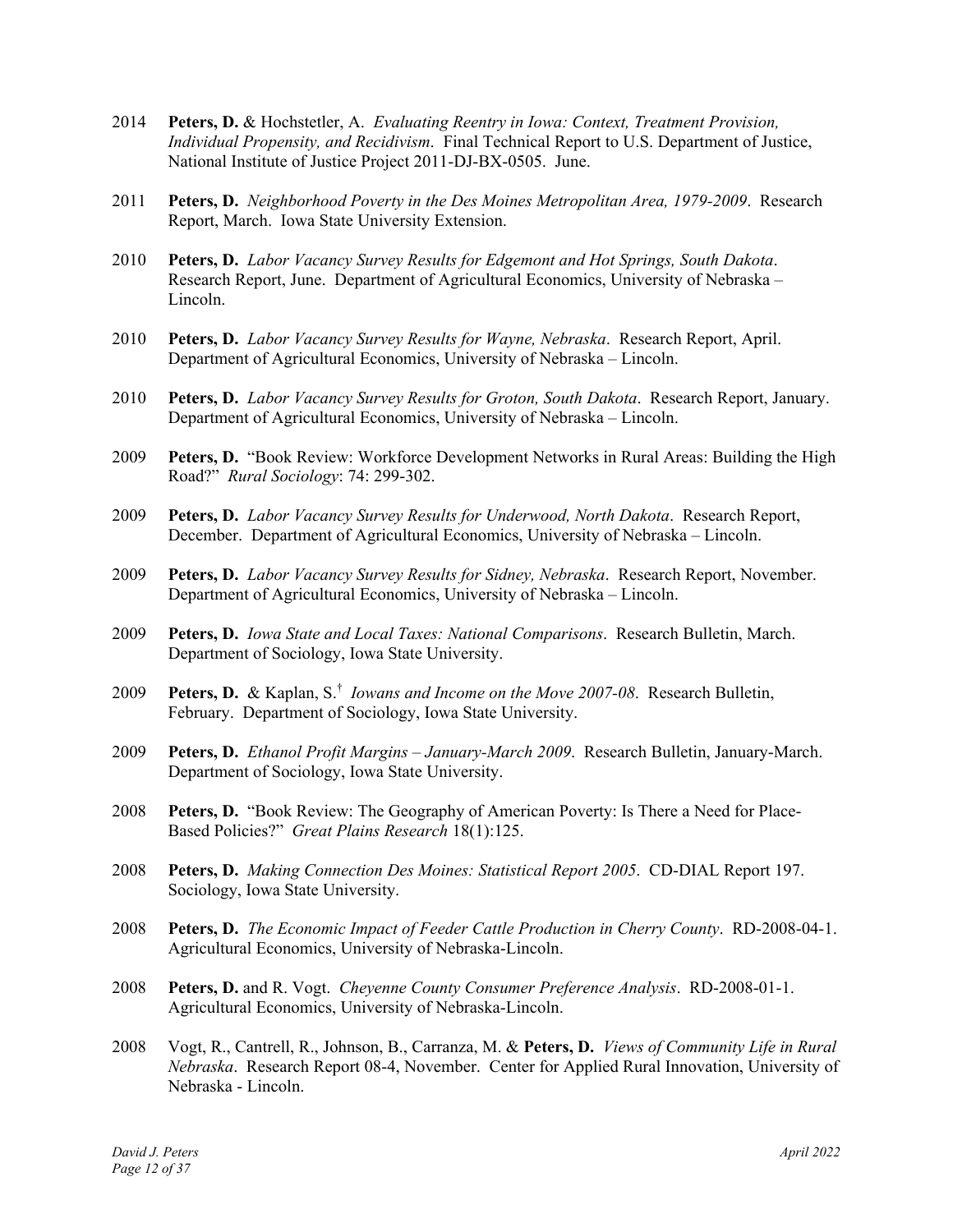- 2008 Vogt, R., Cantrell, R., Johnson, B., Carranza, M. & **Peters, D.** *Perceptions of Well-Being and Personal Finances Among Rural Nebraskans*. Research Report 08-3, October. Center for Applied Rural Innovation, University of Nebraska - Lincoln.
- 2008 Vogt, R., Cantrell, R., Johnson, B., Carranza, M. & **Peters, D.** *Television Signal Changes and Rural Nebraskans*. Research Brief RB-08-001, October. Center for Applied Rural Innovation, University of Nebraska - Lincoln.
- 2008 Vogt, R., Cantrell, R., Johnson, B., Carranza, M. & **Peters, D.** *Global Climate Change: Opinions and Perceptions of Rural Nebraskans*. Research Report 08-2, August. Center for Applied Rural Innovation, University of Nebraska - Lincoln.
- 2008 Vogt, R., Cantrell, R., Johnson, B., Carranza, M. & **Peters, D.** *Energy Use and Concerns of Rural Nebraskans*. Research Report 08-1, July. Center for Applied Rural Innovation, University of Nebraska - Lincoln.
- 2007 Vogt, R., Cantrell, R., Johnson, B., Carranza, M. & **Peters, D.** *Rural Nebraskans Working in Retirement* Research Brief 07-005, September. Center for Applied Rural Innovation, University of Nebraska - Lincoln.
- 2007 Johnson, B., Cantrell, R., Carranza, M., **Peters, D.** & Vogt, R. *Rural Nebraskans and Retirement Income*. Research Brief 07-004, September. Center for Applied Rural Innovation, University of Nebraska - Lincoln.
- 2007 Cantrell, R., Carranza, M., Johnson, B., **Peters, D.** & Vogt, R. *Rural Nebraskans and Health Care in Retirement*. Research Brief 07-003, September. Center for Applied Rural Innovation, University of Nebraska - Lincoln.
- 2007 **Peters, D.**, Cantrell, R., Carranza, M., Johnson, B. & Vogt, R. *Where Do Rural Nebraskans Plan to Retire?* Research Brief 07-002, September. Center for Applied Rural Innovation, University of Nebraska - Lincoln.
- 2007 **Peters, D.**, Cantrell, R., Carranza, M., Johnson, B. & Vogt, R. *Retirement Plans and Perceptions Among Rural Nebraskans*. Research Brief 07-001, September. Center for Applied Rural Innovation, University of Nebraska - Lincoln.
- 2007 Vogt, R., Cantrell, R., Johnson, B., Carranza, M., Johnson, B. & **Peters, D.** *Perceptions of Individual and Community Well-Being Among Rural Nebraskans*. Report 07-1, August. Center for Applied Rural Innovation, University of Nebraska - Lincoln.
- 2007 **Peters, D.** *Nebraska State and Local Taxes 2004: A National Comparison*. RD-2007-02-1. Agricultural Economics, University of Nebraska - Lincoln.
- 2007 **Peters, D.** *The Economic Impact of Ethanol Production in Hall County*. RD-2007-05-1. Agricultural Economics, University of Nebraska-Lincoln.
- 2007 **Peters, D.** *The Economic Contribution of Production Agriculture in Lincoln-Lancaster County*. RD-2007-02-2. Agricultural Economics, University of Nebraska-Lincoln.
- 2006 **Peters, D.**, Spell, A. & Smith, T. 2006. *Economic Impact of the New Mississippi River Bridge Project*. MERIC, Missouri Department of Economic Development.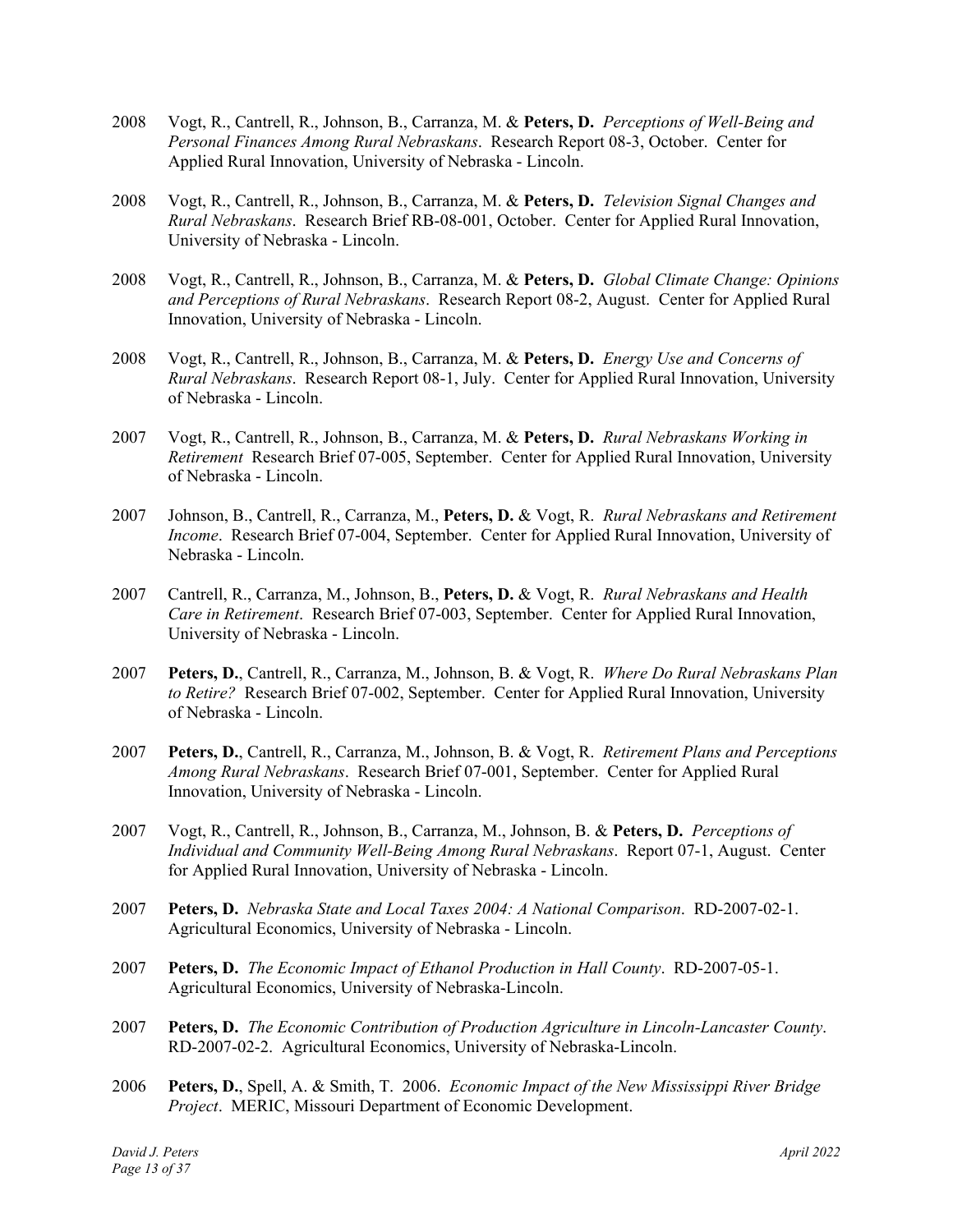- 2006 **Peters, D.** *Economic and Fiscal Analysis of Missouri's Tax Credit Programs for FY-2005*. MERIC, Missouri Department of Economic Development.
- 2006 **Peters, D.** *Economic and Fiscal Impact of the Missouri Quality Jobs Act*. MERIC, Missouri Department of Economic Development.
- 2006 **Peters, D.** *Economic Impact of the Lewis and Clark Discovery Initiative*. MERIC, Missouri Department of Economic Development.
- 2006 **Peters, D.** *Economic and Fiscal Impact of the Tourism Industry in Missouri's Counties*. MERIC, Missouri Department of Economic Development.

77 additional research publication prior to 2006.

#### **ACADEMIC PRESENTATIONS AND PAPERS**

#### *Invited Talks and Presentations*

*† denotes student co-author.*

- 2022 **Peters, D.** "Getting Smart About Shrink Smart." Presented to the *Connecting Entrepreneurial Communities Conference*, April in Columbus, NE.
- 2022 **Peters, D.** "Why Leadership Matters to Rural Community Vitality & Volunteering." Presented to the *Connecting Entrepreneurial Communities Conference*, April in Columbus, NE.
- 2021 **Peters, D.** "Smart Shrinkage in the Rural Midwest: Communities Can Thrive While Losing Population." Presented to *Swedish University of Agricultural Sciences*, April via webinar to Uppsala, Sweden.
- 2021 **Peters, D.** "Can Rural Communities Thrive while Shedding Population? Learning to Shrink Smart." Presented to *Wisconsin Economic Development Association 2021 Governor's Conference*, February via webinar.
- 2020 **Peters, D.** "Getting Smart about Shrink Smart." Presented to *Colorado Annual Demography Summit*, October via webinar.
- 2020 **Peters, D.** "How some Rural Communities Thrive while Shedding Population: Learning to Shrink Smart." Presented to *League of Wisconsin Cities Annual Conference*, October via webinar.
- 2020 **Peters, D.** and Zarecor, K. "Maintaining Quality of Life and Essential Services in Shrinking Small Towns." Presented to *Iowa Hospital Association*, June via webinar.
- 2020 **Peters, D.** "Smart Shrinkage in the Rural Midwest." Presented to *Swedish University of Agricultural Sciences*, April via webinar to Uppsala, Sweden.
- 2019 **Peters, D.** "Dealing with Multi-Generational Audiences in the Workplace" Presented to *Iowa State University Extension Office Professionals Conference*, October in Ames, IA.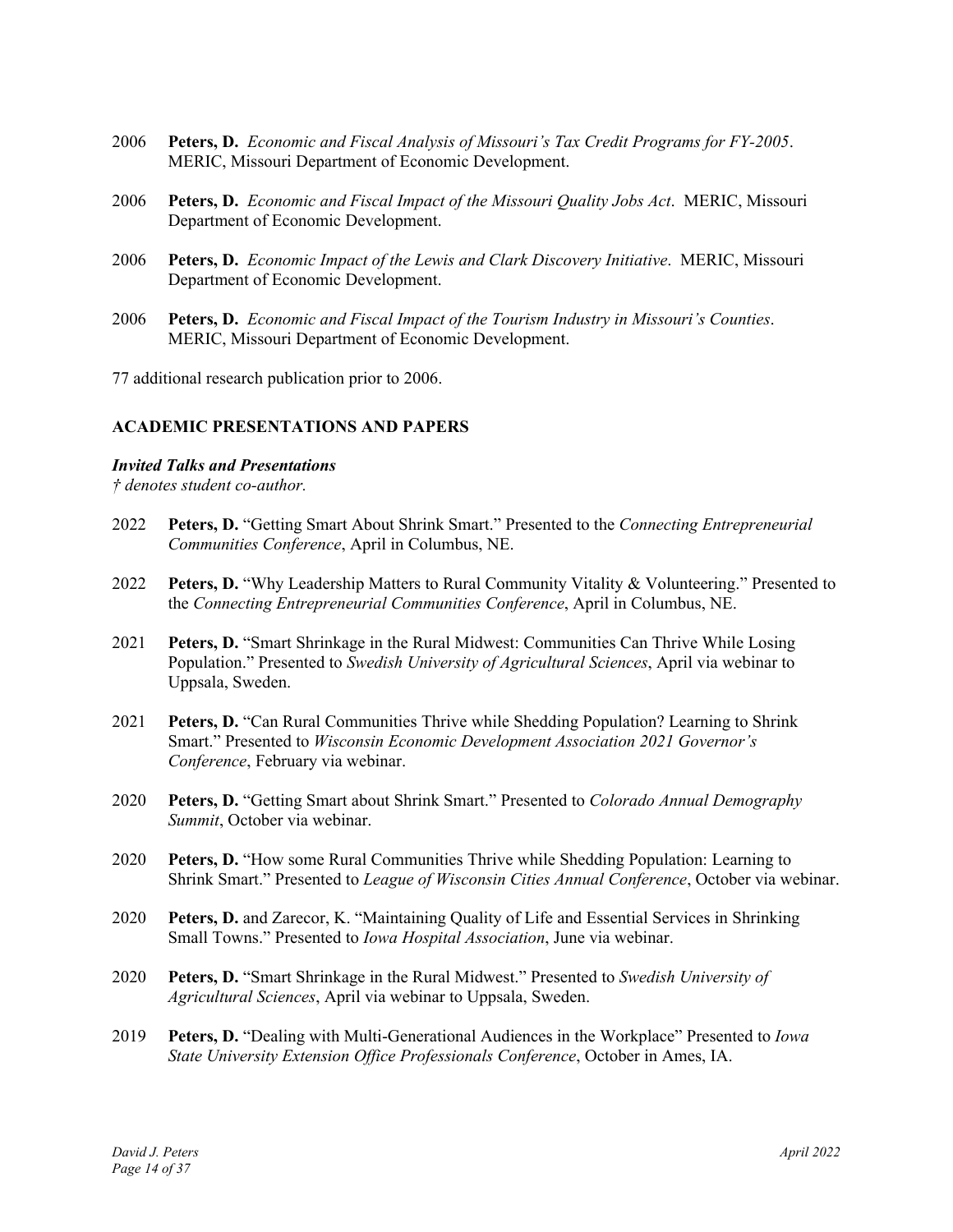- 2019 **Peters, D.** "Being Resilient to Demographic Change." Presented to *Iowa State University Rural Development Symposium*, August in Ames, IA.
- 2019 **Peters, D.** "Social Resiliency in the Upper Mississippi Watershed: Social Capital and Social Disadvantage at the Meso-Scale." Presented to *National Science Foundation Sustainable Urban Systems Conference (NSF SUS RURI)*, August in Ames, IA.
- 2019 **Peters, D.** "The Opioid Hydra: Understanding Mortality Epidemics and Syndemics Across the Rural-Urban Continuum." Presented to *National Network of Libraries of Medicine*, May via webinar.
- 2019 **Peters, D.** "Getting Smart About Shrink Smart." Presented to *Connecting Entrepreneurial Communities 2019*, April in Beatrice, NE.
- 2019 **Peters, D.** and Hochstetler, A. "Identifying Opioid-Use Mortality Clusters for Use in Drug Intelligence." Presented to the *Civil Operations Annual Summit, Army National Guard*, April in Reno, NV.
- 2019 **Peters, D.** "Rural Iowa at a Glance." Presented to the *Iowa Rural Water Association Annual Conference*, February in Des Moines, IA.
- 2019 **Peters, D.** "Health Communities, Health Newspapers." Presented to the *Iowa Newspaper Association Annual Conference*, February in Des Moines, IA.
- 2019 **Peters, D.** "Demographics and Economic Development." Presented to the *Siouxland Chamber, Iowa Chamber Alliance*, January in Des Moines, IA.
- 2018 **Peters, D.** "The Opioid Hydra: Heterogeneity in Opioid-Use Disorder Mortality and Implications for Public Health." Presented to the *State Epidemiological Workgroup, Iowa Department of Public Health*, December in Des Moines, IA.
- 2018 **Peters, D.** "Keeping Rural Iowa Vibrant." Presented to the *Iowa Ideas Conference*, September in Cedar Rapids, IA.
- 2018 Zarecor, K. and **Peters, D.** "Lessons from Iowa's Small Towns: How Communities Can Thrive in Regional Networks." Presented to the *Iowa League of Cities Annual Conference*, September in Council Bluffs, IA.
- 2018 **Peters, D.** "Social and Economic Impact of Large Meat Processing Facilities in Small Towns." Presented to the *Community of Eagle Grove*, June in Eagle Grove, IA.
- 2018 **Peters, D.** "Challenges Facing Rural and Micropolitan Iowa." Presented to the *Mid-Iowa Growth Partnership*, June in Fort Dodge, IA.
- 2018 **Peters, D.** "Understanding Quality of Life in Small Towns." Presented to the *SMART Economic Development Conference*, May in Des Moines, IA.
- 2018 **Peters, D.** "Smart Growth vs Smart Shrink." Presented to the *SMART Economic Development Conference*, May in Des Moines, IA.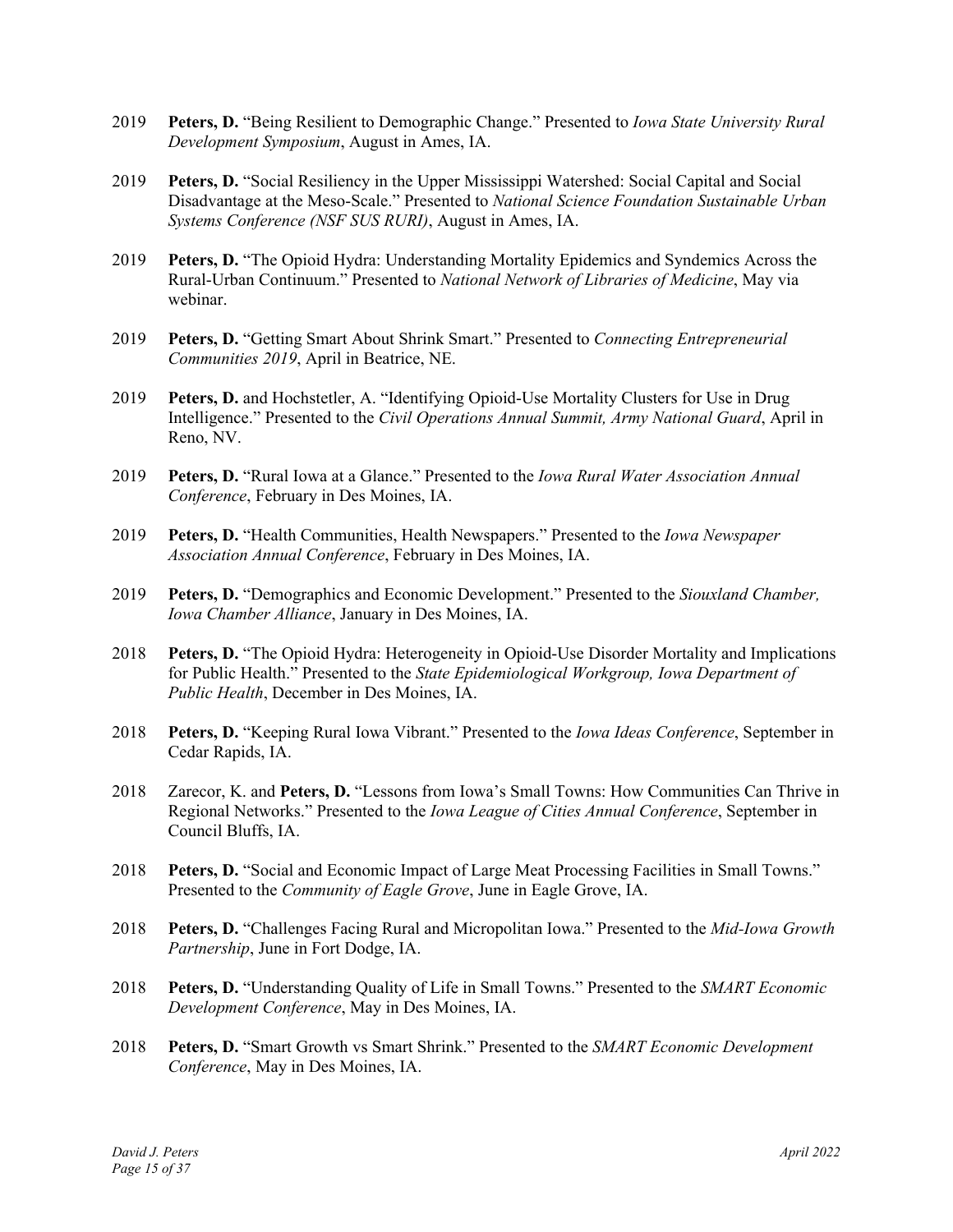- 2018 **Peters, D.** "Rural Development Issues." Presented to the *ISU Agriculture and Natural Resources Extension Annual Conference*, April in Ames, IA.
- 2017 **Peters, D.** "Shrink Smart Small Towns." Presented to the *Iowa AG STATE*, December in Urbandale, IA.
- 2017 **Peters, D.** "Population and the Criminal Justice System in Iowa." Presented to the *Iowa State Courts and Iowa Supreme Court*, December in Des Moines, IA.
- 2017 **Peters, D.** "Changing Face of Iowa Agriculture." Presented to the *Farmland Owners Workshop*, June in Altoona, IA.
- 2017 **Peters, D.** "Metro versus Non-Metro Iowa at a Glance." Presented to the *Iowa League of Cities*, April in Des Moines, IA.
- 2017 **Peters, D.** "Metro versus Non-Metro Iowa at a Glance." Presented to the *Iowa State Association of Counties*, April in Des Moines, IA.
- 2017 **Peters, D.** "Rural Development Issues." Presented to the *ISU Agriculture and Natural Resources Extension Annual Conference*, April in Ames, IA.
- 2015 **Peters, D.** "Using Census Data for Workforce Recruitment in Criminal Justice." Presented to the *Iowa State Patrol*, August in Des Moines, IA.
- 2015 **Peters, D.** "State of the Iowa Farm." Presented to the *ISU Extension Futuring Task Force*, May in Ames, IA.
- 2013 **Peters, D.** "Child Poverty in a Global Context." Presented to the *ISU Poverty Awareness Week*, November in Ames, IA.
- 2013 **Peters, D.** "Persistent Poverty Revisited: New Measures, New Methods, and the Rural-Urban Divide." Presented to the *Rural Poverty Research Symposium sponsored by the Federal Reserve Bank of Atlanta and USDA Economic Research Service*, December in Atlanta, GA.
- 2013 **Peters, D.** "Demographics of the College Student Population in Iowa." Presented to the *Iowa Board of Regents*, December in Urbandale, IA.
- 2013 **Peters, D.** "Workshop Poverty and Inequality in Poweshiek County." Presented to the *Poweshiek Leadership Summit*, December in Brooklyn, IA.
- 2013 **Peters, D.** & Hochstetler, A. 2013. "Successful Offender Reentry in Iowa." Presented at the *Association of State Correctional Administrators, Midwest Regional Directors Annual Meeting*, September in Des Moines, IA.
- 2013 **Peters, D.** & Hochstetler, A. 2013. "Predicting Recidivism on Reentry: An Evaluation of Priority Treatments Using Propensity Models." Presented at the *International Community Corrections Association Annual Meeting*, September in Reno, NV.
- 2013 **Peters, D.** "Rural Poverty and the Social Safety Net". Presented at the *Agricultural and Applied Economics Association Annual Meeting*, August in Washington, DC.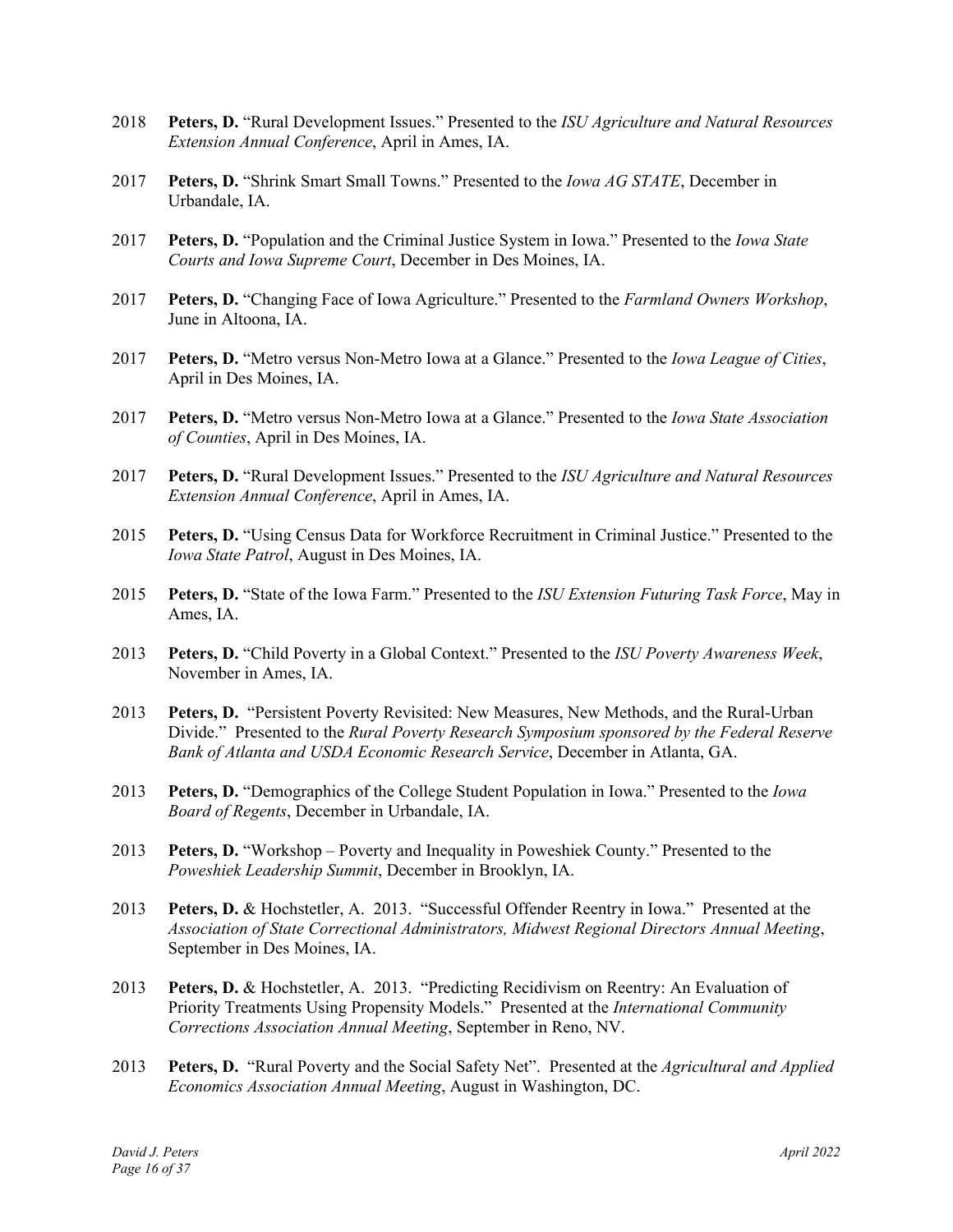- 2011 **Peters, D.** "North Central Iowa's Changing Demographic Base." Presented to the *North Iowa Business and Industry Group*, December in Mason City, IA.
- 2011 **Peters, D.** "Iowa's Changing Population Base: Social and Economic Implications." Presented to the *Mutual Insurance Association of Iowa Annual Conference*, November in Des Moines, IA.
- 2011 **Peters, D.** "Iowa's Changing Population Base: Social and Economic Implications." Presented to the *Soil Management and Land Valuation Conference*, April in Ames, IA.
- 2011 **Peters, D.** "Demographic and Economic Change in Ames Neighborhoods." Presented to the *City of Ames*, September in Ames, IA.
- 2011 **Peters, D.** "Child Poverty in Iowa." Presented to the *ISU Human Sciences and 4-H Extension Annual Conference*, April in Ames, IA.
- 2009 **Peters, D.** "Ethanol Policy-Profit Nexus: What Will the Future Hold?" Presented at the *Rural Sociological Society Annual Meeting*, August in Madison, WI.
- 2008 **Peters, D.** "Will Ethanol Plants Go Bust?." Presented at the *2008 Biobased Industry Outlook Conference*, September in Ames, IA.
- 2006 **Peters, D.** "Missouri's High Growth Entrepreneurial Firms." Presented to the *Federal Reserve Bank of St. Louis Annual Research Conference*, June in St. Louis, MO.

#### *Conference Paper Presentations*

*† denotes student co-author.*

- 2021 **Peters, D.**, Novak, N., & Berg, M. "Resiliency and Vulnerability to COVID-19 in Small Towns" Presented at the *North American Meetings of the Regional Science Association International*, November in Denver, CO.
- 2021 Hochstetler, A., **Peters, D.**, & Slemaker, A.† "Exploring Opioid Prescription Overdose: Remoteness and Response in the Rural U.S." Presented at the *American Society of Criminology Annual Meeting*, November in Chicago, IL.
- 2021 Zarecor, K. & **Peters, D.** "Rural Smart Shrinkage and Perceptions of Quality of Life in the American Midwest." Presented at the *International Society for Quality-of-Life Studies Annual Conference*, August via web conference.
- 2021 **Peters, D.** "Community Susceptibility and Resiliency to COVID-19 Across the Rural-Urban Continuum." Presented at the *Southern Regional Science Association Annual Meeting*, April via web conference.
- 2021 **Peters, D.**, Monnat, S., & Hochstetler, A. "Geography of Polysubstance Drug Mortality: Place and Policy Effects." Presented at the *Southern Regional Science Association Annual Meeting*, April via web conference.
- 2019 Meadowcroft, D.† , **Peters, D.**, & Whitacre, B. "Impact of State Prescription Drug Monitoring Programs on County Opioid Mortality, 2000-2016". Presented at the *North American Meetings of the Regional Science Association International*, November in Pittsburgh, PA.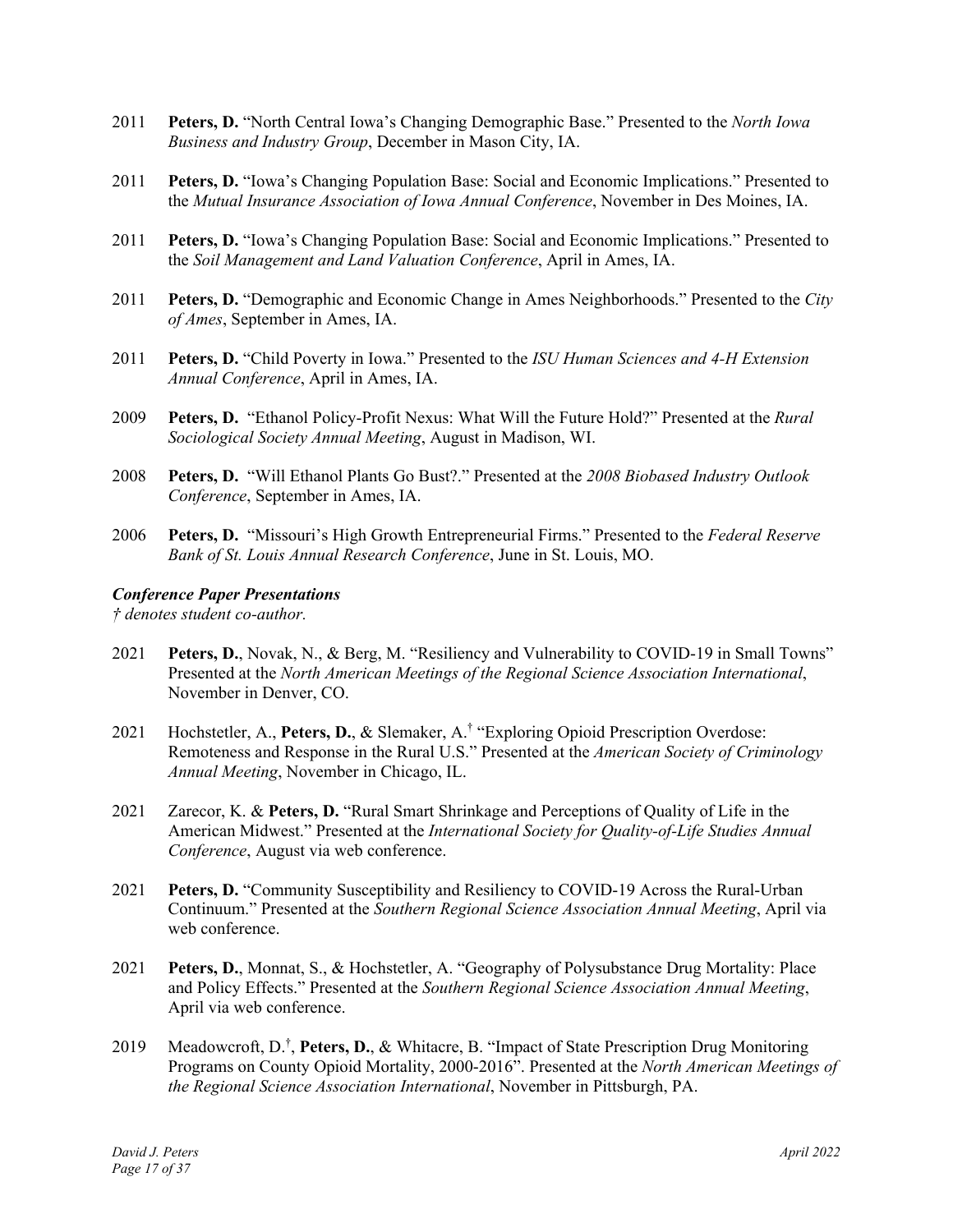- 2019 **Peters, D.** & Monnat, S. "Understanding Opioid Resiliency and Vulnerability in Rural and Micropolitan Communities" Presented at the *North American Meetings of the Regional Science Association International*, November in Pittsburgh, PA.
- 2019 **Peters, D.**, Monnat, S., & Hochstetler, A. "The Opioid Hydra, Crime, and Community." Presented at the *American Society of Criminology Annual Meeting*, November in San Francisco, CA.
- 2019 Hochstetler, A., **Peters, D.**, Sterner, G., Berg, M., & Monnat, S. "Opioid Use and Homicide at the County-Level: Drug Markets as Structural Mediators." Presented at the *American Society of Criminology Annual Meeting*, November in San Francisco, CA.
- 2019 **Peters, D.**, Monnat, S., Hochstetler, A., & Berg M. "Identifying Opioid-Use Mortality Epidemics and Syndemics Across Space." Presented at the *Rural Sociological Society Annual Meeting*, August in Richmond, VA.
- 2019 Berg, M., Hochstetler, A., **Peters, D.**, & Monnat, S. "Drug Crime Connections in U.S. Counties: Assessing Structural Effects, Opioid Use and Homicide at the County-level." Presented at the *Rural Sociological Society Annual Meeting*, August in Richmond, VA.
- 2019 **Peters, D.**, Monnat, S., & Hochstetler, A. "Opioid-Use Mortality Epidemics." Presented at the *Southern Regional Science Association Annual Meeting*, April in Washington, DC.
- 2018 **Peters, D.** "Smart Shrinkage in the Rural Midwest: Communities Can Thrive While Losing Population." Presented at the *North American Meetings of the Regional Science Association International* November in San Antonio, TX.
- 2018 Haddad, M., Poleacovschi, **Peters, D.**, & Davis, E. "Resilient Micropolitan Areas -- A Regional Approach for the Midwest." Presented at the *North American Meetings of the Regional Science Association International* November in San Antonio, TX.
- 2018 **Peters, D.** "Declining Yet Resilient Small Towns: Impact of Population Change on Community Quality of Life 1994-2014." Presented at the *Rural Sociological Society Annual Meeting*, July in Portland, OR.
- 2017 **Peters, D.** and K. Zarecor. "Shrink-Smart Small Towns: Sustainable Community Services and Population Decline." Poster presented at the *Iowa State University College of Agriculture and Life Sciences Sustainability Symposium*, April in Ames, IA.
- 2016 Hochstetler, A., **Peters, D.**, & Copes, H. "Real Lives and Data Points: Practical Implementation Barriers for Evidence Based Risk Assessment for Correctional Professionals." Paper presented at the *American Society of Criminology Annual Meeting*, November in New Orleans, LA.
- 2016 **Peters, D.** "Impact of Poverty on Community Quality of Life and Social Capital in Midwestern Small Towns, 1994-2014." Presented at the *North American Meetings of the Regional Science Association International*, November in Minneapolis, MN.
- 2016 **Peters, D.** "Inequality of Incomes versus Quality of Life: Longitudinal Analysis of 99 Small Towns in Iowa 1994-2014." Presented at the *Rural Sociological Society Annual Meeting*, August in Toronto, ON.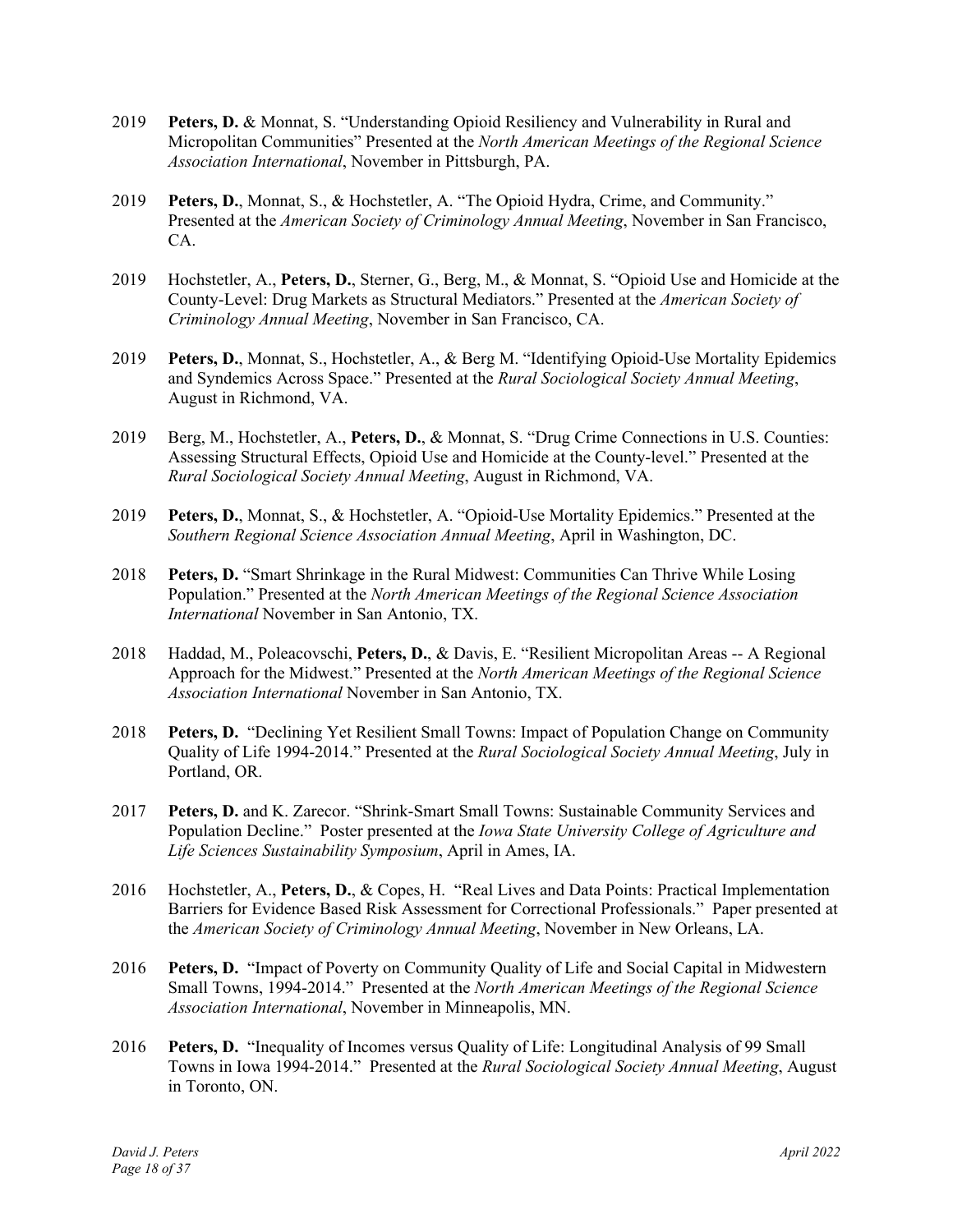- 2016 Christiansen, I.† & **Peters, D.** "Health and Development Challenges: A Nested Typology of 123 Developing Countries." Presented at the *Midwest Sociological Society Annual Meeting*, March in Chicago, IL.
- 2014 **Peters, D.** "Polarization, Persistence, and Place 1970-2012." Presented at the *American Agricultural and Applied Economics Association Annual Meeting*, July in Minneapolis, MN.
- 2014 **Peters, D.** & Hochstetler, A. "Treatment Effects on Recidivism for Rural and Urban Parolees." Presented at the *American Society of Criminology Annual Meeting*, November in Atlanta, GA.
- 2013 **Peters, D.** "Getting the Goods on Green Jobs: Economic and Social Dimensions." Presented at the *Association of Environmental Studies and Sciences Annual Meeting*, June in Pittsburgh, PA.
- 2012 **Peters, D.** "Typology of American Inequality, 1970-2010." Presented at the *Rural Sociological Society Annual Meeting*, July in Chicago, IL.
- 2012 **Peters, D.** "Understanding Micro and Meso Scale Income Inequality in the Midwestern United States, 1980-2010." Presented at the *Rural Sociological Society Annual Meeting*, July in Chicago, IL.
- 2011 Flora, J., **Peters, D.** & Thompson, D.† "Latino Social Innovators and Economic Entrepreneurs in Four Rural Iowa Communities." Presented at the *Rural Sociological Society Annual Meeting*, July in Boise, ID.
- 2009 Besser, T. & **Peters, D.** "Characteristics of Thriving Small Towns in Iowa." Presented at the *Rural Sociological Society Annual Meeting*, August in Madison, WI.
- 2008 **Peters, D.** "Labor Structure and Local Poverty in Rural America." Presented at the *Rural Sociological Society Annual Meeting*, July in Manchester, NH.
- 2007 **Peters, D.** "Persistent Poverty Revisited: A Community-Level Typology Using Improved Data and Methods." Presented to the *Rural Sociological Society Annual Meeting*, August in Santa Clara, CA.
- 2006 **Peters, D.** "Missouri's High Growth Entrepreneurial Firms." Presented to the *Federal Reserve Bank of St. Louis Annual Research Conference*, June in St. Louis, MO.
- 2005 **Peters, D.** "Target Missouri 3: Industry Drivers of the Economy." Presented to the *Council for Community and Economic Research Annual Conference*, June in San Diego, CA.
- 2005 **Peters, D.** "Using Labor-Based Industry Complexes for Workforce Development in Missouri." Presented to the *Southern Regional Science Association Annual Conference*, April in Arlington, VA.
- 2004 **Peters, D.** "Revisiting Industry Cluster Theory and Method for Use in Public Policy: An Example Identifying Supplier-Based Clusters in Missouri." Presented to the *Mid-Continent Regional Science Association Annual Meeting*, June in Madison, WI.
- 2003 **Peters, D.** "Farms, Factories and Families: The Role of Agriculture and Industry in Understanding Children At Risk." Presented to the *Organization for Competitive Markets Annual Conference*, July in Kansas City, MO.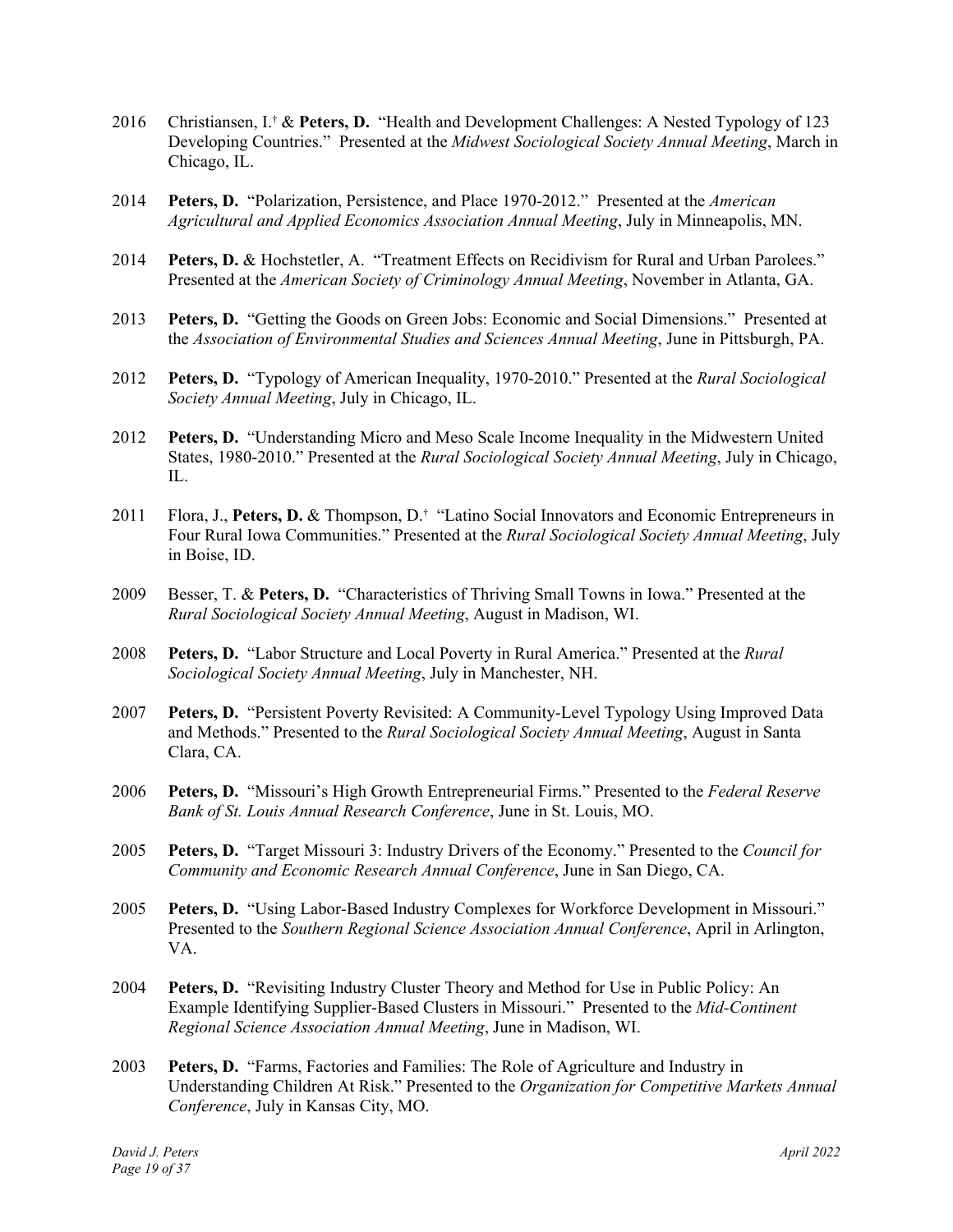- 2003 **Peters, D.** "Methods in Workforce Development: Labor-Based Industry Clusters." Presented to the *U.S. Department of Labor - Employment and Training Administration National Research Conference*, June in Washington, DC.
- 2003 **Peters, D.** "Driver Industries in Missouri: Identifying Competitive Advantage." Presented to the *ACCRA Regional Research Conference*, April in Kansas City, MO.
- 2002 **Peters, D.** "Revisiting the Goldschmidt Hypothesis: The Effect of Economic Structure on Social Conditions in the Rural Midwest." Presented to the *Rural Sociological Society Annual Meeting*, August in Chicago, IL.
- 2002 **Peters, D.** "Economic Impacts of the Proposed St. Louis Ballpark Stadium and Village." Presented to the *Council for Community and Economic Research Annual Conference*, June in Charleston, SC.
- 2001 **Peters, D.** "Predicting Information Technology Employment in Rural Missouri." Presented to the *Rural Sociological Society Annual Meeting*, August in Albuquerque, NM.
- 1999 Constance, D. and **Peters, D.** "The Future of Rural Sociology: A Report from the Non-Regular Faculty." Presented to the *Rural Sociological Society Annual Meeting*, August in Washington, DC.
- 1998 **Peters, D.** "Community Benchmarks: Developing Social Indicators for Community Decision Support Using KidsCount in Missouri." Presented to the *Rural Sociological Society Annual Meeting*, August in Portland, OR.
- 1998 **Peters, D.** "Sandbags, Social Capital and Psychological Distress in the ShowMe State." Presented to the *Rural Sociological Society Annual Meeting*, August in Portland, OR.
- 1997 **Peters, D.** and K. Pigg. "Sustainable Development and the Globalization Project: A Critique of Agenda 21 Implementation." Presented to the *Rural Sociological Society Annual Meeting*, August in Toronto, Canada.

# **TEACHING AND ADVISING**

# *Advising and Curriculum*

# *Agricultural and Rural Policy Studies Major (B.S.)*

- Faculty Advisor and Coordinator, 2021-present.
- Responsible for advising, curriculum development, diversity and inclusion, club activities, and alumni relations. Supervise one lecturer/advisor.

# *Undergraduate Courses*

Orientation to Agriculture and Society (Soc 110) Rural Society in Transition (Soc 230) Social Science Research Methods (Soc 302) Community: Rural Perspectives (Soc 310) Community and Crime (CJST 484) Rural Community Economics (AEcn 376 at U. of Nebraska)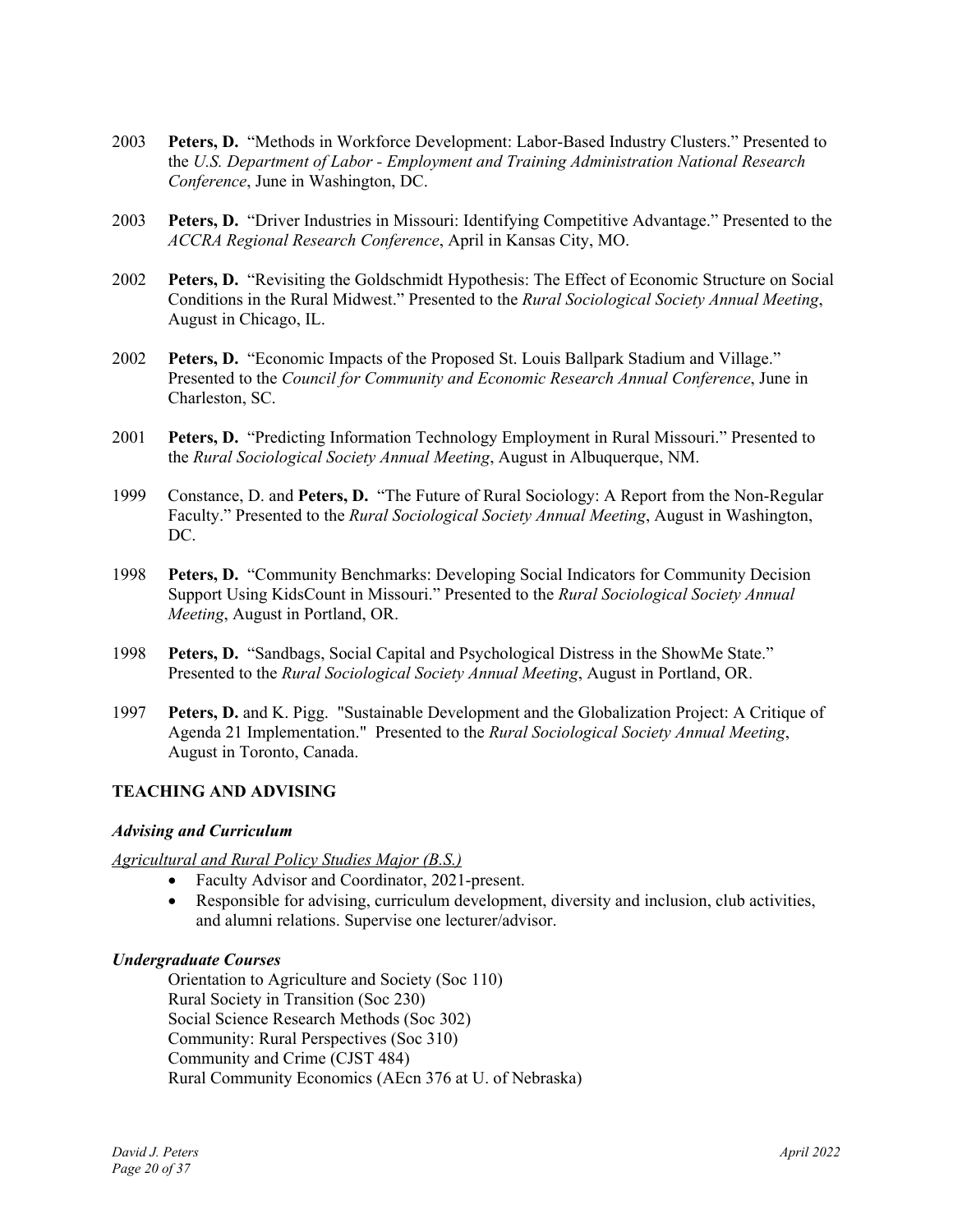#### *Graduate Courses*

Research Methodology for the Social Sciences (Soc 511) Applied Multivariate Statistics (Soc 512 / Soc 698P) Rural Development and Community (Soc 533 / Soc 698L) Structural Equation Models (Soc 613) Economic Development Strategies and Programs (CDev 513) Local Economic Analysis (AEcn 876 at U. of Nebraska)

### *Graduate Advising*

*Major Professor – In Progress*  Herbkersman, Cora. Ph.D. *Rural Sociology* 

*Major Professor – Completed* 

Halimatusadiyah, Iim. Ph.D. 2019. *Sociology (C. Bain as co-advisor)* Kuo, Hui-Ju. Ph.D. 2015. *Sociology*  Zhang, Lu. M.S. 2008. *Agricultural Economics, University of Nebraska – Lincoln Winner of J.B. Hassler Graduate Research Award.* 

# *Committee Member – In Progress*

Bonner, Taea, M.S. *Sociology* Gao, Lijing. Ph.D. *Sociology and Sustainable Agriculture* Joy, Cryiac Pattathil. Ph.D. *Business Administration*  Jung, Meen Wook. M.C.R.P. *Community and Regional Planning*  Lagat, Festus. M.A. *Interdisciplinary Graduate Studies* Lindberg, Sonja. Ph.D. *Rural Sociology* Slemaker, Alexandra. Ph.D. *Sociology* True-Funk, Arie. Ph.D. *Sociology and Gerontology*

# *Committee Member – Completed*

Behrens, Matt, Ph.D. 2021. *Human Computer Interaction* Han, Guang. Ph.D. 2020. *Agricultural Education & Sustainable Agriculture*  Zhuang, Yiming. Ph.D. 2020. *Business and Technology*  Park, Eunkyoung. Ph.D. 2019. *Hospitality Management*  Gardezi, Maaz. Ph.D. 2017. *Sociology & Sustainable Agriculture*  Minka, Helena. M.C.R.P. 2017. *Community and Regional Planning*  Schoenman, Amelia. M.C.R.P. 2017. *Community and Regional Planning* Raygor, Andrea. M.S. 2016. *Sustainable Agriculture & Sociology* Abarca, Saul. Ph.D. 2015. *Sustainable Agriculture* Tran, Tien. Ph.D. 2015. *Sociology* Vaage, Andrea. M.C.R.P. 2015. *Community and Regional Planning*  Harrison, Andrew, Ph.D. 2014. *Business Administration* Luse, Andrew. Ph.D. 2014. *Business Administration* Lux, Thomas. M.S. 2014. *Sociology*  Greiner, Shari. M.Ag. 2013. *Professional Agriculture* Sun, Qian. M.A. 2013. *Sociology* Weber, Margaret. M.A. 2013. *History* Yang, Jinjie. M.A. 2013. *Sociology* Frishman, Natalia. Ph.D. 2012. *Sociology* Hopkins, Seth. 2012. M.Ag. 2012. *Community Development* Ju, Lijin. M.A. 2012. *Sociology* Kast, Christopher. Ph.D. 2012. *Sociology* Koslowski, Anna. Ph.D. 2012. *Sociology*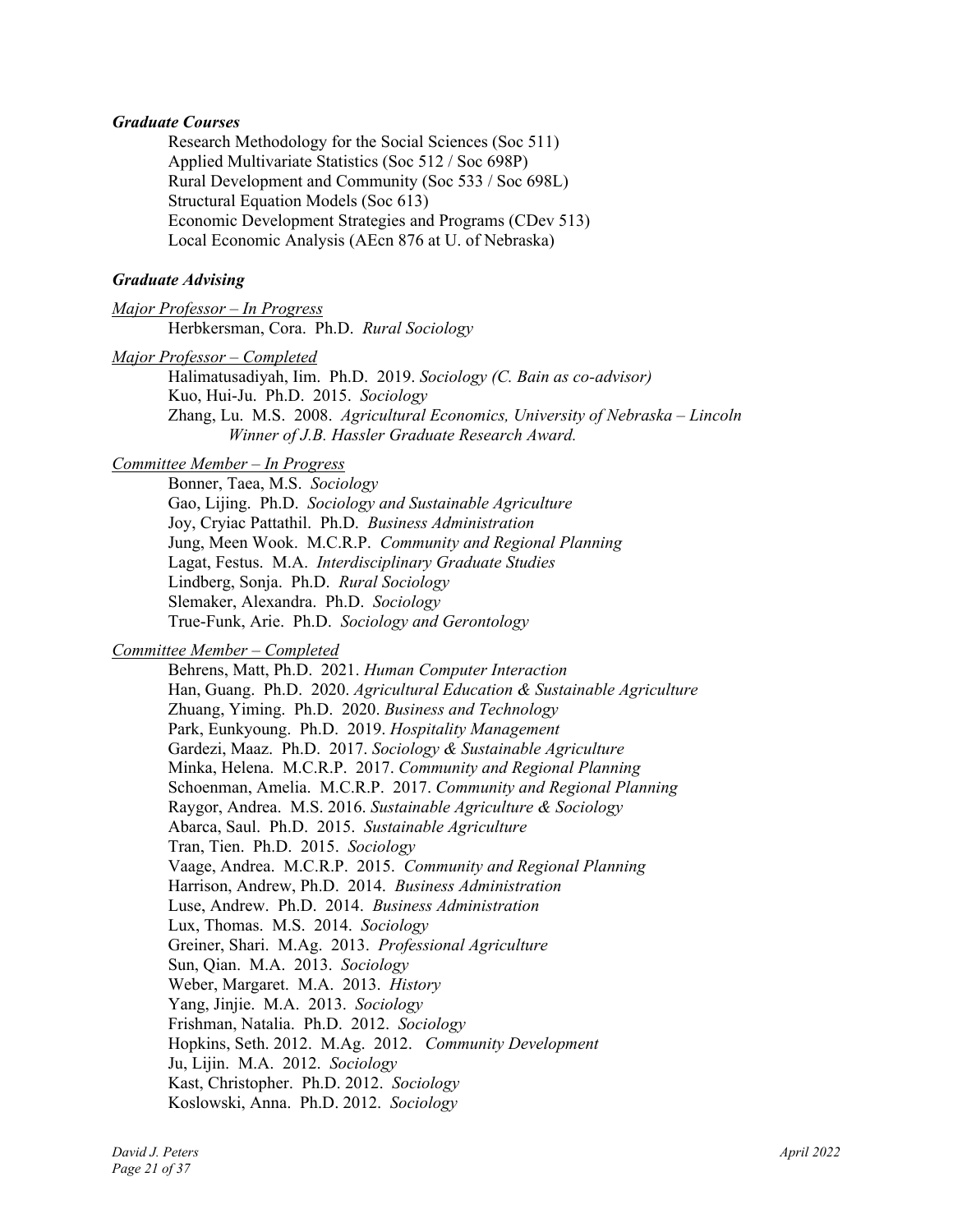Luse Andrew. M.A. 2012. *Psychology*  Moore, Matthew. Ph.D. 2012. *Sociology*  Roberts, Jennifer. M.C.R.P. 2012. *Community and Regional Planning*  Scott, Douglas. M.P.A. 2012. *Political Science*  Thompson, Scott. M.Ag. 2012. *Community Development* Fisher, Benjamin. M.C.R.P. 2011. *Community and Regional Planning*

# **EXTENSION AND OUTREACH**

# *Extension Education Programs*

*Ratings range from 1 (low) to 5 (high).*

# *Social and Demographic Challenges in Rural Iowa.*

- $\bullet$  26 sessions to 2,225 people total; and 14 sessions to  $\sim$ 1,500 people since promotion.
- Knowledge before (2.6) and after program (3.9). Usefulness to participant (3.3) and others (3.5). Importance of topic (4.8) and quality of presentation (4.0).

### *Understanding the Opioid Epidemic*

- 3 sessions to 650 people total and since promotion.
- Knowledge before  $(2.1)$  and after program  $(4.3)$ . Usefulness to participant  $(4.5)$  and others  $(3.5)$ . Importance of topic (4.4) and quality of presentation (4.1).

### *Farm Demographics and Change in Iowa*

- 7 sessions to 420 people total and since promotion.
- Knowledge before  $(2.5)$  and after program  $(3.8)$ . Usefulness to participant  $(3.7)$  and others  $(3.7)$ . Importance of topic (4.4) and quality of presentation (4.1).

# *Understanding and Accessing Census Data.*

- 9 sessions to 425 people total; and 7 sessions to 390 people since promotion.
- Knowledge before  $(2.1)$  and after program  $(4.0)$ . Usefulness to participant  $(3.2)$  and others  $(3.6)$ . Importance of topic (4.5) and quality of presentation (4.5).

#### *Criminal Justice Issues in Iowa.*

- 8 sessions to 745 people total; and 3 sessions to 175 people since promotion.
- Knowledge before  $(3.0)$  and after program  $(4.3)$ . Usefulness to participant  $(3.6)$  and others  $(3.8)$ . Importance of topic (4.2) and quality of presentation (4.4).

# *Poverty and Inequality: Local and Global Contexts.*

- 8 sessions to 210 people total; and 4 sessions to 120 people since promotion.
- Knowledge before  $(2.6)$  and after program  $(3.9)$ . Usefulness to participant  $(2.7)$  and others  $(3.9)$ . Importance of topic (3.4) and quality of presentation (3.7).

#### *Extension Projects*

| $2016-$ | <i>Iowa Small Towns Project and Iowa Small Town Poll.</i> PI on survey of residents living |
|---------|--------------------------------------------------------------------------------------------|
|         | present in 125 communities across the state. http://smalltowns.soc.iastate.edu             |
|         |                                                                                            |

2013- *Extension Strategic Initiative on Improved Decision Making*. Co-PI on needs assessment, data 2016 development, and delivery format.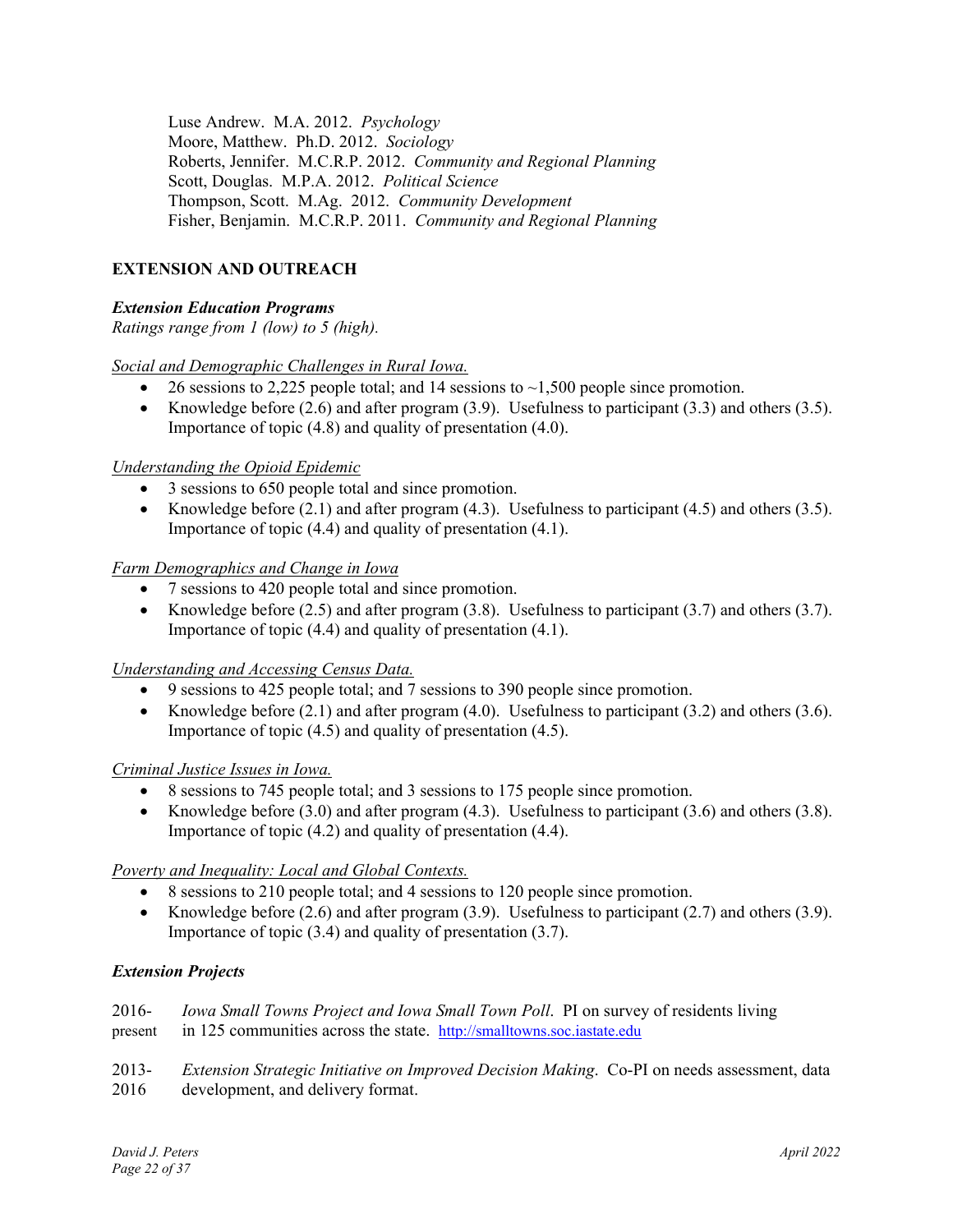- 2013 *USDA Civil Rights Review*. Team member analyzing Census data.
- 2011- *Des Moines Neighborhood Indicators Project*. Co-PI on data analysis, GIS presentation, and 2012 interpretation.
- 2010- *Iowa State University Extension Needs Assessment*. Co-PI on survey methods, data analysis, 2011 and report writing.
- 2008- *Community Development–Data Information and Analysis Laboratory (CD-DIAL)*. Professor 2009 in-Charge on data analysis and report writing.

### *Media Coverage*

- 2022 "University Project Looks at Communities in Iowa That Are 'Shrinking Smart'." *Daily Yonder*, published 3/21/2022. https://dailyyonder.com/university-project-looks-at-communities-in-iowa-that-areshrinking-smart/2022/03/21/
- 2022 "Building on its 'good bones,' Sac City cited as one of six Iowa 'Shrink Smart' communities." *Sioux City Journal*, published 3/13/2022. https://siouxcityjournal.com/business/local/building-on-its-goodbones-sac-city-cited-as-one-of-six-iowa-shrink-smart/article\_bed31c69-fdd3-5c2b-8271-bf336058663f.html
- 2022 "Elma, population 505, meets town needs through bridge building, \$1.4 million project." *Waterloo – Cedar Falls Courier*, published 3/13/2022. https://wcfcourier.com/news/local/elmapopulation-505-meets-town-needs-through-bridge-building-1-4-million-project/article\_ddeaaf90-9aa8-52b2-987aed4555a89ba9.html
- 2022 "How 3 Iowa towns are getting smaller but smarter through Iowa State program." *Des Moines Register*, published 2/26/2022. https://www.desmoinesregister.com/story/news/2022/02/26/3-iowa-townsgetting-smaller-smarter-through-iowa-state-program/6951853001/ \**Republished in Governing Magazine and Cedar Rapids Gazette.*
- 2022 "Generations of local leaders propel Bancroft, population 699." *Iowa Watch*, published 2/25/2022. https://www.iowawatch.org/2022/02/25/generations-of-local-leaders-propel-bancroft-population-699/
- 2022 "Iowa's shrinking towns could be state, regional mentors." *Iowa Watch*, published 2/25/2022. https://www.iowawatch.org/2022/02/25/iowas-shrinking-towns-could-be-state-regional-mentors/
- 2022 "Many Iowa communities receiving childcare grants to help open up more spots." *WHO-TV News* aired 1/20/2022. https://who13.com/news/many-iowa-communities-receiving-childcare-grants-to-helpopen-up-more-spots/
- 2021 "Many of the employees at Iowa's meatpacking plants were already in vulnerable positions. Then COVID hit the plants." *Iowa Public Radio*, aired 12/16/2021. https://www.iowapublicradio.org/health/2021-12-16/many-of-the-employees-at-iowas-meatpacking-plants-werealready-in-vulnerable-positions-then-covid-hit-the-plants
- 2021 "Where you live in Iowa determines how long it will take an ambulance to reach you and the care you will receive." *River to River, Iowa Public Radio*, aired 11/10/2021. https://www.iowapublicradio.org/podcast/river-to-river/2021-11-10/where-you-live-in-iowa-determines-how-long-itwill-take-an-ambulance-to-reach-you-and-the-care-you-will-receive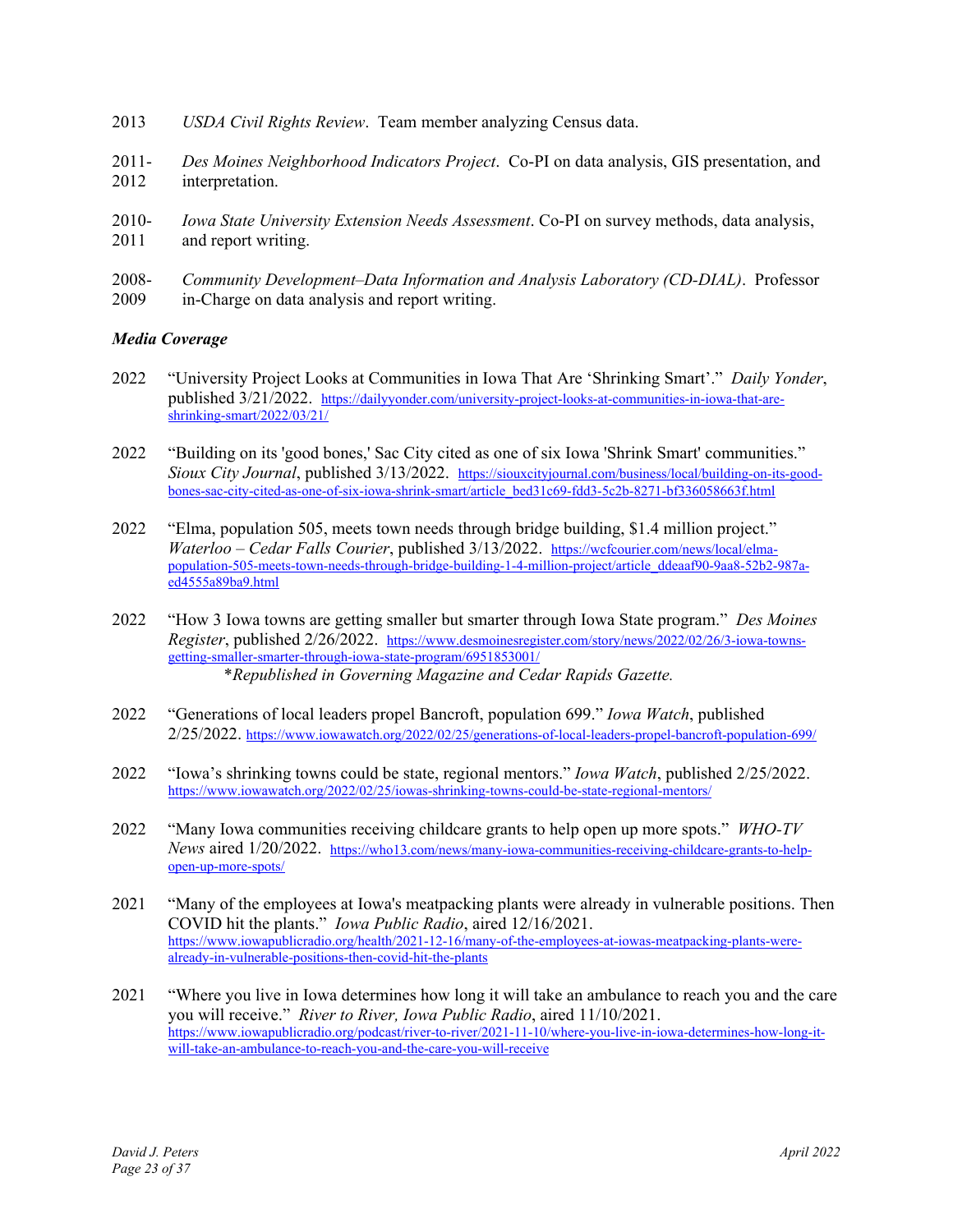- 2021 "Pandemic's toll on rural Iowa a 'looming mental health crisis." *Cedar Rapids Gazette*, published 11/1/2021. https://www.thegazette.com/article/pandemics-toll-on-rural-iowa-a-looming-mental-healthcrisis/
- 2021 "Survey: Rural communities struggling with mental health amid pandemic." *WOI-TV News*, aired 10/22/2021. https://www.weareiowa.com/article/news/health/survey-rural-communities-struggling-withmental-health-amid-pandemic-iowa-small-town-depression/524-6915cb53-865b-4e47-8b7d-64dc92533473
- 2021 "Des Moines' population is changing. Here's how growing diverse communities are transforming the city." *Des Moines Register*, published 10/20/2021. https://www.desmoinesregister.com/story/money/business/development/2021/10/21/2020-census-shows-des-moinespopulation-becoming-more-diverse-immigrants-refugees/8124091002/
- 2021 "Survey highlights pandemic's effects on mental and physical health in rural Iowa." *ISU News Service*, published 10/12/2021. https://www.news.iastate.edu/news/2021/10/12/surveycovid19
- 2021 "ISU sociologist has low expectations of Empower Rural Iowa's rural return and child care grants." *The Center Square*, published 10/7/2021. https://www.thecentersquare.com/iowa/isu-sociologisthas-low-expectations-of-empower-rural-iowa-s-rural-return-and-child-care/article\_ace3b406-279f-11ec-8d06 $e^{339c352f4a8.html}$
- 2021 "What you need to know about Iowa's redistricting process." *River to River, Iowa Public Radio*, aired 9/30/2021. https://www.iowapublicradio.org/podcast/river-to-river/2021-10-01/what-you-need-to-knowabout-iowas-redistricting-process
- 2021 "Iowa State researchers receive 2021 Bridging the Divide grant to address disaster response." *ISU News Service*, published 9/14/2021. https://www.research.iastate.edu/news/iowa-state-researchersreceive-2021-bridging-the-divide-grant-to-address-disaster-response/
- 2021 "Linn County's small communities addressing aging infrastructure to drive growth after 'disappointing' 2020 Census results." *Cedar Rapids Gazette*, published 8/30/2021. https://www.thegazette.com/local-government/linn-countys-small-communities-addressing-aging-infrastructure-todrive-growth-after-disappointing/
- 2021 "Iowa grows to 3.2 million people in 2020 Census, retains 4 congressional seats." *Des Moines Register*, published 8/27/2021. https://www.desmoinesregister.com/story/news/politics/2021/04/26/iowa-us-2020-census-poulation-grows-3-2-million-retains-4-seats-congress/7381492002/
- 2021 "Census analysis: Refocus on rural Iowa needed to stabilize population declines." *Business Record*, published 8/27/2021. https://businessrecord.com/Content/Economic-Development/Economic-Development/Article/Census-analysis-Refocus-on-rural-Iowa-needed-to-stabilize-population-declines/181/975/94326
- 2021 "Experts Explain Initial Results From The 2020 U.S. Census And Where Iowans Are Living." *River to River, Iowa Public Radio*, aired 8/18/2021. https://www.iowapublicradio.org/podcast/river-toriver/2021-08-18/experts-explain-initial-results-from-the-2020-u-s-census-and-where-iowans-are-living
- 2021 "Growing, and growing more diverse: Some of the most interesting findings in the new census of Iowa*." Des Moines Register*, published 8/15/2021. https://www.desmoinesregister.com/story/news/2021/08/15/census-iowa-2020-suburban-booms-rural-busts-increasingdiversity/5547264001/
- 2021 "2020 census shows Iowa urban areas grow, but population decline continues in rural areas." *Cedar Rapids Gazette*, published 8/12/2021. https://www.thegazette.com/government-politics/iowa-urbanareas-grow-but-population-decline-continues-in-rural-areas/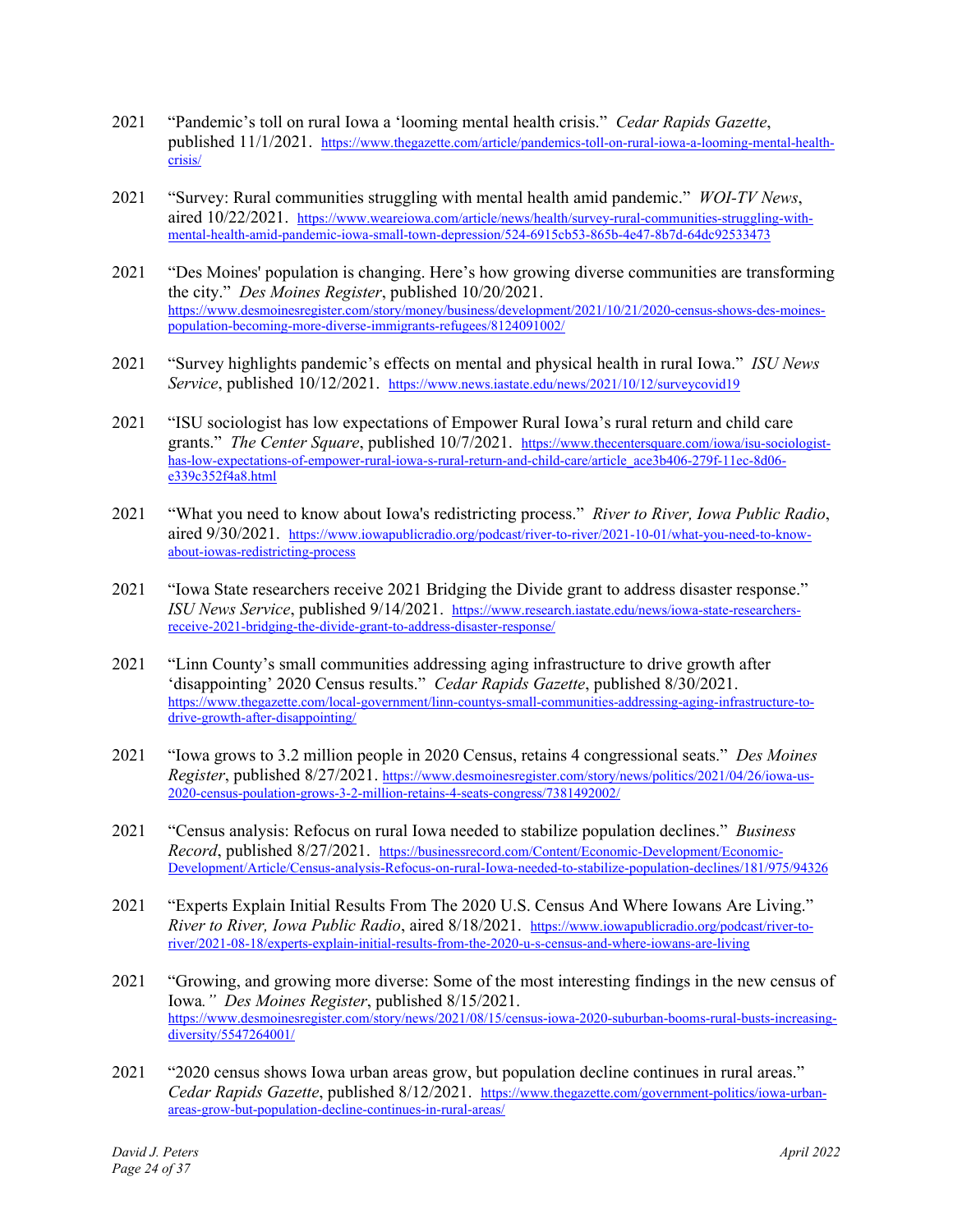\**Republished in Sioux City Journal, Waterloo-Cedar Falls Courier, and Mason City Globe Gazette.*

- 2021 "Ex-Iowa House speaker sues Census Bureau, saying it won't turn over communications about 'synthetic data'." *Des Moines Register*, published 7/22/2021. https://www.desmoinesregister.com/story/money/business/2021/07/22/us-census-bureau-wont-turn-over-records-exiowa-house-speaker-says-synthetic-data-christopher-rants/8059855002/
- 2021. "Why is the Des Moines metro among national leaders in immigrant growth." *Des Moines Register*, published 6/1/2021. https://www.desmoinesregister.com/story/news/2021/06/01/des-moines-iowaimmigrant-population-growth-ranked-among-united-states-fastest-heartland-forward/7478976002/
- 2021 "Des Moines' immigrant population grew by 20,000 people in the last decade." *WOI-TV News*, aired 5/28/2021. https://www.weareiowa.com/article/life/people/immigrant-population-increasing-des-moinesheartland-forward/524-11f13757-f905-4b55-a5e1-a1c469dd857a
- 2021 "Census: Iowa Population Grows 4.7%, Keeps 4 US House Seats." *WHO-TV News at 4*, aired 4/28/2021. https://who13.com/news/census-iowa-population-grows-4-7-keeps-4-us-house-seats/
- 2020 "Rural churches respond to spread of virus." *Des Moines Register*, published 11/20/2020. https://www.desmoinesregister.com/story/news/2020/11/20/rural-churches-ask-congregants-wear-masks-socialdistance-some-iowans-resist/6278139002 https://wcfcourier.com/news/state-and-regional/rural-churches-respond-to-spread-of-virus/article\_3e74e1c1-c95c-5fb1b204-a37119987c5f.html

\*Republished in 12 newspapers including: *Associated Press, Clinton Herald, Dubuque Telegraph Herald, Mason City Globe Gazette, SFGATE / San Francisco Chronicle, Sioux City Journal, Waterloo-Cedar Falls Courier* 

- 2020 "Rural Americans, Once 8 Times Less Likely to Die From COVID, Now Nearly 2.5 Times More Likely." *Newsweek*, published 11/16/2020. https://www.newsweek.com/rural-americans-once-8-times-lesslikely-die-covid-now-nearly-25-times-more-likely-1547851
- 2020 "Harvest time and the return of college students spread the coronavirus to rural America." *Washington Examiner*, posted 10/25/2020. https://www.washingtonexaminer.com/news/harvest-time-and-thereturn-of-college-students-spread-the-coronavirus-to-rural-america
- 2020 "Covid and Trump: The president's healthcare v the average American's." *BBC News*, published 10/7/2020. https://www.bbc.com/news/world-us-canada-54441263
- 2020 "Rural revitalization: Is your community growing or shrinking?" *MFA Today's Farmer*, published 10/1/2020. https://todaysfarmermagazine.com/mag/1741-rural-revitalization
- 2020 "Study of 'shrink-smart' towns expanding to include curriculum, big data." *ISU News Service*, published 9/8/2020. https://www.news.iastate.edu/news/2020/09/08/smart-shrinkage
- 2020 "What Toyo Ito's Pao Project Teaches Us About Pandemic Living." *Architect Magazine*, published on 8/28/2020. https://www.architectmagazine.com/design/buildings/what-toyo-itos-pao-projectteaches-us-about-pandemic-living\_o
- 2020 "Survey of rural Iowa communities will gauge pandemic response." *ISU News Service*, published 7/16/2020. https://www.news.iastate.edu/news/2020/07/16/smalltowncovidsurvey \*Republished in 18 newspapers including: *Cedar Rapids Gazette, Decorah News, Explore Okoboji, Federal Telemedicine News, Muscatine Journal, Northwest Missouri*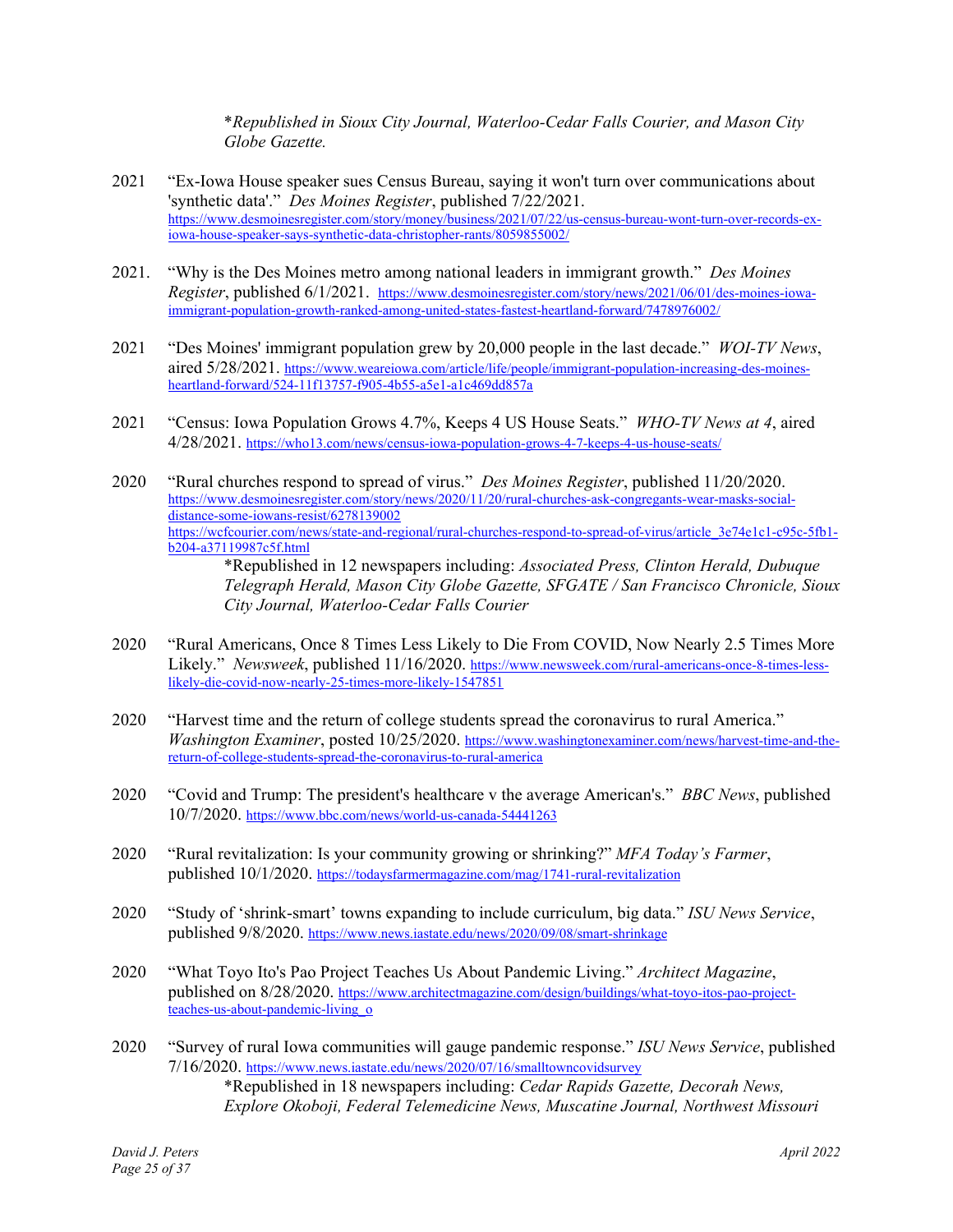*News, Quad City Times, Sioux City Journal, Siouxland News, Waterloo-Cedar Falls Courier* 

- 2020 "COVID-19 Is Likely Coming To More Rural Areas; An ISU Sociologists Hopes To Help Them Prepare." *Iowa Public Radio*, aired 7/3/2020. https://www.iowapublicradio.org/post/covid-19-likely-comingmore-rural-areas-isu-sociologists-hopes-help-them-prepare#stream/0
- 2020 "ISU professor researches ways to protect rural areas from coronavirus." *Iowa Public Radio*, aired 7/3/2020. https://www.radioiowa.com/2020/07/03/isu-professor-researches-ways-to-protect-rural-areas-fromcoronavirus/
- 2020 "Rural impacts of COVID-19." *Talk of Iowa, Iowa Public Radio*, aired 7/1/2020. https://www.iowapublicradio.org/post/covid-19-rural-iowa
- 2020 "ISU Sending Out Surveys to Rural Iowa Towns on COVID-19 Impact." *WHO-TV*, aired 6/30/2020. https://who13.com/news/isu-sending-out-surveys-to-rural-iowa-towns-on-covid-19-impact/
- 2020 "ISU, University of Iowa studying COVID-19 response in rural Iowa." *WHO Radio & iHeart Radio*, aired 7/27/2020. https://whoradio.iheart.com/content/2020-07-27-isu-university-of-iowa-studying-covid-19-response-in-rural-iowa/
- 2020 "Iowa's digital divide is undeniable thanks to coronavirus." *Cedar Rapids Gazette*, published 6/22/2020. https://www.thegazette.com/infrastructure/iowas-digital-divide-is-undeniable-thanks-to-coronavirus/
- 2020 "Coping with coronavirus puts technology to the test." *Waterloo Cedar Falls Courier*, published 6/22/2020. https://wcfcourier.com/news/local/govt-and-politics/coping-with-coronavirus-putstechnology-to-the-test/article\_4e3cc938-826e-505b-a13a-e65fad7a6e3f.html
- 2020 "Rural America is more vulnerable to COVID-19 than cities are, and it's starting to show." *The Conversation*, published 6/18/2020. https://theconversation.com/rural-america-is-more-vulnerable-to-covid-19 than-cities-are-and-its-starting-to-show-140532

\*Republished in 32 newspapers including: *Arizona Daily Star*, *Bozeman Daily Chronicle*, *Lincoln Journal Star*, *Medical X Press (Science X)*, *The National Interest*, *Omaha World Herald*, *San Antonio Express-News*, *Seattle Post-Intelligencer*, *Winston-Salem Journal*, and *Yahoo News*.

- 2020 "Stand up and be counted for research's sake." *Link: Magazine for the College of Liberal Arts and Sciences*, published 5/4/2020. https://link.las.iastate.edu/2020/05/04/stand-up-and-be-counted-forresearchs-sake
- 2020 "New Covid-19 risk assessment could help rural mitigation strategies." *Daily Yonder*, published 4/20/2020. https://www.dailyyonder.com/new-covid-19-risk-assessment-could-help-rural-mitigationstrategies/2020/04/20
- 2020 "Why leadership styles matter in rural Iowa." *ISU News Service*, published 3/30/2020. https://www.news.iastate.edu/news/2020/03/30/shared-leadership
- 2019 "In Iowa, Small Towns With Declining Populations Learn To 'Shrink Smart'." *Here and Now, National Public Radio*, aired 12/16/2019. https://www.wbur.org/hereandnow/2019/12/16/iowa-towns-shrinksmart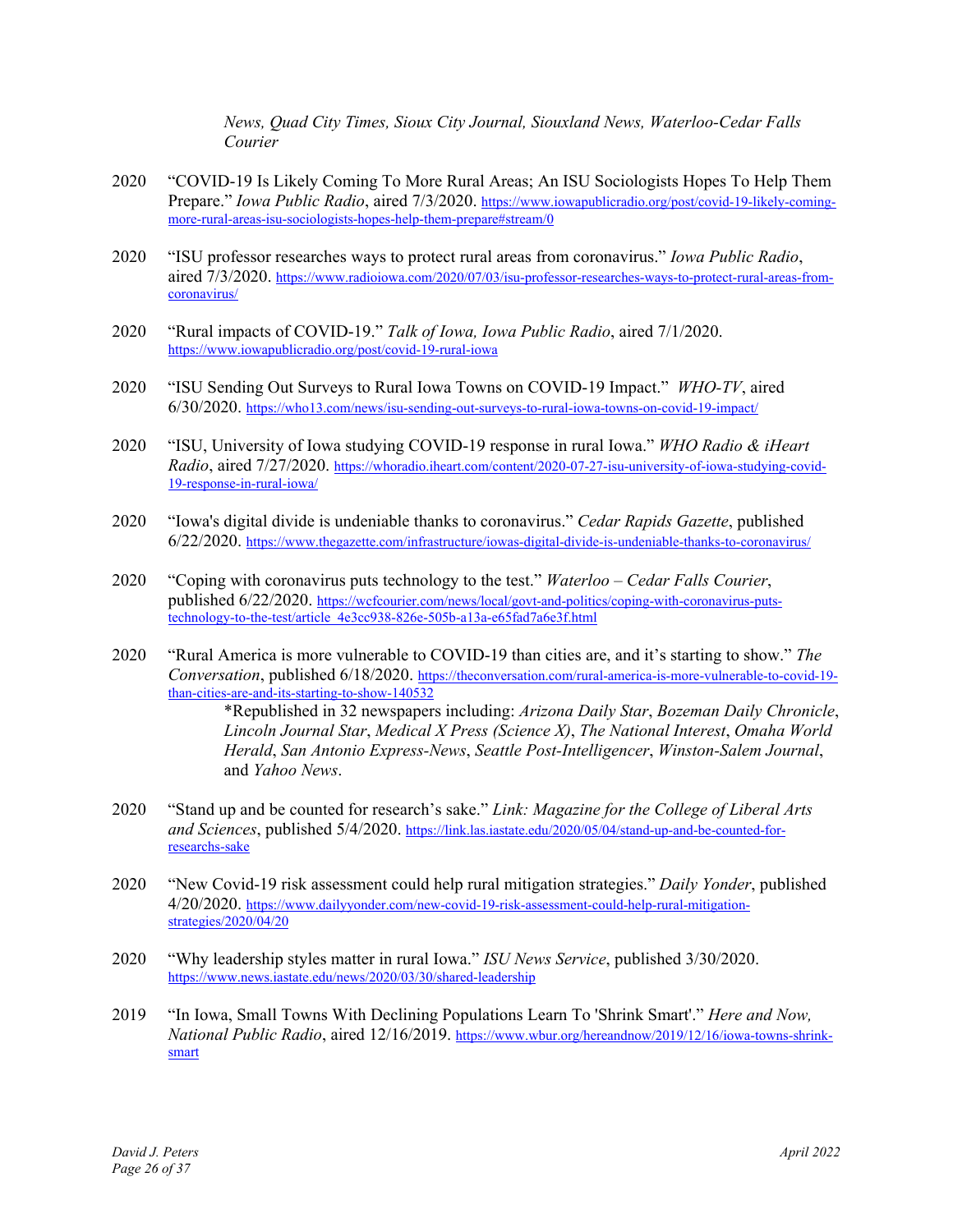- 2019 "Iowa State professor finds there's more than one opioid epidemic occurring." *Ames Tribune*, published 12/14/2019. https://www.amestrib.com/news/20191214/iowa-state-professor-finds-there8217s-morethan-one-opioid-epidemic-occurring
- 2019 "This map shows how the opioid epidemic varies in different parts of the US." *The Boston Globe*, published 12/11/2019. https://www.bostonglobe.com/2019/12/11/metro/this-map-shows-how-how-opioidepidemic-is-different-different-parts-us
- 2019 "ISU study finds causes of opioid deaths vary by region." *Radio Iowa*, aired 12/10/2019. https://www.radioiowa.com/2019/12/10/isu-study-finds-causes-of-opioid-deaths-vary-by-region
- 2019 "U.S. Facing 'Syndemic' of Opioid Overdoses." *Pain News Network*, published 12/10/2019. https://www.painnewsnetwork.org/stories/2019/12/10/us-facing-syndemic-of-opioid-overdoses
- 2019 "Child care centers, coffee shops and other projects helping rural Kansas towns 'shrink smart'." *Lawrence Journal-World*, published 10/23/2019. https://www2.ljworld.com/news/stateregion/2019/oct/23/child-care-centers-coffee-shops-and-other-projects-helping-rural-kansas-towns-shrink-smart/
- 2019 "What Rural Kansas Child Care And Cafes Say About Shrinking Smart, Rather Than Withering." *My Fellow Kansans, Kansas City Public Radio*, aired 10/18/2019. https://kcur.drupal.publicbroadcasting.net/post/what-rural-kansas-child-care-and-cafes-say-about-shrinking-smartrather-withering#stream/0
- 2019 "Shrink Smart is a new model for communities that are losing people. Could it work in the Quad-City area?" *Quad-City Times*, published 10/11/2019. https://qctimes.com/news/local/shrink-smart-is-anew-model-for-communities-that-are/article\_0fbc145b-86b4-5f5d-9c02-d901d9b61780.html#tracking-source=hometop-story
- 2019 "The Best Way To Rejuvenate Rural America? Invest In Rural America." *Forbes*, published 8/8/2019. https://www.forbes.com/sites/gradsoflife/2019/08/08/the-best-way-to-rejuvenate-rural-america-invest-inrural-america/#181132069ca8
- 2019 "Reversing trends in rural areas no easy chore." *High Plains Journal*, published 7/1/2019. https://www.hpj.com/ag\_news/reversing-trends-in-rural-areas-no-easy-chore/article\_4f342596-9c02-11e9-ae78 d798f10f7ac7.html
- 2019 "Some Iowa towns have been under water for weeks. The big question: will residents come back?" *Des Moines Register*, published 4/28/2019. https://www.desmoinesregister.com/story/news/2019/04/26/iowa-floods-rebuild-pacific-junction-hamburg-army-corpsof-engineers-fema-aid-glenwood-schools-water/3472142002/
- 2019 "Ames Chamber of Commerce joins state business leaders in supporting comprehensive immigration reform" *Iowa State Daily*, published 2/28/2019. http://www.iowastatedaily.com/news/politics\_and\_administration/campus/ames-chamber-of-commerce-join-statebusiness-leaders-in-supporting/article\_bb5f7178-3b84-11e9-8e37-0f08b3ba6ab5.html
- 2019 "Synthetic opioids on the rise in Iowa" *River to River, Iowa Public Radio*, aired 2/15/2019. https://www.npr.org/podcasts/487793356/river-to-river or https://www.iowapublicradio.org/podcasts/36/rss.xml
- 2019 "Synthetic opioids pose new concerns: Channel 13 News at 4pm." *WHO-TV Des Moines*, aired 2/13/2019. https://whotv.com/category/news/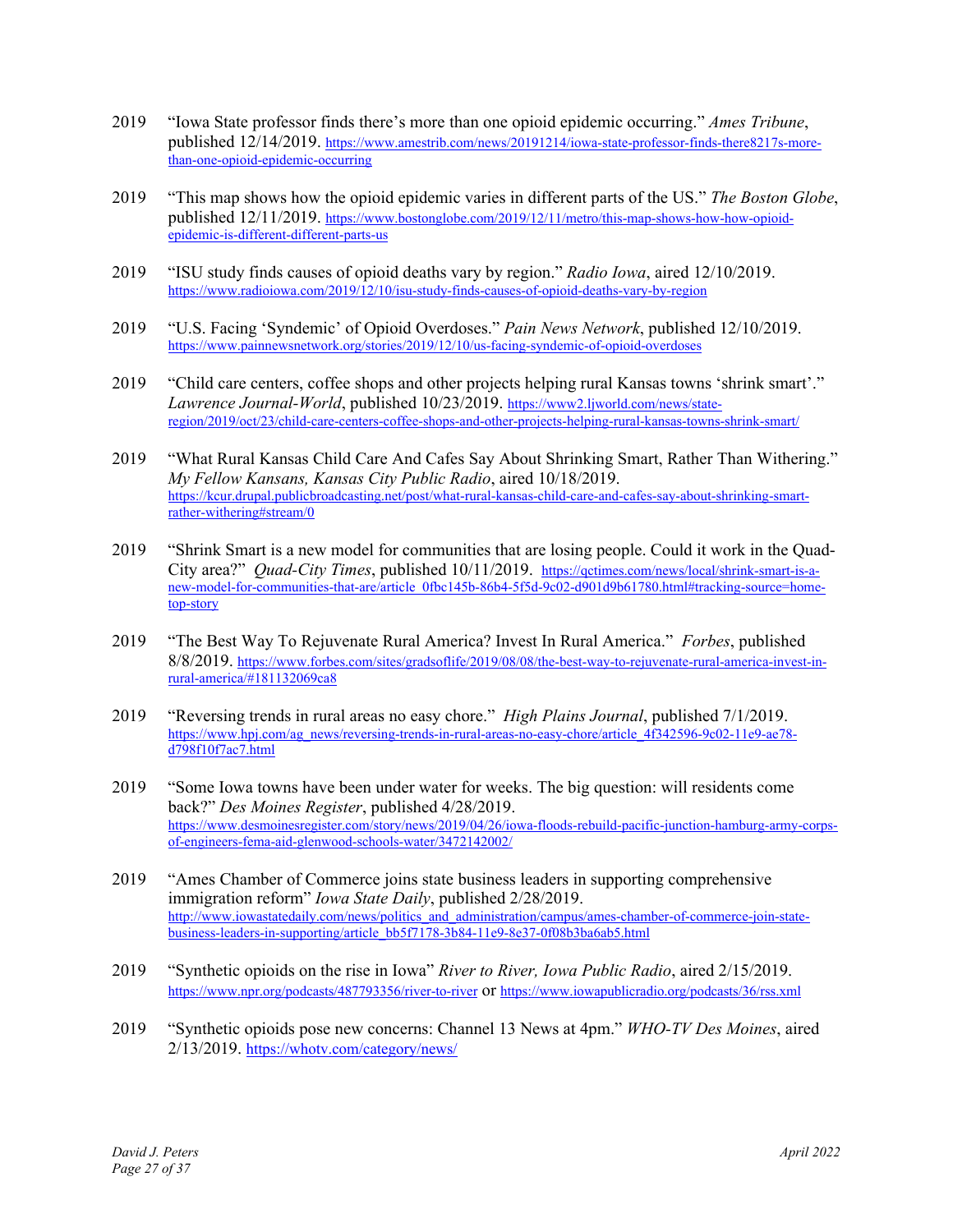- 2019 "ISU researcher: increase in drug overdose deaths from illegal substances on horizon" *Radio Iowa*, aired 2/13/2019. https://www.radioiowa.com/2019/02/13/isu-researcher-increase-in-drug-overdose-deathsfrom-illegal-substances-on-horizon/
- 2019 "Opioid problem in Iowa shifting to heroin, synthetics, Iowa State report shows" Cedar Rapids Gazette, published 2/13/2019. https://www.thegazette.com/subject/news/health/iowa-opioid-addiction-iowastate-university-synthetics-shift-heroin-overdose-20190213 \*Republished in *Sioux City Journal* and *Waterloo-Cedar Falls Courier*.
- 2019 "Study predicts more heroin, fentanyl addiction in Iowa" *WHO Radio News*, aired 2/12/2019. https://whoradio.iheart.com/featured/who-radio-news/content/2019-02-12-study-predicts-more-heroin-fentanyladdiction-in-iowa/
- 2019 "Prescription opioid overdose deaths falling in Iowa; synthetics and heroin spike new concern" *ISU News Service*, published 2/11/2019. https://www.news.iastate.edu/news/2019/02/11/opioiddeaths
- 2018 "Small and Vibrant" *C Magazine CHS Cooperative*, published November. http://c.chsinc.com/publication/?m=20644&l=1# $\frac{20644}{8}$ ]=1# $\frac{20622}{32}$ issue\_id%22:542574,%22view%22:%22articleBrow ser%22,%22article\_id%22:%223235712%22}
- 2018 "New opioid study: This Week in Iowa" *WOI-TV Des Moines*, aired 9/23/2018. https://www.weareiowa.com/news/politics/this-week-in-iowa-9-23-18/1471689051
- 2018 "Organic farms get lost in bureaucracy." *Cedar Rapids Gazette*, published 9/21/2018. https://www.thegazette.com/subject/news/business/organic-farming-iowa-bureaucracy-usda-farm-billiowawatch-us-department-of-agriculture-non-conventional-farms-20180921
- 2018 "Many small farms squeezed out of family farm designation." *Waterloo-Cedar Falls Courier*, published 9/17/2018. https://wcfcourier.com/news/local/many-small-farms-squeezed-out-of-family-farmdesignation/article\_621cf613-1cda-5ac3-ae7b-6c6b356d5c22.html
- 2018 "USDA definition of 'family farm' a headache for some." *Marshalltown Times-Republican*, published 9/16/2018. http://www.timesrepublican.com/news/todays-news/2018/09/usda-definition-of-family-farm-a-headachefor-some/
- 2018 "Microsoft is rolling out a rural broadband plan but the Iowa counties that benefit aren't rural." *Des Moines Register*, published 9/15/2018. https://www.desmoinesregister.com/story/money/business/2018/09/14/iowa-microsoft-rural-broadbandplan-but-counties-benefit-not-rural/1284298002/
- 2018 "Eagle Grove Poised for Growth in 2019." *KIOW Radio*, aired 9/2/2018. https://kiow.com/2018/09/02/eagle-grove-poised-for-growth-in-2019/
- 2018 "Study finds new pork plant will impact size and demographics of Eagle Grove." *Radio Iowa*, aired 8/31/2018. https://www.radioiowa.com/2018/08/31/study-finds-new-pork-plant-will-impact-size-and-demographicsof-eagle-grove/
- 2018 "The rural opioid epidemic: Channel 13 News at 4pm." *WHO-TV Des Moines*, aired 8/29/2018. https://whotv.com/category/news/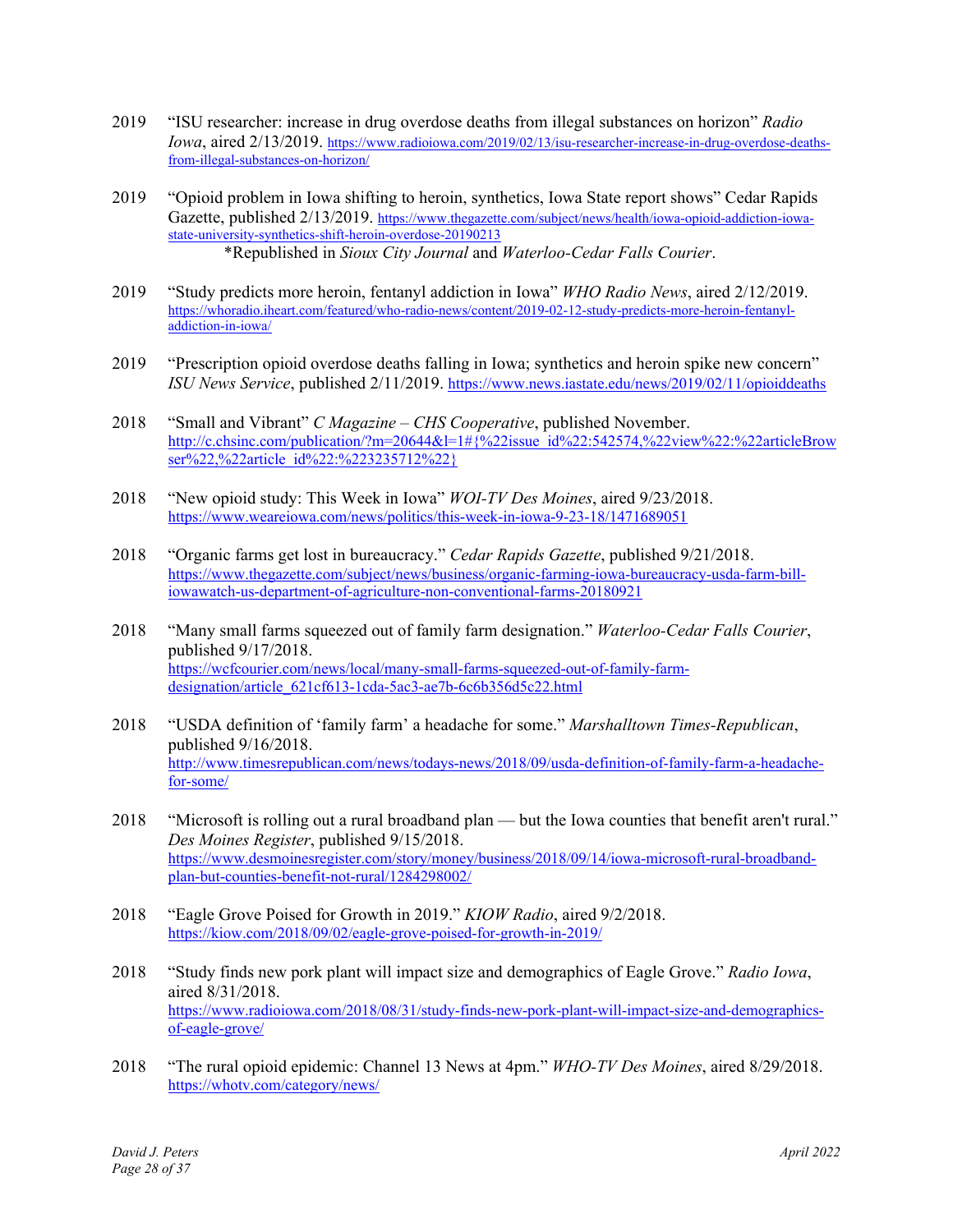- 2018 "Hometown USA: Is the American Dream still alive in rural America?" *Successful Farming*, published 7/20/2018. https://www.agriculture.com/news/hometown-usa-is-the-american-dream-stillalive-in-rural-america
- 2018 "Eagle Grove anticipates Prestage impact." *Fort Dodge Messanger*, published 6/29/2018. http://www.messengernews.net/news/local-news/2018/06/eg-anticipates-prestage-impact/
- 2018 "Some towns continue to shrink, but many Iowans are choosing to stay." *Cedar Rapids Gazette*, published 6/24/2018. https://www.thegazette.com/IowaIdeas/stories/regional-development/some-towns-continue-to-shrink-butmany-iowans-are-choosing-to-stay-bancroft-shrink-smart-rural-towns-20180624
- 2018 "As Rural Towns Lose Population, They Can Learn To 'Shrink Smart'." *National Public Radio*, aired 6/19/2018. https://www.npr.org/tags/619705397/shrink-smart
- 2018 "Editorial: Grassley's right about 'farm bill' grift." *Quad-City Times*, published 6/15/2018. https://qctimes.com/opinion/editorial/editorial-grassley-s-right-about-farm-bill-grift/article\_3a2af870-d8e8-5f7b-9ae3-07b38228ea19.html
- 2018 "OUR OPINION: Farm states stand to lose big in trade war." *Sioux City Journal*, published 4/8/2018. https://siouxcityjournal.com/opinion/editorial/our-opinion-farm-states-stand-to-lose-big-intrade/article\_d49bfbb0-452d-53cd-b4ca-b1cb3c2337d6.html
- 2018 "Big change in rural Iowa: Drop in farm income." *Iowa Farmer Today*, published 2/26/2018. https://www.agupdate.com/iowafarmertoday/news/state-and-regional/big-change-in-rural-iowa-drop-infarm-income/article\_776ab076-1bbf-11e8-9fa3-b7c246c25231.html
- 2018 "In small towns, growing migrant populations filling workforce needs." *Dubuque Telegraph Herald*, published 2/12/2018. http://www.telegraphherald.com/.../article\_e10c3742-94fd-54b0-87dd-70f732b3e8a7.html
- 2018 "Aging Iowa: How to Help Communities Shrink Smart." *Public News Service*, published and aired 2/1/2018. http://www.publicnewsservice.org/2018-02-01/senior-issues/aging-iowa-how-to-help-communities-shrinksmart/a61233-1
- 2017 "Childless Iowa: More communities left with few, if any, kids." *Des Moines Register*, published 12/27/2017. https://www.desmoinesregister.com/story/news/local/columnists/kylemunson/2017/12/27/childless-small-towns-iowa-struggle-aging-population/909256001/
- 2017 "In Iowa, population declines don't always reflect quality of life ." *Iowa Farmer Today*, published 12/8/2017. http://www.agupdate.com/iowafarmertoday/news/state-and-regional/populationdeclines-don-t-always-reflect-quality-of-life/article\_422d2d86-dad2-11e7-8d8d-47b8d6f00946.html
- 2017 "Iowa State University Study Shows Positives For Small Town Iowa." *WHO-TV*, aired 11/27/2017. http://whotv.com/2017/11/27/iowa-state-university-study-shows-positives-for-small-towniowa/
- 2017 "Declines in population don't always reflect quality of life, according to ISU sociologist." *ISU News Service*, published 11/21/2017. https://www.news.iastate.edu/news/2017/11/21/shrinksmart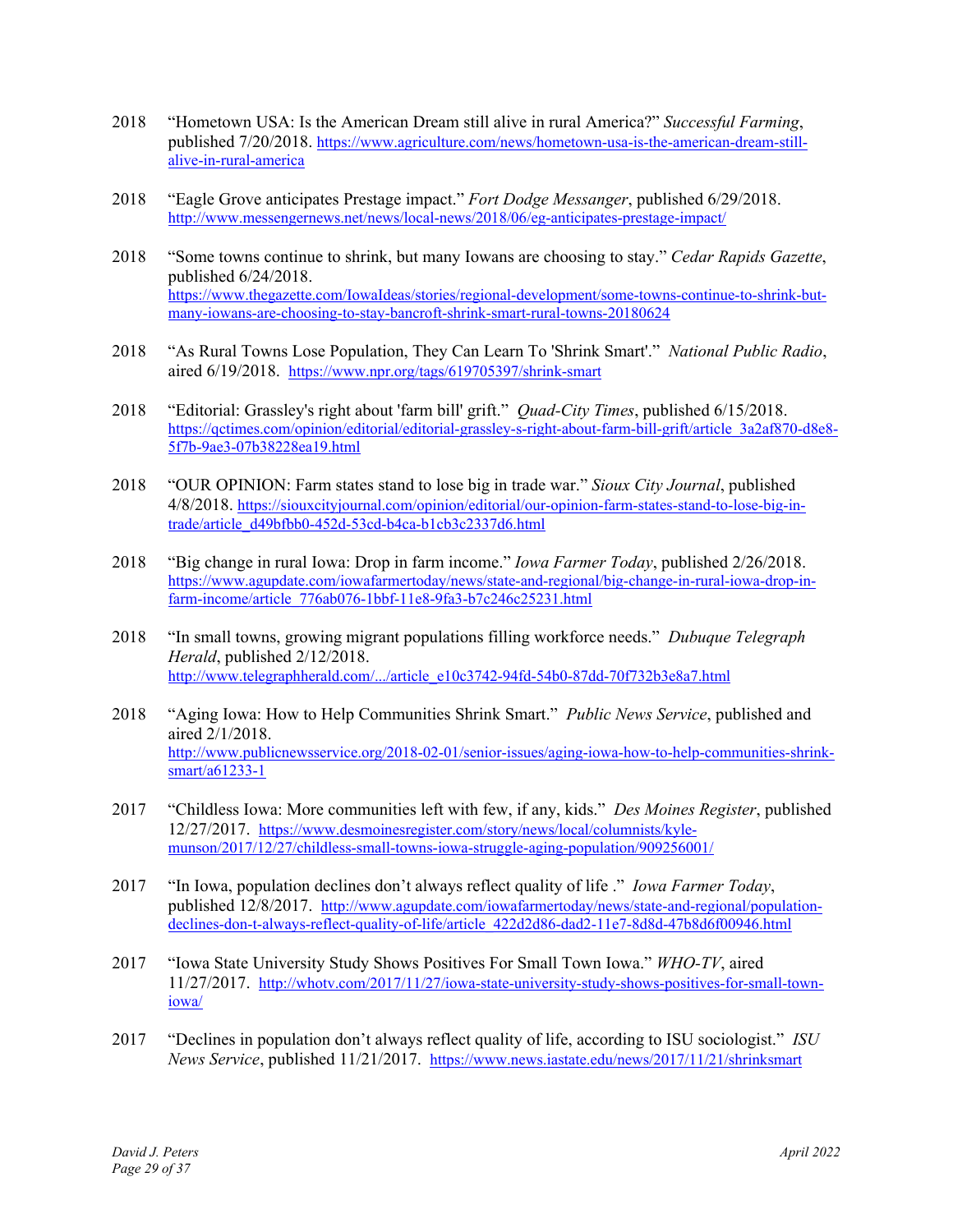- 2017 "Editorial: How Iowa can save the family farm." *Des Moines Register*, published 8/16/2017. http://www.desmoinesregister.com/story/opinion/editorials/2017/08/16/iowa-save-family-farmbill/571881001/
- 2017 "Fewer midsize farms means trouble for rural communities." *Des Moines Register*, published 8/12/2017. http://www.desmoinesregister.com/story/opinion/columnists/from-theeditor/2017/08/12/fewer-midsize-farms-trouble-rural-iowa/558564001/
- 2017 "Will rural Iowa wither as big ag becomes bigger, squeezing out farms in the middle?" *Des Moines Register*, published 8/10/2017. http://www.desmoinesregister.com/story/money/agriculture/2017/08/10/middle-sized-farmers-gettingsqueezed/471382001/
- 2017 "Poverty stats show how rural America fared during recession." *Iowa Farmer Today*, published 8/10/2017. http://www.iowafarmertoday.com/news/regional/poverty-stats-show-how-rural-america-faredduring-recession/article\_9543c422-7de8-11e7-9b7e-8b6635c26e2a.html
- 2017 "Struggling Americans Once Sought Greener Pastures—Now They're Stuck." *Wall Street Journal*, published 8/2/2017. https://www.wsj.com/articles/struggling-americans-once-sought-greenerpasturesnow-theyre-stuck-1501686801
- 2017 "Iowa's urban-rural divide may be overblown, poll shows." *Des Moines Register*, published 7/20/2017. http://www.desmoinesregister.com/story/news/local/columnists/kylemunson/2017/07/21/iowa-rural-urban-divide-poll/494543001/
- 2017 "What's driving small town success?" *High Plains Journal*, published 6/12/2017. http://www.hpj.com/opinion/what-s-driving-small-town-success/article\_0b6d0022-fbe6-5bb8-995cd2f9c5ee2ce5.html
- 2017 "Numbers show shift in population within rural Iowa towns." *Iowa Farmer Today*, published 6/10/2017. http://www.iowafarmertoday.com/news/regional/numbers-show-shift-in-population-withinrural-iowa-towns/article\_5f6f3ad2-4c67-11e7-ac25-4fe57584970c.html
- 2017 "Civic engagement drives Iowa small towns." *Iowa Agribusiness Radio Network*, aired 5/19/2017. https://www.iowaagribusinessradionetwork.com/civic-engagement-drives-iowa-small-towns/
- 2017 "Small Town Quality of Life Driven by more than Economics." *ISU News Service*, published 5/18/2017. http://www.extension.iastate.edu/article/small-town-quality-life-driven-more-economics
- 2017 "Building the Agricultural City: A Handbook for Rural Renewal." *Talk of Iowa, Iowa Public Radio*, aired 5/15/2017. http://www.npr.org/podcasts/402557420/talk-of-iowa
- 2017 "Changing Iowa Facebook Live Session." *Des Moines Register*, published 4/3/2017. https://www.facebook.com/DesMoinesRegister/videos/10155168387949579/
- 2017 "Reviving Rural Economies." *CQ Researcher* 27(12): 265-288, published 3/31/2017. http://library.cqpress.com/cqresearcher/document.php?id=cqresrre2017033100
- 2017 "How Iowa's midsize cities have been left behind." *Des Moines Register*, published 3/30/2017. http://www.desmoinesregister.com/story/news/2017/03/30/how-iowas-midsize-cities-have-been-leftbehind/99423726/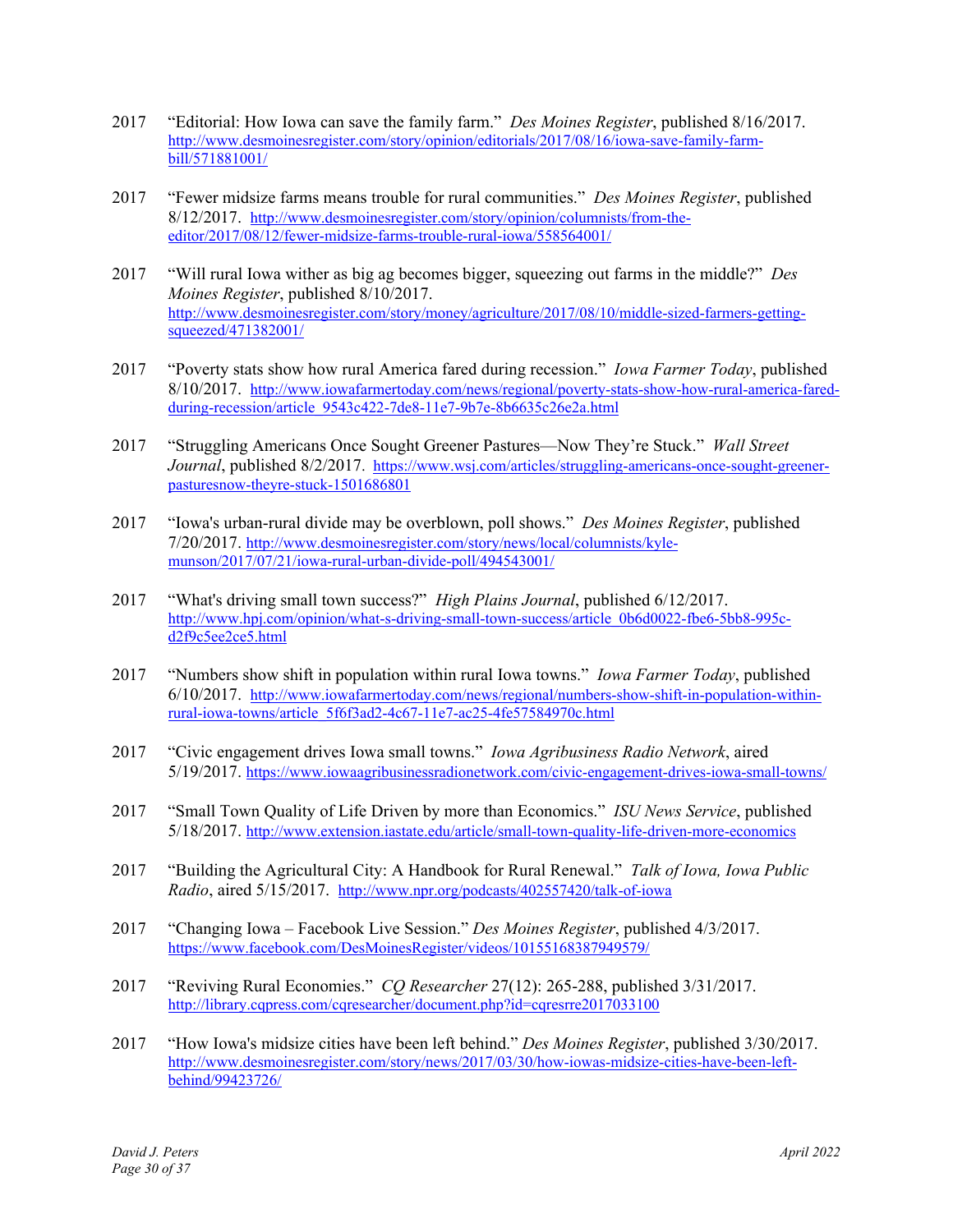- 2017 "Family, business merge on Iowa farms." *Iowa Farmer Today*, published 2/16/2017. http://www.iowafarmertoday.com/news/regional/family-business-merge-on-farms/article 40fc4110-f3b8-11e6-926b-67304d839378.html
- 2017 "Iowa school districts cope with when to consolidate and when to stand alone." *Cedar Rapids Gazette*, published 2/20/2017. http://www.thegazette.com/iowaideas/stories/k-12-education/iowaschool-districts-cope-with-when-to-consolidate-x2014-and-when-to-stand-alone-20170220
- 2017 "Iowa farm incomes strong despite economic downturn." *Iowa Farmer Today*, published 2/2/2017. http://www.iowafarmertoday.com/news/regional/iowa-farm-incomes-strong-despite-downturnstudy/article\_74ec6146-e8cb-11e6-9bd0-b79e3f1dfd4f.html
- 2017 "Study Shows Iowa Farm Incomes Strong Despite Economic Downturn." *ISU News Service*, published 1/20/2017. http://www.extension.iastate.edu/article/study-shows-iowa-farm-incomes-strongdespite-economic-downturn
- 2016 "Iowa Small Town Poll will evaluate quality of life in rural Iowa; poll will now be distributed every 2 years." *ISU News Service*, published 10/27/2016. http://www.news.iastate.edu/news/2016/10/27/2016smalltownpoll
- 2016 "Surprise rural Iowans wealthier than urban counterparts." *Cedar Rapids Gazette*, published 10/26/2016. http://www.thegazette.com/subject/news/business/surprise-x2014-rural-iowans-wealthierthan-urban-counterparts-20161026
- 2016 "Politics & elections: A new rift in the farmlands." *Daily Yonder*, published 8/1/2016. http://www.dailyyonder.com/politics-elections-a-new-rift-in-the-farmlands/2016/08/01/14578/
- 2016 "Rural America confronts a new class divide." *Christian Science Monitor*, published 7/30/2016. http://www.csmonitor.com/USA/Society/2016/0730/Rural-America-confronts-a-new-class-divide
- 2016 "Aux États-Unis, l'impératif est le retour de la mobilité sociale." "In the US, the need is the return of social mobility." *La Croix*, published 2/8/2016. http://www.la-croix.com/Economie/Economie-et-entreprises/Aux-Etats-Unis-l-imperatif-est-le-retour-dela-mobilite-sociale-2016-02-08-1200738386
- 2016 "De Blasio completes his awkward tour of Iowa." *Politico New York*, published 2/2/2016. http://www.capitalnewyork.com/article/city-hall/2016/02/8589841/de-blasio-completes-his-awkward-touriowa
- 2016 "A Billionaire's Two Cents: Talking Income Inequality & Wealth Distribution." *River to River, Iowa Public Radio*, aired 1/26/2016. http://iowapublicradio.org/post/billionaires-two-cents-talking-income-inequality-wealth-distribution
- 2015 "Small ethanol plants struggle for an edge." *Minneapolis StarTribune*, published 2/28/2015. http://www.startribune.com/business/294436781.html?page=1&c=y
- 2014 "Gap growing in O'Brien County." *Northwest Iowa Review*, published 10/4/2014. http://www.nwestiowa.com/news/gap-growing-in-o-brien-county/article 8458de0a-4b72-11e4-a1a0-0017a43b2370.html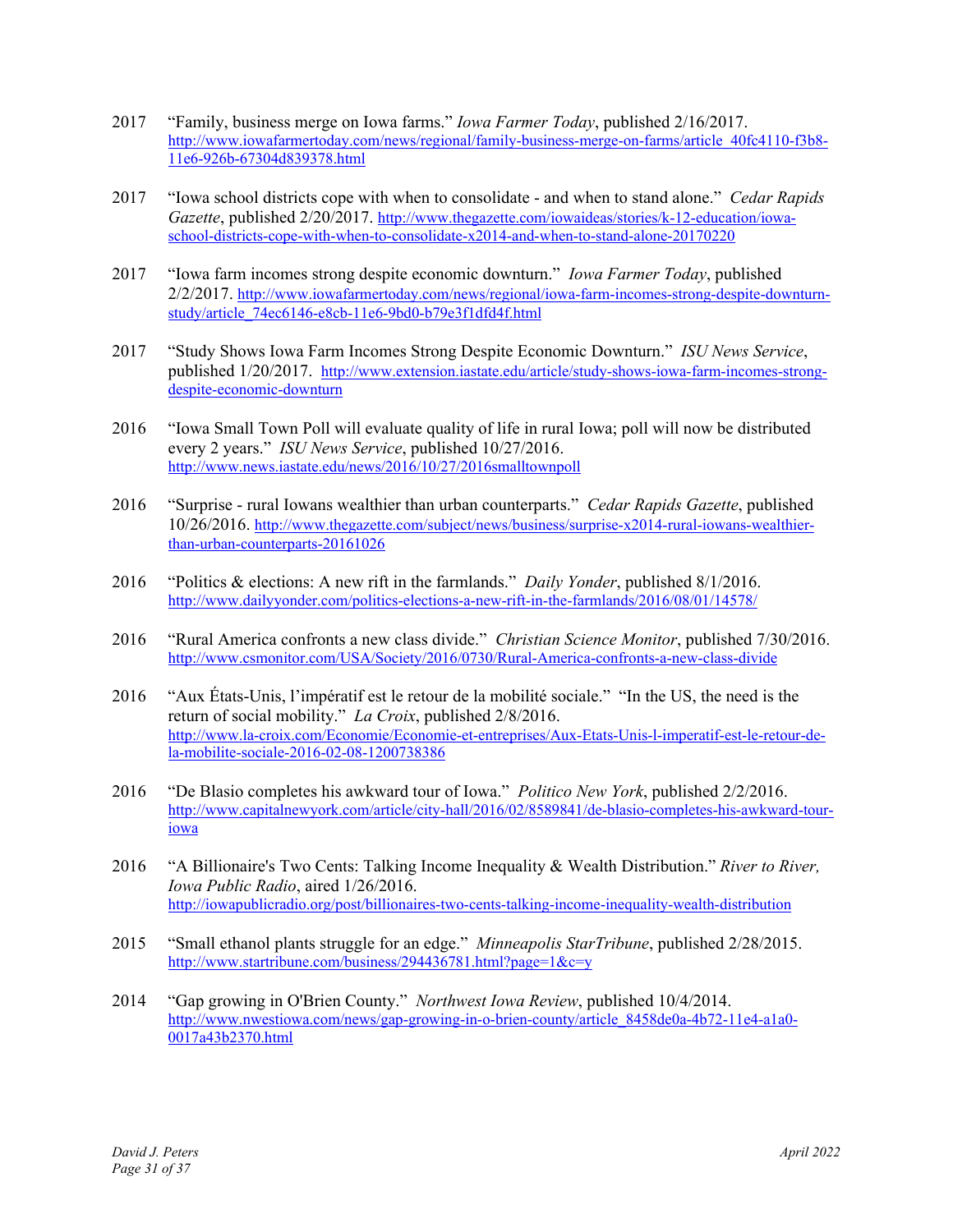- 2014 "Think Des Moines Is Full of Corn and White People? Think Again." *National Journal*, published 9/30/2014. http://www.nationaljournal.com/next-america/population-2043/think-des-moinesis-full-of-corn-and-white-people-think-again-20140930
- 2014 "In Iowa, rural being defined as unequal." *Cedar Rapids Gazette*, published 9/21/2014. http://thegazette.com/subject/opinion/blogs/lynda-waddington/in-iowa-rural-being-defined-as-unequal-20140921
- 2014 "ISU report: Gap between rich and poor in Mason City among largest in Iowa." *North Iowa Today*, published 9/19/2014. http://northiowatoday.com/2014/09/19/isu-report-gap-between-rich-andpoor-in-mason-city-among-largest-in-iowa/
- 2014 "Iowa's Income Equality on the Decline." *WHO Radio*, aired 9/19/2014. http://www.whoradio.com/articles/1040-who-radio-news-121648/iowas-income-equality-on-the-decline-12781842/
- 2014 "Study finds big wealth gap in rural Iowa counties." *Omaha World Herald*, published 9/16/2014. http://www.omaha.com/money/study-finds-big-wealth-gap-in-rural-iowa-counties/article\_ca8347aa-3db0-11e4-ba68-0017a43b2370.html
- 2014 "Ag economy cited in study showing growth in rich-poor gap." *Des Moines Register*, published 9/15/2014. http://www.desmoinesregister.com/story/news/2014/09/16/income-inequality-emmet-obrienworth-counties/15702141/
- 2014 "Representing Rural in State Legislatures." *Daily Yonder*, published 5/22/2014. http://www.dailyyonder.com/representing-rural/2014/05/22/7406
- 2014 "How Education Fits Into the Poverty Trap." *River to River, Iowa Public Radio*, aired 2/25/2014. http://iowapublicradio.org/post/how-education-fits-poverty-trap
- 2014 "Iowa Population Trends." *River to River, Iowa Public Radio*, aired 1/7/2014. http://news.iowapublicradio.org/post/iowa-population-trends
- 2013 "Register Special Report: How you can help Iowa's kids. Efforts that assist both parents, kids show promise in lifting up families." *Des Moines Register*, published 12/29/2013. http://www.desmoinesregister.com/article/20131229/news/312280019/iowa-s-kids-how-you-can-help
- 2013 "Sociologist Weighs In On Demographics of Iowa College Students." *Radio Iowa*, aired 12/18/2013. http://965ksom.com/latest-news-stories-/82697
- 2013 "Poverty a reality in Norfolk." *Norfolk (NE) Daily News*, published 8/13/2013. http://norfolkdailynews.com/news/poverty-a-reality-in-norfolk/article\_2f47db48-0422-11e3-9f46- 0019bb30f31a.html
- 2013 "Recidivism Series on Iowa's Corrections System." *River to River, Iowa Public Radio*, aired 7/29/2013. http://iowapublicradio.org/post/recidivism
- 2013 "Story County sees population increase in 2012." *Ames Tribune*, published 3/15/2013. http://amestrib.com/sections/news/ames-and-story-county/story-county-sees-population-increase-2012.html
- 2013 "Offender re-entry study." *Iowa State Daily*, published 3/13/2013. http://www.iowastatedaily.com/news/article\_8b72654a-8b51-11e2-bdf7-0019bb2963f4.html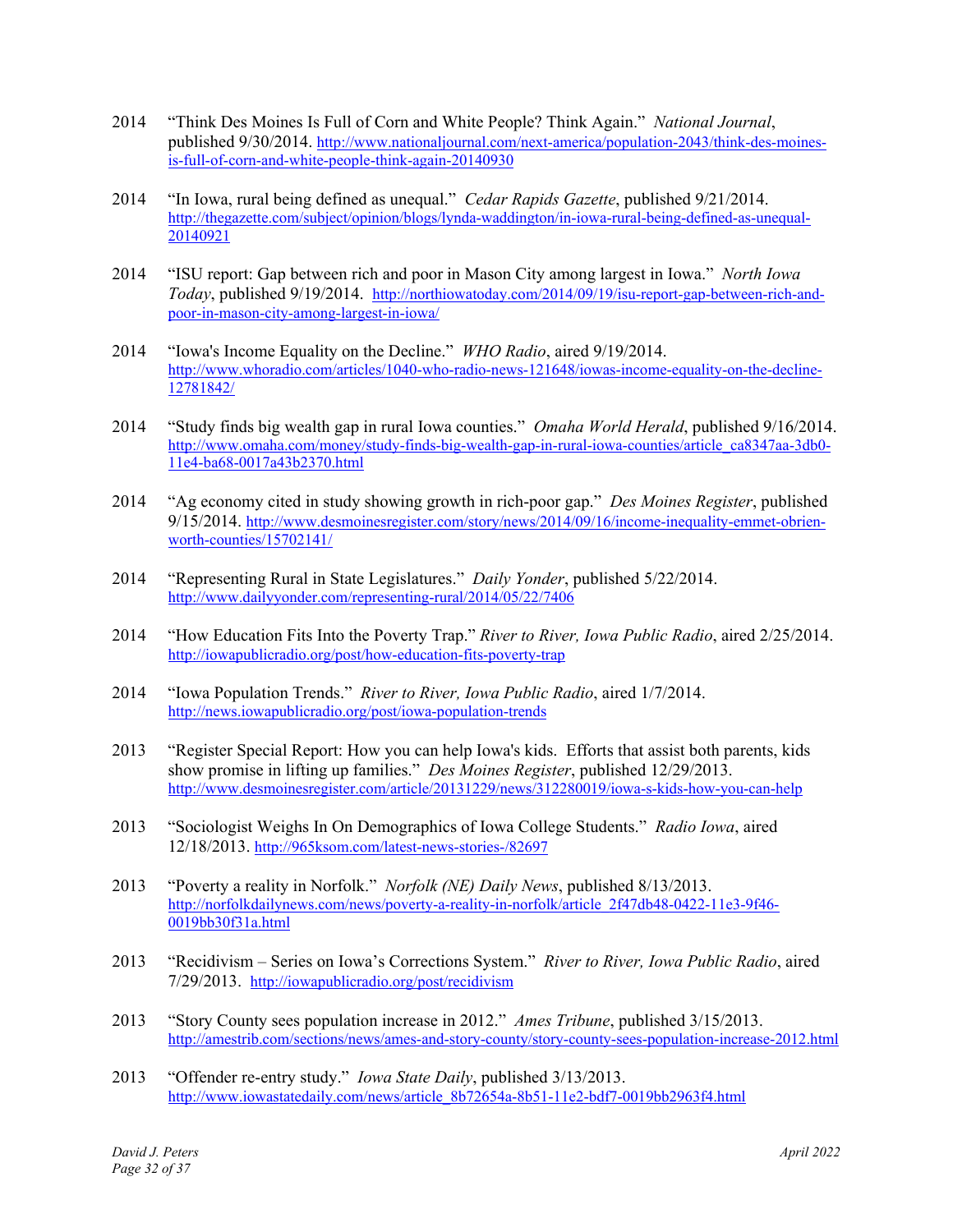- 2013 "Research looks to keep former prisoners from returning to jail." *Radio Iowa*, aired and published 3/8/2013.http://www.radioiowa.com/2013/03/08/research-looks-to-keep-former-prisonersfrom-returning-to-jail/
- 2013 "Parolees succeed in cities study finds." *Epoch Times*, published 3/7/2013. http://www.theepochtimes.com/n2/united-states/study-finds-parolees-succeed-in-cities-358122-print.html
- 2013 "ISU sociologists find treatment works, but only for urban parolees." *ISU News Service*, 3/4/2013.http://www.news.iastate.edu/news/2013/03/04/offendertreatment
- 2012 "Iowa farmland sales fetch top dollar, and income gap in rural areas widens." *Chicago Tribune*, published 11/2/2012.http://articles.chicagotribune.com/2012-11-02/business/ct-biz-1102-bf-iowainequality-20121102 1 income-gap-income-inequality-rural-areas
- 2012 "Des Moines couple makes strides, still wonders what life will bring." *Des Moines Register*, published 10/28/2012. http://www.desmoinesregister.com/apps/pbcs.dll/article?AID=2012310280055
- 2012 "Faces of Iowa's middle class." *Des Moines Register*, published 10/28/2012. http://www.desmoinesregister.com/apps/pbcs.dll/article?AID=2012310280048
- 2012 "12 ideas to help Iowa kids." *Des Moines Juice (Des Moines Register)*, published 10/23/2012. http://dmjuice.desmoinesregister.com/article/20121015/NEWS/310150012
- 2012 "Iowa Farms Minting Millionaires as Rich-Poor Gap Widens." *Bloomberg News*, published 10/19/2012. http://www.bloomberg.com/news/2012-10-19/iowa-farms-minting-millionaires-as-rich-poorgap-widens.html
- 2012 "Unprecedented challenges for Iowa kids: A Register Special Report. Experts: Iowa risks losing an economic edge." *Des Moines Register*, published 10/14/2012. http://www.desmoinesregister.com/article/20121014/NEWS/310140025
- 2012 "Unprecedented challenges for Iowa kids: A Register Special Report. Low-pay jobs leave families struggling." *Des Moines Register*, published 10/14/2012. http://www.desmoinesregister.com/article/20121014/NEWS/310140027
- 2012 "Iowa Professors Assist in Repeat Offender Study; \$225,000 Grant." *Associated Press* and *ISU News Service*, published 1/19/2012. http://www.kcrg.com/news/local/Iowa-Professors-Assist-in-Repeat-Offender-Study-137660778.html http://www.news.iastate.edu/news/2012/jan/inmatereentry
- 2012 "Commentary: Orlan Love and his neighbors on the joy of small-town Iowa: Another rebuttal to the Stephen Bloom attach on rural Iowa." *Cedar Rapids Gazette*, published 1/22/2012. http://thegazette.com/2012/01/22/commentary-orlan-love-and-his-neighbors-on-the-joy-of-small-towniowa/
- 2011 "Population: 7 billion and counting." *Omaha World-Herald*, published 10/31/2011. http://www.omaha.com/article/20111031/NEWS01/710319907
- 2011 "State of Iowa still gradually consolidating rural schools." *Farm World*, published 6/15/2011. http://www.farmworldonline.com/News/NewsArticle.asp?newsid=12758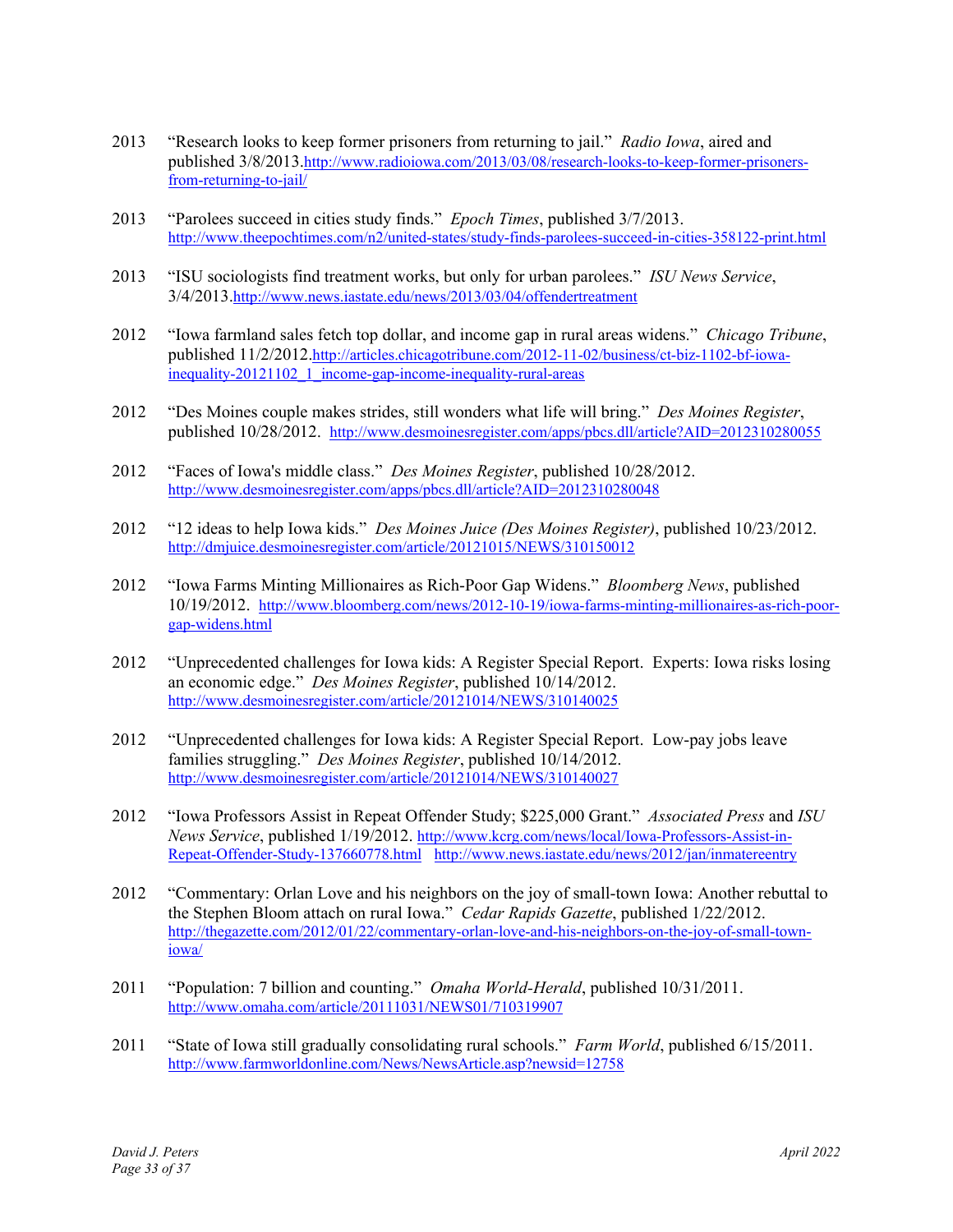- 2011 "Number of children living in poverty rising faster in Iowa than nation, says ISU researcher." *ISU News Service*, published 6/2/2011. http://www.news.iastate.edu/news/2011/jun/peterschild
- 2011 "Postmaster plays big role with a big smile in Bouton." *Des Moines Register*, published 6/2/2011. http://www.desmoinesregister.com/apps/pbcs.dll/article?AID=2011106020345
- 2011 "Census shows declines in prime work force age." *Associated Press*, published 5/26/2011. http://www.chicagotribune.com/news/local/chi-ap-ia-census-iowa,0,6182414.story
- 2011 "Iowans giving up 'extras,' but not giving up hope." *Des Moines Register*, published 3/12/2011. http://pqasb.pqarchiver.com/desmoinesregister/access/2290160711.html?FMT=ABS&date=Mar+12%2C+ 2011
- 2011 "Population shift continues to hurt rural Iowa school districts." *Cedar Rapids Gazette*, published 3/9/2011. http://thegazette.com/2011/03/09/population-shift-continues-to-hurt-rural-iowa-school-districts/
- 2011 "Iowa population shifts from rural to urban." *USA Today*, published 2/10/2011. http://www.usatoday.com/news/nation/census/2011-02-10-iowa-census\_N.htm
- 2011 "Census shows Iowa's rural areas are losing population." *Associated Press*, published 2/10/2011. http://www.cattlenetwork.com/cattle-news/latest/Census-shows-Iowas-rural-areas-losing-population- .html?ref=604
- 2011 "Study shows poverty on the rise in Iowa." *WOWT-Omaha*, published 2/7/2011. http://www.wowt.com/home/headlines/Study\_Shows\_Poverty\_on\_the\_Rise\_in\_Iowa\_115479444.html
- 2011 "Study shows Iowa's poverty rate has gone up." *Radio Iowa*, aired and published 2/4/2011. http://www.radioiowa.com/2011/02/04/study-shows-iowas-poverty-rate-has-gone-up/
- 2011 "Suburban schools see growing levels of financial stress among families." *Des Moines Register*, published 1/18/11. http://www.desmoinesregister.com/article/20110119/NEWS02/101190369/Suburbanschools-see-growing-levels-of-financial-stress-among-families
- 2010 "Numbers in 'near poverty' growing in Mid-Iowa. *Ames Tribune*, published 10/19/10. http://www.amestrib.com/articles/2010/10/19/ames\_tribune/news/doc4cbdaa7ebd38e264064767.txt
- 2010 "Robin Hood: Hero for hard times." *Omaha World Herald*, published 5/16/2010. http://www.omaha.com/article/20100516/ENTERTAINMENT/705169959/1004
- 2009 "Economic Recovery Faculty Forum." *University Committee on Lectures*, given on 10/13/2009. http://www.lectures.iastate.edu/lecture/19684
- 2009 "Doing the Math." *Ethanol Producer Magazine*, published June 2009. http://ethanolproducer.com/article.jsp?article\_id=5652
- 2009 "Ethanol producer look to rebound from bankruptcy." *Ethanol Producer Magazine*, published April 2009. http://ethanolproducer.com/article-print.jsp?article\_id=5450
- 2009 "Iowa Taxes." *News Radio 600 WMT*, aired 4/8/2009.
- 2009 "Iowa's state and local tax burden is below national average, says ISU researcher." *ISU News Service*, published 4/7/2009. http://www.public.iastate.edu/~nscentral/news/2009/apr/peterstax.shtml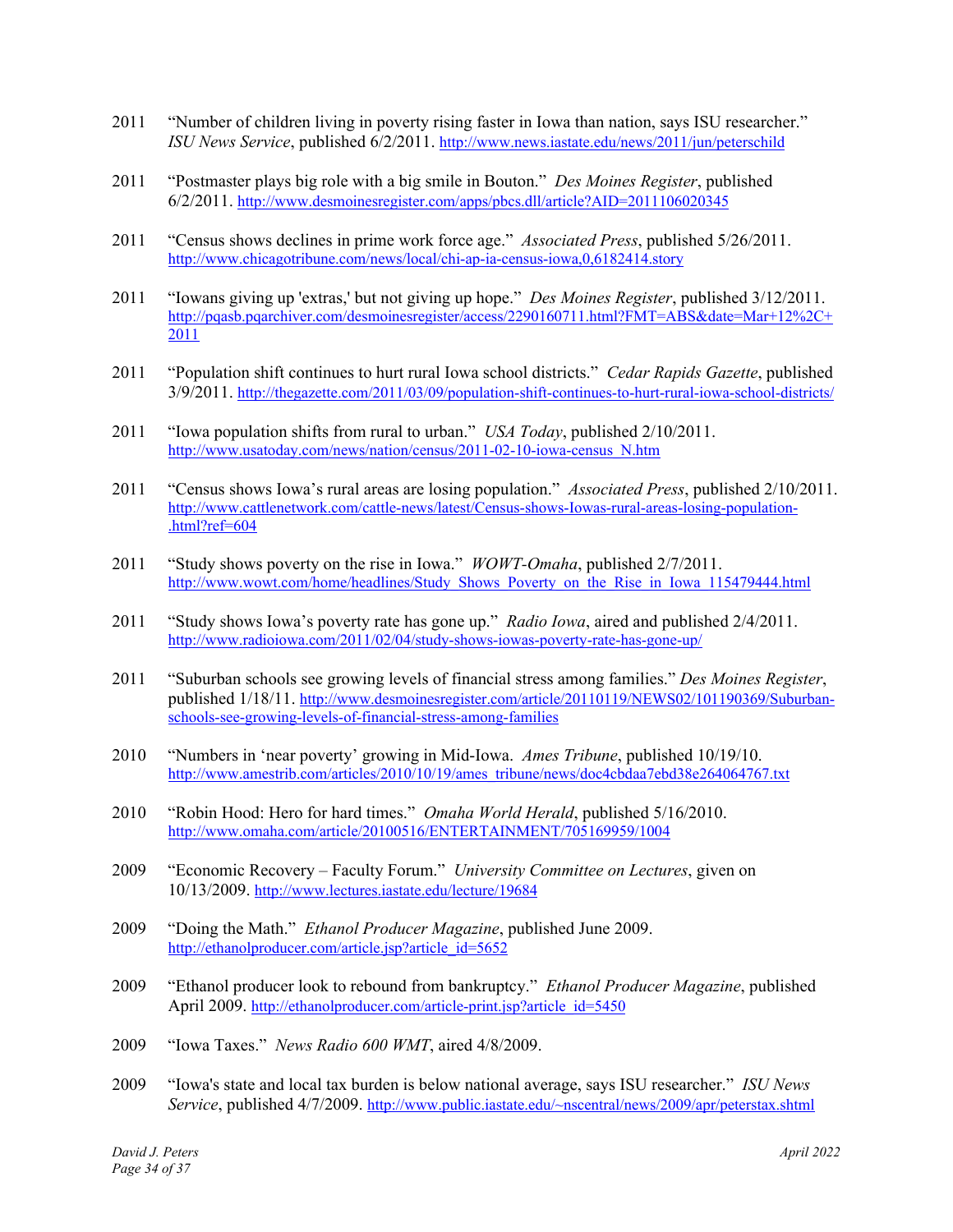- 2009 "ISU survey says those leaving state have high salaries." *Radio Iowa*, aired and published 2/24/2009. http://www.radioiowa.com/2009/02/24/isu-survey-says-those-leaving-state-have-high-salaries/
- 2009 "Iowa out-migration stalls while income numbers drop, says ISU researcher." *ISU News Service*, published 2/23/2009. http://www.news.iastate.edu/news/2009/feb/peterscensus.shtml
- 2009 "ISU sociologist studies poverty." *Radio Iowa*, aired and published 1/30/2009. http://www.radioiowa.com/2009/01/30/isu-sociologist-studies-poverty/
- 2009 "As the country braces for new poverty, ISU sociologist charts 20-year poverty trends". *ISU News Service*, published 1/26/2009. http://www.public.iastate.edu/~nscentral/news/2009/jan/poverty.shtml
- 2009 "Ethanol profitability calculator developed by Iowa State University researcher." *ISU News Service*, published 1/14/2009. http://www.public.iastate.edu/~nscentral/news/2009/jan/ethanol.shtml
- 2008 "Politics of Ethanol". *Iowa Journal*, aired 11/13/2008.
- 2007 "Policy Report: How to Figure the Impact of Ethanol". *Nebraska Farmer*, published April 2017.

### **AWARDS**

- 2021 Fred Buttel Outstanding Scholarly Achievement Award. *Rural Sociological Society*.
- 2010 Emory S. Bogardus Award for Faculty Excellence in Teaching. *Iowa State University*.
- 2007 Maude Hammond Fling Faculty Research Fellowship. *University of Nebraska-Lincoln*.
- 2005 Innovation in Economic Development (with Northwest Workforce Board). *Missouri Office of the Governor*.
- 2005 Economic Development Research Award. *Council for Community and Economic Research*.
- 2004 1<sup>st</sup> Place, M. Jarvin Emerson Memorial Student Paper Competition. *Mid-Continent Regional Science Association.*
- 2003 Research Innovation Award. *Employment and Training Administration, U.S. Department of Labor.*
- 2002 Economic Development Research Award. *Council for Community and Economic Research*.
- 2001 Excellent Award for Research Reports. *American Economic Development Council*

### **INTERNATIONAL EFFORTS**

### *Colombia*

Hosted Visiting Scholar from *University of the Amazon, Florencia*, 2021. Courtesy Appointment, Dept. of Anthropology, *University of Cauca, Popayán*, 2016-present. Experience in rural and regional development in southwest Colombia, 2010-present.

#### *Poland*

Hosted Visiting Faculty from *Maria Grzegorzewska University, Warsaw*, 2021-2022. Hosted Fulbright Scholar from *Maria Grzegorzewska University Warsaw*, 2017.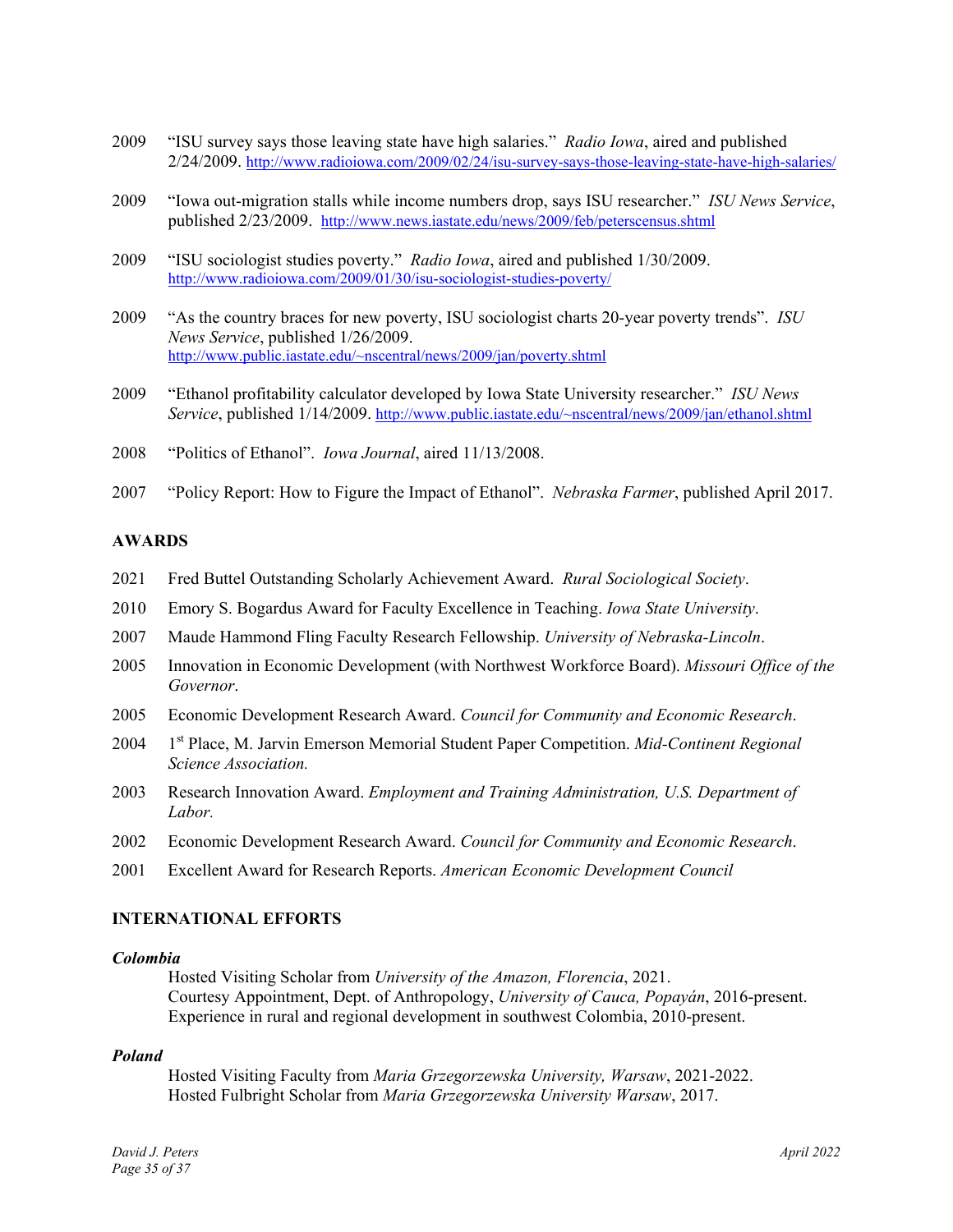### *Norway*

Study abroad (plus study in Sweden, Finland, & Estonia), *University of Oslo*, 1993-1994.

# **SERVICE**

### *Boards and Commissions*

Council Member, *Southern Regional Science Association*, 2020-present Board of Directors, *Latino Center of Iowa*, 2019-present Member, *Appalachian Regional Commission Research Advisory Committee*, 2014-present. Statistical Editor, *Rural Sociology*, 2014-2017.

### *USDA Multistate Projects*

W-4001 (*Social & Economic Consequences of Demographic Change*), 2019-present. WERA-1010 (*Error Reduction in Rural & Agricultural Surveys*), 2008-2013.

### *Grant Reviewer*

Civic Innovation Challenge, NSF Sociology, NSF Small Business Innovation Research Program, USDA Icelandic Research Fund

### *Manuscript Reviewer*

Agriculture and Human Values American Journal of Sociology Biomass and Bioenergy **Cities** Demography Economic Development Quarterly Economic Geography Journal of Criminal Justice Journal of Epidemiology and Community Health Journal of Regional Science Journal of Rural Health Health and Place International Regional Science Review Papers in Regional Science Population Research and Policy Review Preventive Medicine Proceedings of the National Academy of Sciences Rural Sociology Social Indicators Research Social Science and Medicine Social Science Research Sociological Quarterly Urban Studies

# *Professional Associations*

#### *Rural Sociological Society*